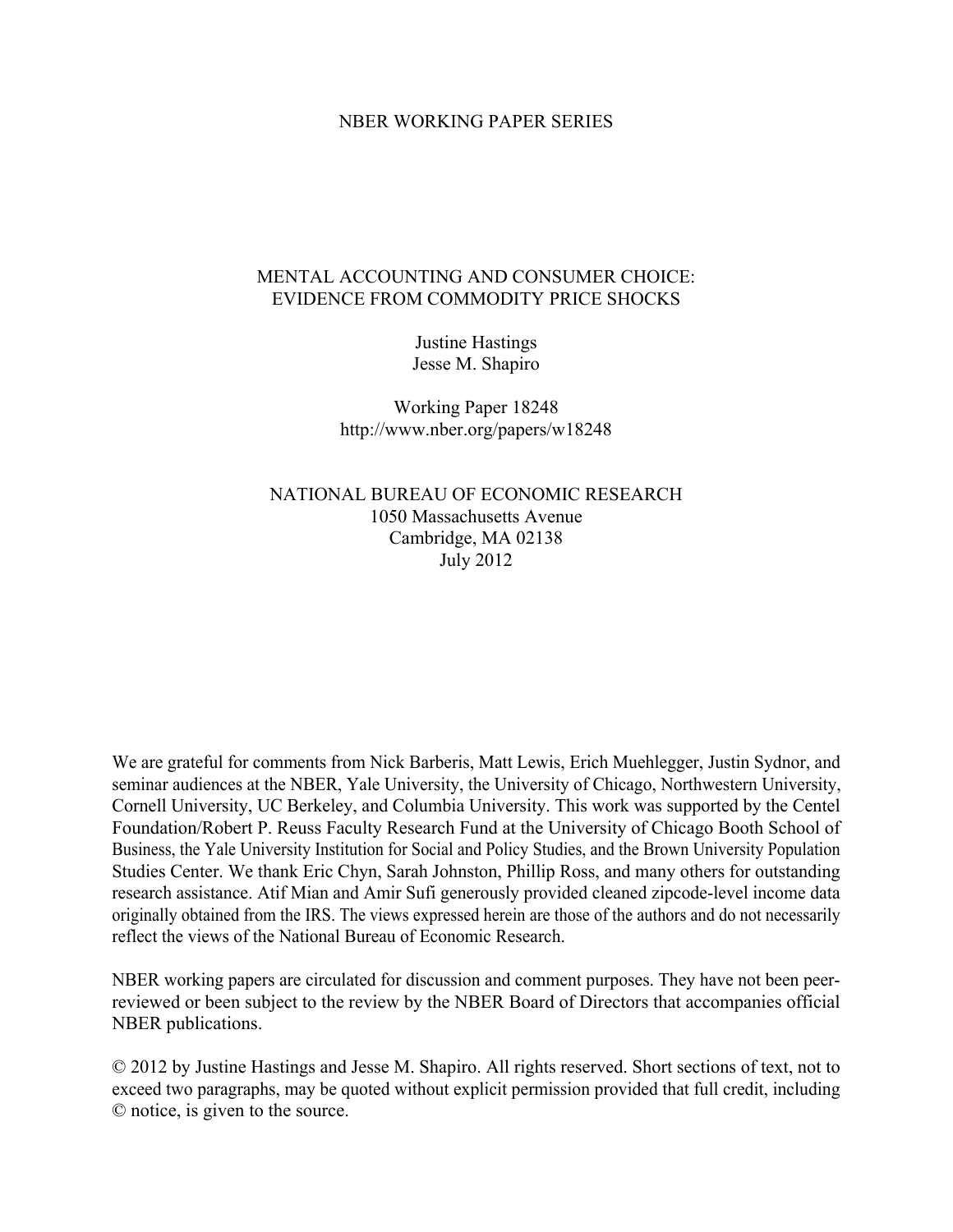Mental Accounting and Consumer Choice: Evidence from Commodity Price Shocks Justine Hastings and Jesse M. Shapiro NBER Working Paper No. 18248 July 2012 JEL No. D03,D12,L15,Q41

### **ABSTRACT**

We formulate a test of the fungibility of money based on parallel shifts in the prices of different quality grades of a commodity. We embed the test in a discrete-choice model of product quality choice and estimate the model using panel microdata on gasoline purchases. We find that when gasoline prices rise consumers substitute to lower octane gasoline, to an extent that cannot be explained by income effects. Across a wide range of specifications, we consistently reject the null hypothesis that households treat "gas money" as fungible with other income. We evaluate the quantitative performance of a set of psychological models of decision-making in explaining the patterns we observe. We also use our findings to shed light on extant stylized facts about the time-series properties of retail markups in gasoline markets.

Justine Hastings Brown University Department of Economics 64 Waterman Street Providence, RI 02912 and NBER justine\_hastings@brown.edu

Jesse M. Shapiro University of Chicago Booth School of Business 5807 S. Woodlawn Avenue Chicago, IL 60637 and NBER jmshapir@uchicago.edu

An online appendix is available at: http://www.nber.org/data-appendix/w18248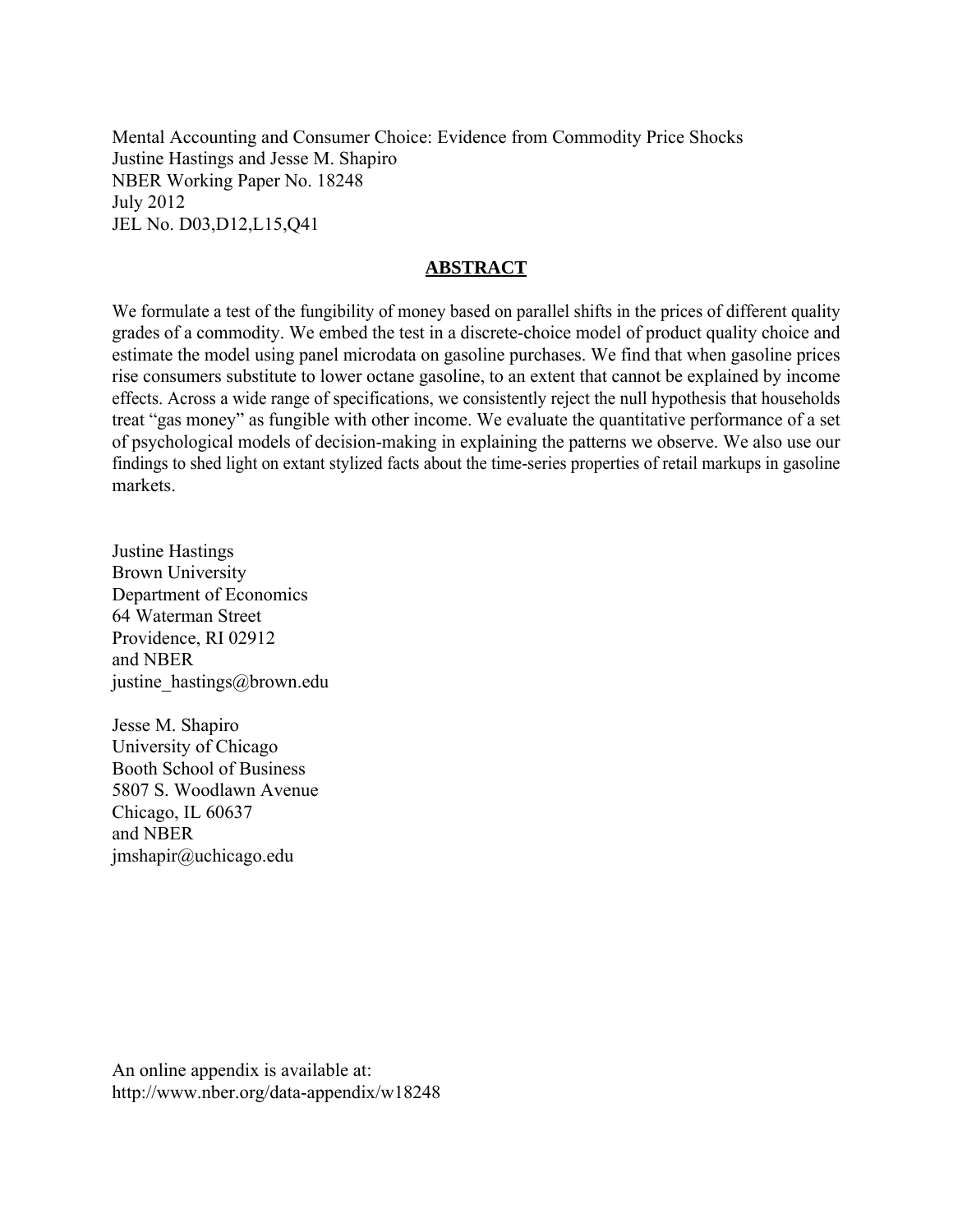# 1 Introduction

Neoclassical households treat money as fungible: a dollar is a dollar no matter where it comes from. But many households keep track of separate budgets for items like food, gas and entertainment (Zelizer 1993). Some even physically separate their money into tins or envelopes earmarked for different purposes (Rainwater, Coleman and Handel 1959). In hypothetical choices, participants routinely report different marginal propensities to consume out of the same financial gain or loss depending on its source (Heath and Soll 1996). Mental budgeting has been linked to the effects of public policies such as income tax withholding (Feldman 2010), tax-deferred retirement accounts (Thaler 1990), and the effect of fiscal stimulus (Sahm, Shapiro and Slemrod 2010). Despite these links and despite a large body of anecdotal and laboratory evidence on mental budgeting, there is little empirical evidence measuring its importance in the field.

In this paper we study mental budgeting in the field using data on consumer purchase decisions. Our empirical test is based on the following thought experiment (Fogel, Lovallo and Caringal 2004). Consider a household with income *M*. The household must purchase one indivisible unit of a good that comes in two varieties: a low-quality variety with price  $P_L$  and a high-quality variety with price  $P_H$ , where  $P_H > P_L$ . Now consider two scenarios. In the first scenario, the prices of the two varieties each increase by ∆ dollars to  $P_L + \Delta$  and  $P_H + \Delta$  while household income remains constant at *M*. In the second scenario, the household's income declines by ∆ dollars to *M* −∆ while prices remain constant (at *PL*, *PH*). Both scenarios lead to the same budget constraint and hence to the same utility-maximizing behavior. However, the household may not see it that way.

Suppose the household has a mental budget for the product category in question. In the price-increase scenario, the mental budget for the category in question will be strained if ∆ is large when viewed against category expenditures. In contrast, in the income-loss scenario, the "pain" of the equivalent income decline can be spread across many categories. The psychology of mental accounting means that the household will be more likely to substitute from the high- to the low-quality variety under the price-increase scenario than under the income-loss scenario, even though for a utility-maximizing household the two are equivalent.

We test the mental accounting hypothesis using data on purchases of gasoline. Gasoline comes in three octane levels—regular, midgrade, and premium—which differ in price and perceived quality. When global supply and demand conditions cause an increase in the price of oil, the prices of all three grades of gasoline tend to increase in parallel. The psychology of mental accounting predicts that such price increases will result in significant substitution towards regular gasoline and away from premium and midgrade varieties, whereas correspondingly large changes in income from other sources will induce far less substitution.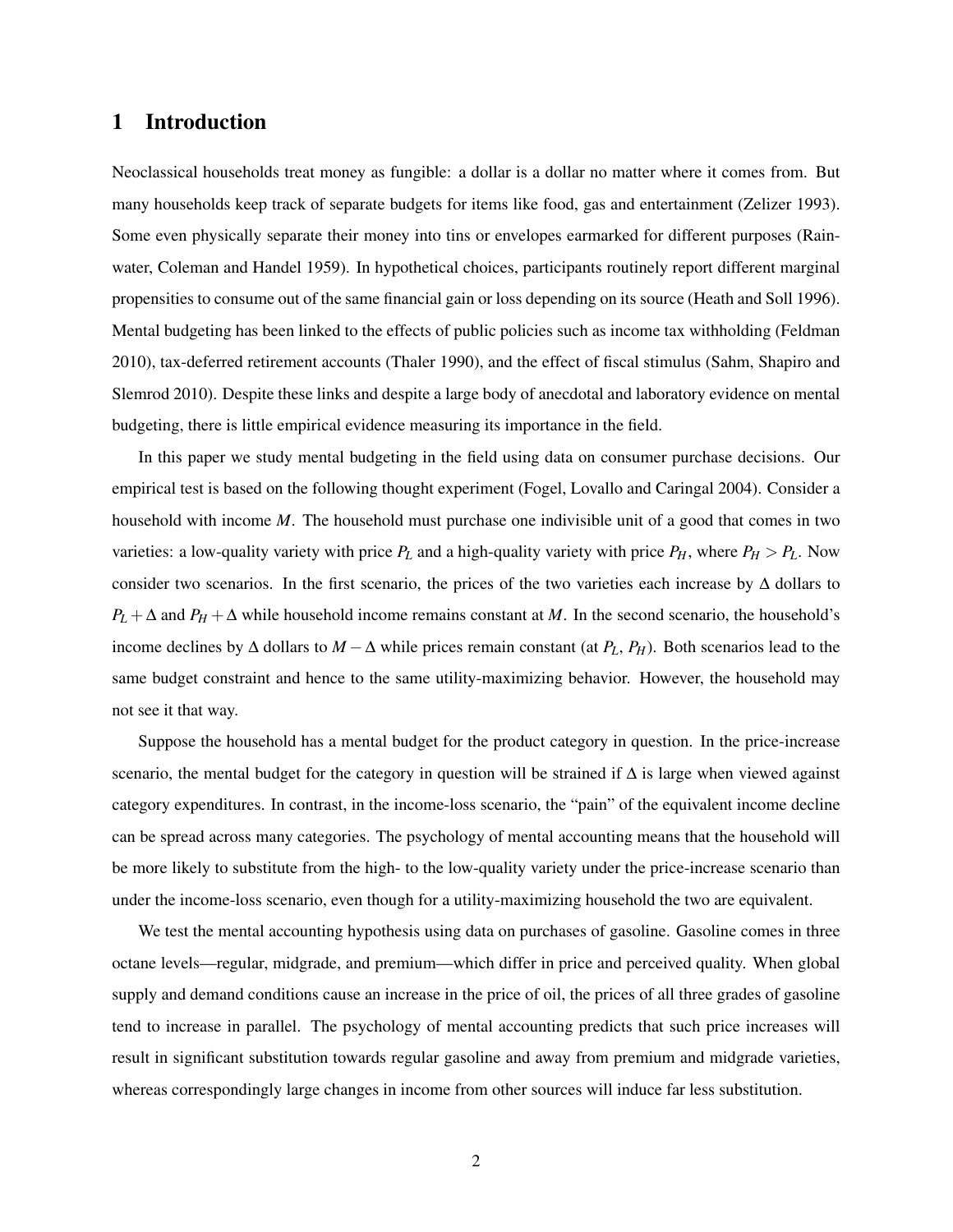We demonstrate the effect of gasoline prices on quality choice in both aggregate data from the Energy Information Administration, covering the period 1990-2009, and panel microdata on households' purchases of gasoline from a large grocery retailer with gas stations on site, covering the period 2006-2009. In both data sources there is a clear positive effect of gasoline prices on the market share of regular gasoline.

Two facts suggest that the relationship between gasoline prices and octane choice cannot be explained by income effects. First, in the second half of 2008 gasoline prices fell due to the deepening of the financial crisis and associated recession. During this period, although almost all indicators of consumer spending and well-being were plummeting, households substituted to higher-octane gasoline. Second, the magnitude of the income effects necessary to explain the time-series relationship between gasoline prices and octane choice is inconsistent with cross-sectional evidence. We find that a \$1 increase in the price of gasoline increases a typical household's propensity to purchase regular gasoline by 1.4 percentage points. Because the average household buys about 1200 gallons of gasoline per year, that is also the implied effect of a \$1200 loss in income. However, cross-sectional estimates imply that a \$1200 reduction in household income increases the propensity to buy regular gasoline by less than one tenth of one percentage point.

To formally test the null hypothesis that consumers treat money as fungible, we develop a discretechoice model of gasoline grade demand. In the model, households trade off the added utility of more expensive grades against the marginal utility of other consumption goods. As the household gets poorer, either through a loss of income or an increase in gasoline prices, the marginal utility of other consumption goods rises relative to the marginal utility of higher-octane gasoline, leading to substitution towards lower octane levels. Under standard utility-maximization, the model implies fungibility in the sense of our thought experiment: a parallel shift in the prices of all grades is behaviorally equivalent to an appropriately scaled change in income. We translate this implication into a formal statistical test of the null hypothesis that households treat money from different sources as fungible.

We estimate the model on our retailer panel, which contains data on over 10.5 million gasoline transactions from 61,494 households. The panel structure of the data permits us to observe the purchases of the same household over time, and hence to address possible confounds from household heterogeneity. We compare the effect of changes in the gasoline price to the effect of comparable variation in household income, both in the cross-section and over time. Across a range of specifications we confidently reject the null hypothesis that households treat money as fungible regardless of its source, in favor of the prediction of the psychology of mental accounting.

We consider a number of alternative explanations for the observed pattern, including changes over time in the composition of households buying gasoline, misspecification of the marginal utility function, corre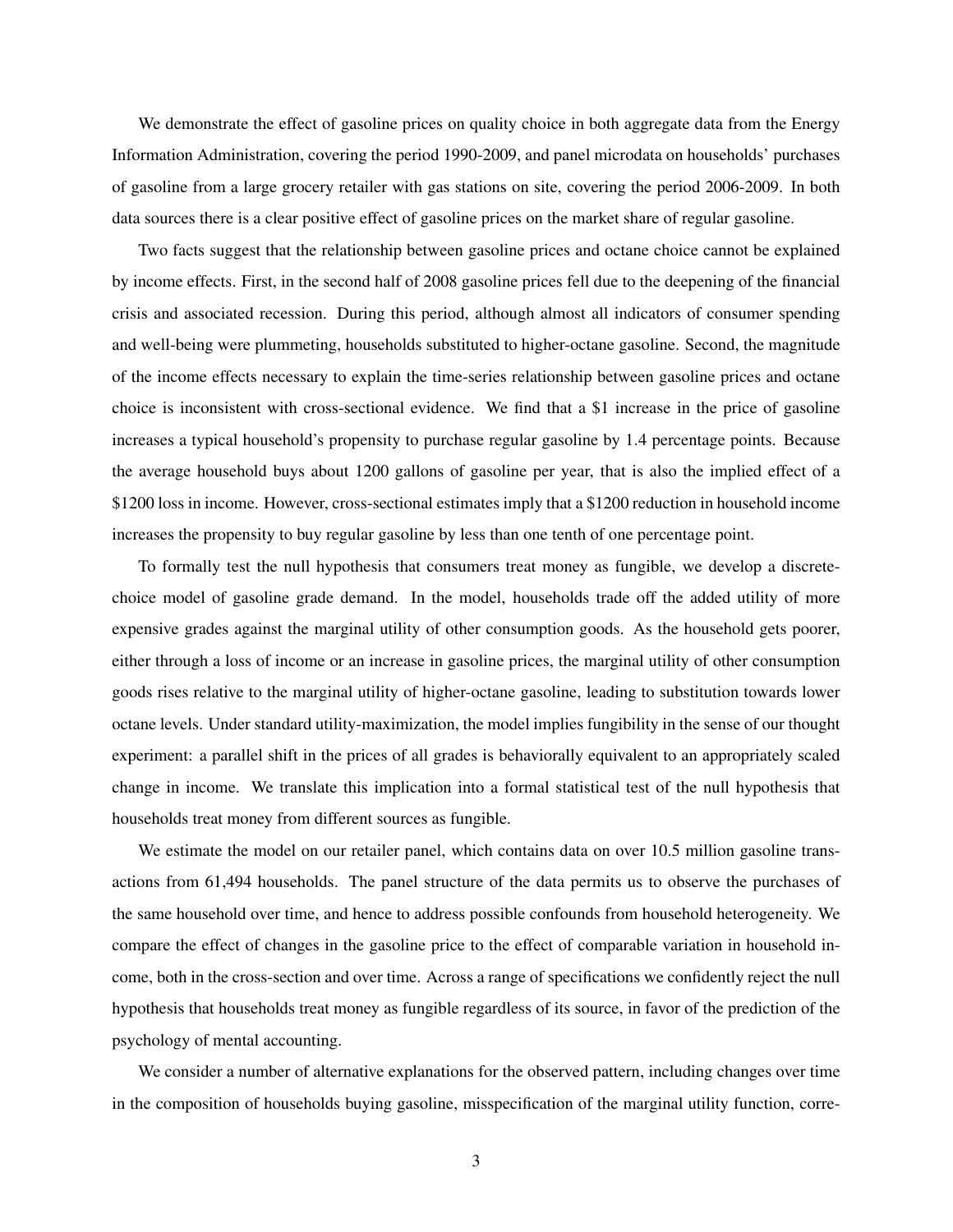lation between gasoline prices and other prices, measurement error and transitory shocks to income, and supply-side responses to gasoline price increases. None of these alternatives can account for the large deviations from fungibility that we observe.

To further check our identification strategy, we conduct a placebo exercise in which we test whether gasoline money and other money are treated as fungible when households make a quality choice in a nongasoline domain. In particular, we re-estimate our baseline specification on data on households' choice of orange juice and milk brands. We find that poorer households buy less expensive brands of orange juice and milk, but that gasoline prices exert a weak (and statistically insignificant) positive effect on the quality of brands chosen in these categories. We cannot reject the null hypothesis that consumers treat gasoline money and other money as fungible when choosing among milk or orange juice brands.

Having established that a discrete-choice model with fungibility cannot explain our findings, we turn to an evaluation of several alternative models of decision-making. We consider two models that might plausibly explain our findings: a loss-aversion model based on Köszegi and Rabin (2006) and a salience model based on Bordalo, Gennaioli, and Shleifer (2012). For each model, we formally estimate the model's parameters on our panel, compute choice probabilities at the estimated parameters, and compare the model's prediction for the path of octane choice to the observed data.

Finally, we consider the implications of our findings for retailer behavior. Our findings indicate that consumers will put a higher premium on saving money on gas in high-price times than in low-price times. This implies that retailers should face more intense competition during high-price times, and hence that retail markups should fall. We use a stylized model of retailer pricing to show that our estimated model can partly (but not fully) account for the inverse relationship between gasoline prices and retailer markups documented in Lewis (2011).

The primary contribution of this paper is to provide evidence of mental accounting "in the wild." Most evidence on mental accounting (Thaler 1999) or the closely related phenomenon of choice bracketing (Read, Loewenstein and Rabin 1999) comes from hypothetical choices or incentivized laboratory behaviors (Fogel, Lovallo and Caringal 2004). Important exceptions include Kooreman's (2000) study of child care benefits in the Netherlands, Milkman and Beshears' (2009) study of the marginal propensity to consume out of a coupon in an online grocery retail setting, and related work by Abeler and Marklein (2008) and Feldman (2010). To our knowledge, ours is the first paper to test for mental accounting in the response to prices and the first to illustrate the effect of price-induced variation in "category income" on purchase decisions.

To our knowledge, ours is also the first paper to estimate Köszegi and Rabin's (2006) or Bordalo, Gennaioli, and Shleifer's (2012) model using data on retail purchases. In that sense, the paper contributes to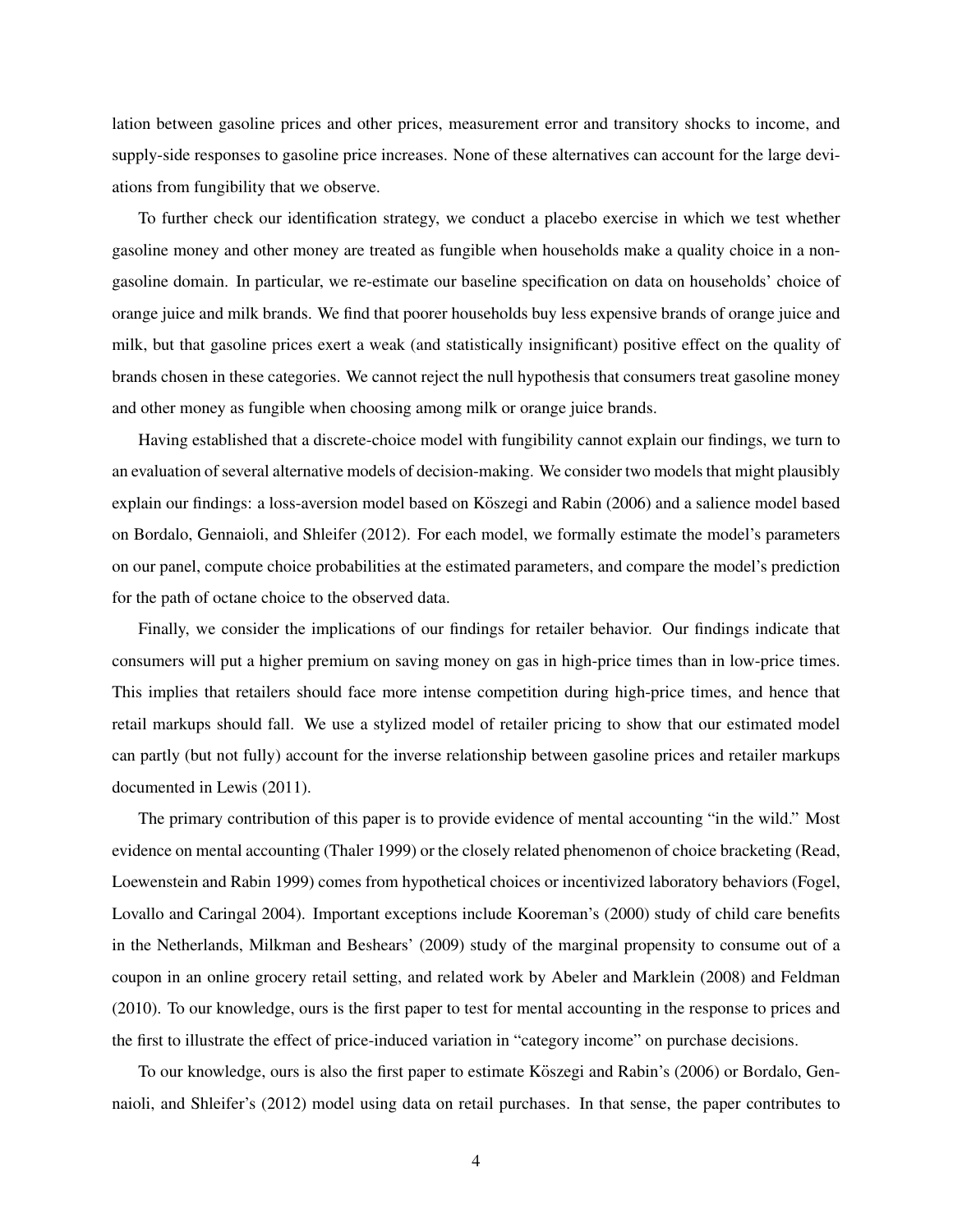a growing literature that uses consumer microdata to structurally estimate the parameters of psychological models of decision-making (Conlin, O'Donoghue and Vogelsang 2007, Barseghyan et al 2011, Grubb and Osborne 2012). The paper also contributes to research on supply-side responses to consumers' psychological biases (DellaVigna and Malmendier 2004).

Methodologically, we follow Allenby and Rossi (1991), Petrin (2002) and Dubé (2004) in enriching the role of income effects in discrete-choice models of household purchase decisions. We show that incorporating mental accounting significantly improves model fit. In that sense, we also contribute to a literature in marketing that incorporates psychological realism into choice models with heterogeneity (Chang, Siddarth and Weinberg 1999).

Two existing literatures predict the opposite of what we find. First, a literature following Barzel (1976) exploits tax changes to test the Alchian-Allen conjecture that higher category prices result in substitution to *higher* quality varieties (Sobel and Garrett 1997). In the context of gasoline, Nesbit (2007) and Coats, Pecquet and Taylor (2005) find support for the Alchian-Allen conjecture; Lawson and Raymer (2006) do not. Second, a literature in psychology and economics examines "relative thinking" in which consumers focus on ratios when normative decision theory implies that they should focus on differences (Azar 2007 and 2011). In section 7 we discuss a possible reconciliation of our findings with those of the relative thinking literature.

The remainder of the paper is organized as follows. Section 2 provides background information on grades of gasoline. Section 3 describes our data. Section 4 presents our model of consumer choice and discusses our empirical strategy for testing fungibility. Section 5 presents a descriptive analysis of gasoline grade choice. Section 6 presents estimates of our model. Section 7 presents evidence on alternative psychological mechanisms underlying our findings. Section 8 discusses implications for retailer behavior. Section 9 concludes.

### 2 Background on Gasoline Grade Choice

Gasoline typically comes in three grades, with each grade defined by a range of acceptable octane levels: regular (85-88), midgrade (88-90), and premium (90+) (EIA 2010). A higher octane level increases gasoline's combustion temperature so that it can be used in high-compression engines (which yield higher horsepower for a given engine weight) without prematurely igniting (also known as "knocking").

Typically, a gasoline retailer maintains a stock of regular and premium gasoline on site, and midgrade is produced by mixing regular and premium at the pump. Regular and premium gasoline are, in turn,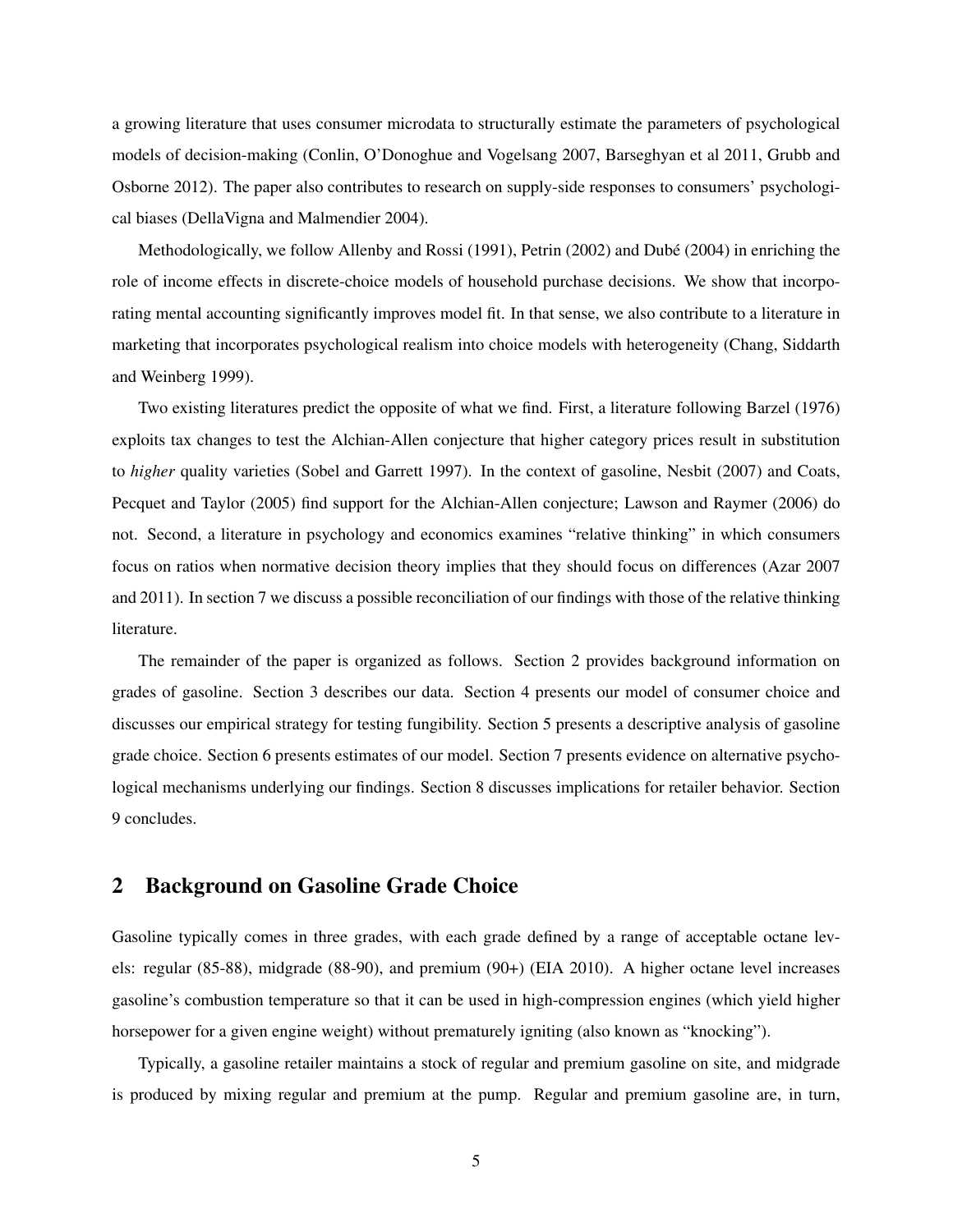produced at refineries by blending intermediate product streams with different chemical properties so that the resulting blend matches the desired specifications, including octane level. Typically there are multiple ways to arrive at an acceptable final product, and refineries use programming models to decide on the profitmaximizing mix given spot prices for various input, intermediate, and output streams. Changing the output of the refinery to include, say, more premium and less regular gasoline would involve changing the mix of intermediate streams used in gasoline production (Gary and Handwerk 2001), which can be achieved seamlessly for small changes in the product mix.

A large proportion of high-octane gasoline sales go to cars that do not require it, with most consumers justifying their purchase of premium gasoline on "vague premises" (Setiawan and Sperling 1993). Most modern cars have knock sensors that prevent knocking at any octane level. Perhaps because auto makers often recommend premium gasoline for sports cars, the most frequently stated reason for using high-octane gasoline is a performance gain, for example in the time to accelerate from 0 to 60 miles per hour (Reed 2007). *Consumer Reports* (2010) and other consumer advocates have questioned whether such performance gains are real. Buyers of high-octane gasoline may also believe that using above-regular grades helps promote long-term engine cleanliness and health, but because detergents are required for all grades of gasoline, using above-regular grades does not in fact help an engine "stay clean" (Reed 2007). In addition, any supposed gains in fuel economy from using high-octane grades are "difficult to detect in normal driving conditions" (API 2010; see also Click and Clack 2010). Thus, according to Jake Fisher at *Consumer Reports*, "There are two kinds of people using premium gas: Those who have a car that requires it, and the other kind is a person who likes to waste money" (Carty 2008).

It is well known that higher octane gasolines tend to lose market share when the price of gasoline goes up (Lidderdale 2007), a phenomenon that gasoline retailers call "buying down" (Douglass 2005). Due to their association with good performance, high-octane varieties are perceived as a luxury good that the consumer can do without. However, industry analysts have noted that buying down is surprising in light of the small stakes involved: "It really doesn't add up to very much... It's more of a psychological thing. You're at the pump, and it seems like every time you hit a certain threshold, you cringe" (industry analyst Jessica Caldwell, quoted in Lush 2008). The commonly held psychological interpretation of buying down is consistent with experimental evidence on mental accounting, and motivates the analysis that follows.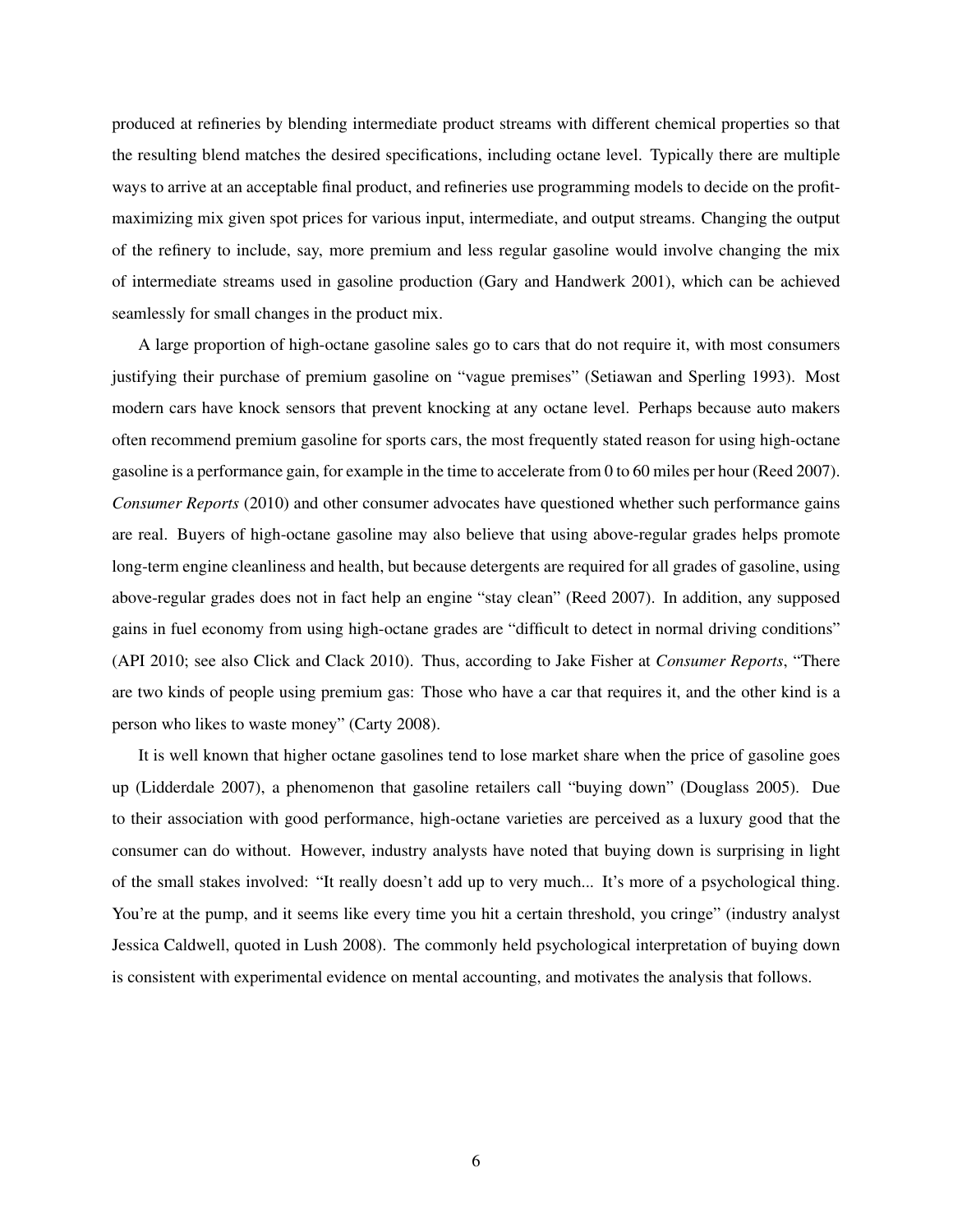### 3 Data

#### 3.1 Panel Microdata

Our main data source is a transaction-level file from a large U.S. grocery retailer with gasoline stations on site. The data include all gasoline and grocery purchases made from January 2006 through March 2009 at 69 retail locations, located in 17 metropolitan areas in 3 different states.

For each gasoline transaction, the data include the date, the number of gallons pumped, the grade of gasoline (regular, midgrade, or premium), and the amount paid. We use these data to construct a price series by store, grade, and date equal to the modal price across all transactions, where transaction prices are calculated as the ratio of amount spent to number of gallons, rounded to the nearest tenth of a cent. The majority of transactions are within one tenth of one cent of the daily mode, and 88 percent of transactions are within one cent of the daily mode.

The data allow us to match transactions over time for a given household using a household identifier linked to a retailer loyalty card. Approximately 87 percent of gasoline purchases at the retailer can be linked to a household identifier through the use of a loyalty card.

Our main measure of household income is supplied by the retailer, and is based on information given by the household to the retailer when applying for the loyalty card, supplemented with data, purchased by the retailer from a market research firm, on household behaviors (e.g., magazine subscriptions) that are correlated with income.

For comparison and sensitivity analysis we also make use of two geography-based measures of income. For the large majority of households in our sample, the retailer data include the census block group of residence. We use this to obtain 2000 U.S. Census income data at the block group level. We further match block groups to zipcodes using 2000 Census geography files provided by the Missouri Census Data Center (2011). For each zip code, we obtain annual measures for 2006, 2007, and 2008 of the mean adjusted gross income reported to the IRS (Mian and Sufi 2009).

For estimation we use a subsample comprised of purchases by households that make at least 24 gasoline purchases in each year of 2006, 2007, and 2008, and for whom we have a valid household income measure. We exclude some outlier cases from the estimation sample.<sup>1</sup> The final sample we use in estimation includes 10,548,175 transactions by 61,494 households.

<sup>&</sup>lt;sup>1</sup>These are: households that purchase more than 665 times over the length of the sample, households that ever purchase more than 210 times in a given year, households that ever purchase more than 10 times in a given week, and a small number of transactions that involve multiple gasoline purchases. We also exclude from the sample a small number of store-days in which reported prices are too large by an order of magnitude, and a small number of store-days in which stockouts or reporting errors mean that only one grade of gasoline is purchased. Together, these exclusions represent 4.78 percent of transactions.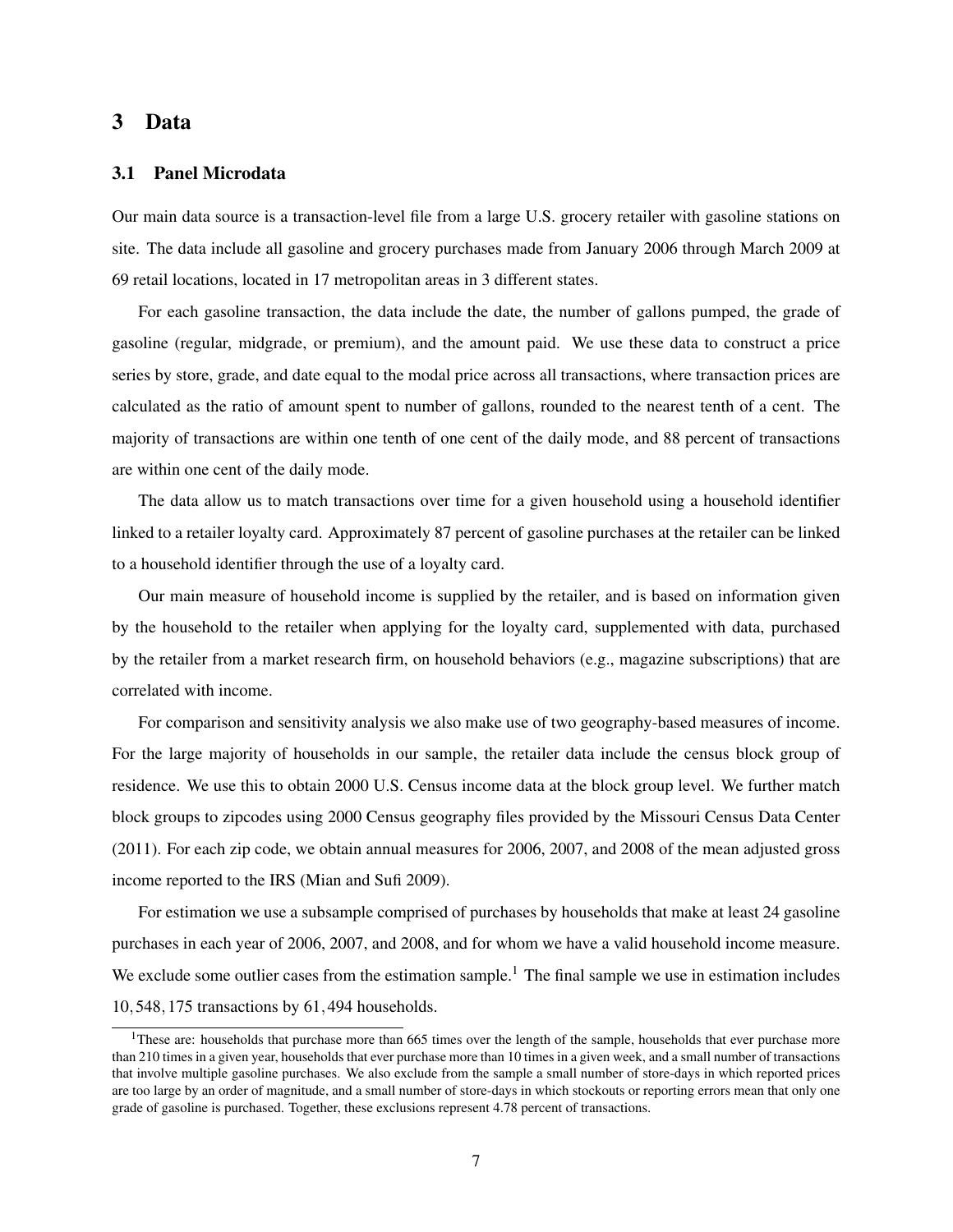To estimate the effect of gasoline prices on non-gasoline consumption, we exploit the fact that our data allow us to match gasoline transactions to grocery transactions by the same household. As an overall measure of household consumption, we compute total grocery expenditures by household and week.

We also examine two categories of grocery expenditure in more detail: refrigerated orange juice and milk. We focus on these categories as they are perishable, relatively high in volume, and involve clear quality and price delineations (for example, between conventional and organic varieties.) We aggregate individual UPCs in these categories into products grouped by size and brand and construct a weekly price series for each store and product. Appendix B contains additional details on how we group UPCs into products and how we construct the price series. For estimation, we use data on households that purchase at least once in the category in each sample year. We exclude households that purchase 200 or more times in a given category in any sample year. In the online appendix, we present estimates of our key results using even tighter restrictions on frequency of purchase and show that our substantive conclusions are unchanged.

#### 3.2 Aggregate Data

To confirm that the key patterns in the retailer panel are representative, we use monthly data from 1990-2009 on retail prices and sales volume by grade of gasoline for the 50 states (and the US total) obtained from the Energy Information Administration (EIA) at eia.doe.gov in June 2010. Portions of our analysis also make use of national and regional weekly price series obtained from the EIA in April 2012. The EIA collects price and volume data from a sample survey of retailers and a census of prime suppliers, essentially large firms that deliver a significant volume of petroleum products to "local distributors, local retailers, or end users" (EIA 2009). The online appendix reports estimates of our model using the state-level EIA data.

We supplement the EIA data with data from the Consumer Expenditure Survey (CEX) Interview Files, 2006-2009. We use the Consumer Expenditure Survey data to evaluate the representativeness of grocery expenditures in our sample and to project the total annual expenditures of sample households.

#### 3.3 Sample Representativeness

Table 1 evaluates the representativeness of our sample on key dimensions of interest. The first column presents statistics for all households in the retailer database. The second column presents statistics for households in our estimation sample. The third column presents representative state-level statistics for the three states our retail sites are located in. Thus comparing columns (1) and (2) reveals differences between all households purchasing gasoline and those purchasing gasoline at least 24 times per year during our 3 year period, and comparing columns (1) and (3) reveals differences between the retailer's customers and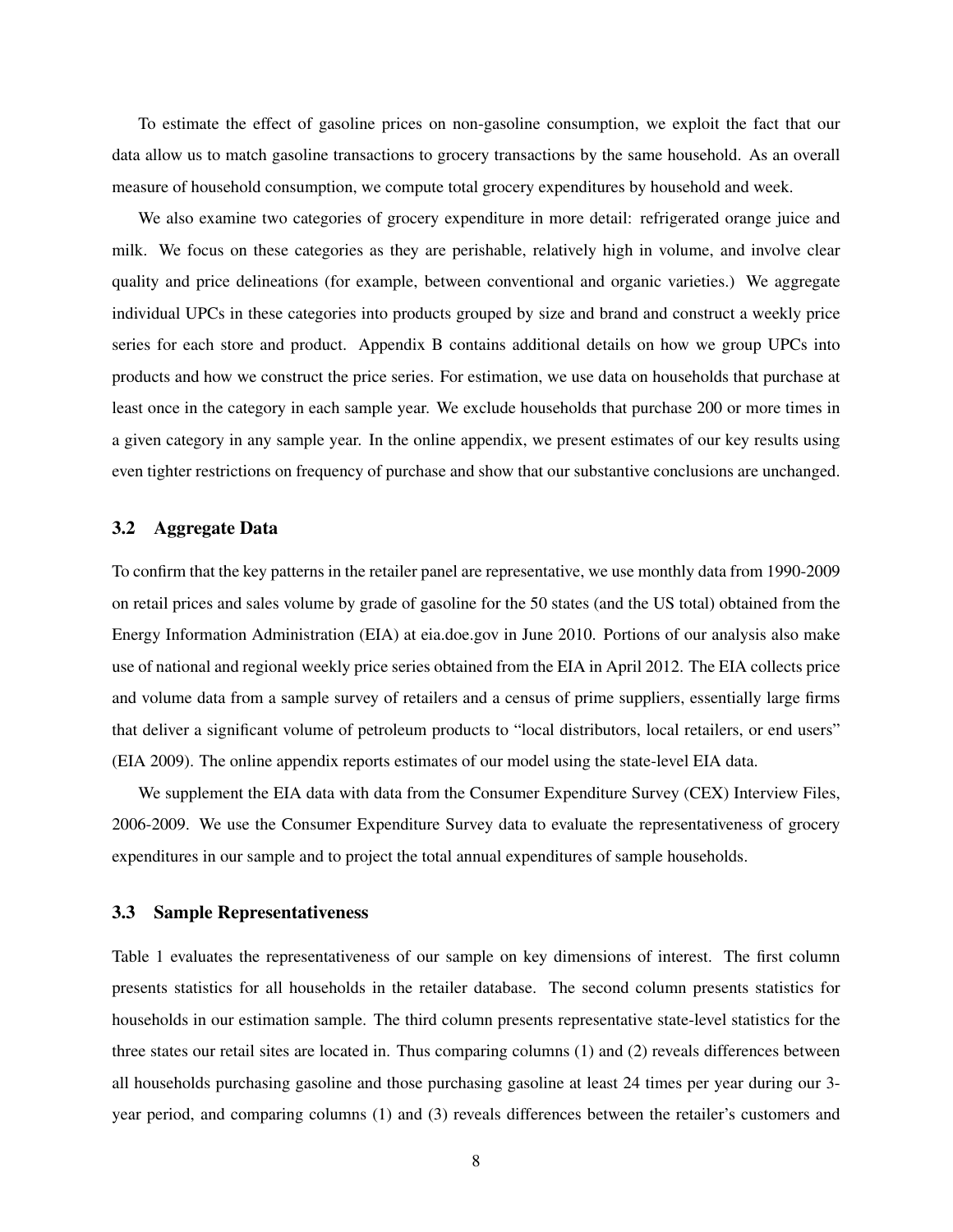state populations.

Given our requirement that households in the estimation sample purchase gasoline at the retailer at least 24 times per year for a little over 3 consecutive years, the majority of households are excluded from our estimation sample. During our sample period, households could move, stop in to one of our retail stores even if they live in other areas, discard their loyalty cards, or purchase their gasoline primarily at other gasoline retailers. However, while the households in our estimation sample are a minority of the households in the full retailer database, on most dimensions the two samples look similar. Census block group incomes, commute times, and public transportation usage are similar between the two samples, with estimation sample households living in slightly higher-income block groups. Estimation sample households earn somewhat more income per year than households in the full retailer sample. Estimation sample households buy a similar amount of gasoline per trip to households in the full sample. The main points of distinction between estimation sample households and those in the full sample result directly from our selection rule. Estimation sample households make more gasoline trips per purchase month and buy more groceries at the retailer than do households in the full sample. Importantly, estimation sample households live much closer to their most-frequently-visited retailer site than the average retailer patron, which may in turn explain their greater propensity to buy gasoline and groceries from the retailer.

The third column of the table shows means for all households in the three states from which we draw our retailer data, with each state weighted according to its number of households in the full retailer database. Relative to the average household, households from the retailer data live in higher-income block groups. Households in the retailer sample buy slightly less regular gasoline than reported in the EIA data for the same states, and also pay about 4-5 cents less per gallon of gasoline than the state average as reported by the EIA. The lower average price per gallon at retailer sites presumably arises because the retailer does not sell a major brand of gasoline, whereas the EIA average price series is based on data that include (higher) major-brand prices. Sample households spend less on groceries at the retailer than the average household in the state spends on groceries overall, presumably reflecting the fact that sample households buy some groceries at other retailers.

### 3.4 Validity of Income Measures

The geographic variation in our main household income measure corresponds well with data from other sources. The median of our household income measure at the Census block group level has a correlation of 0.82 with median household income from the 2000 Census. The mean of our household income measure at the zipcode level has a correlation of 0.77 with mean adjusted gross income in the zipcode, as reported to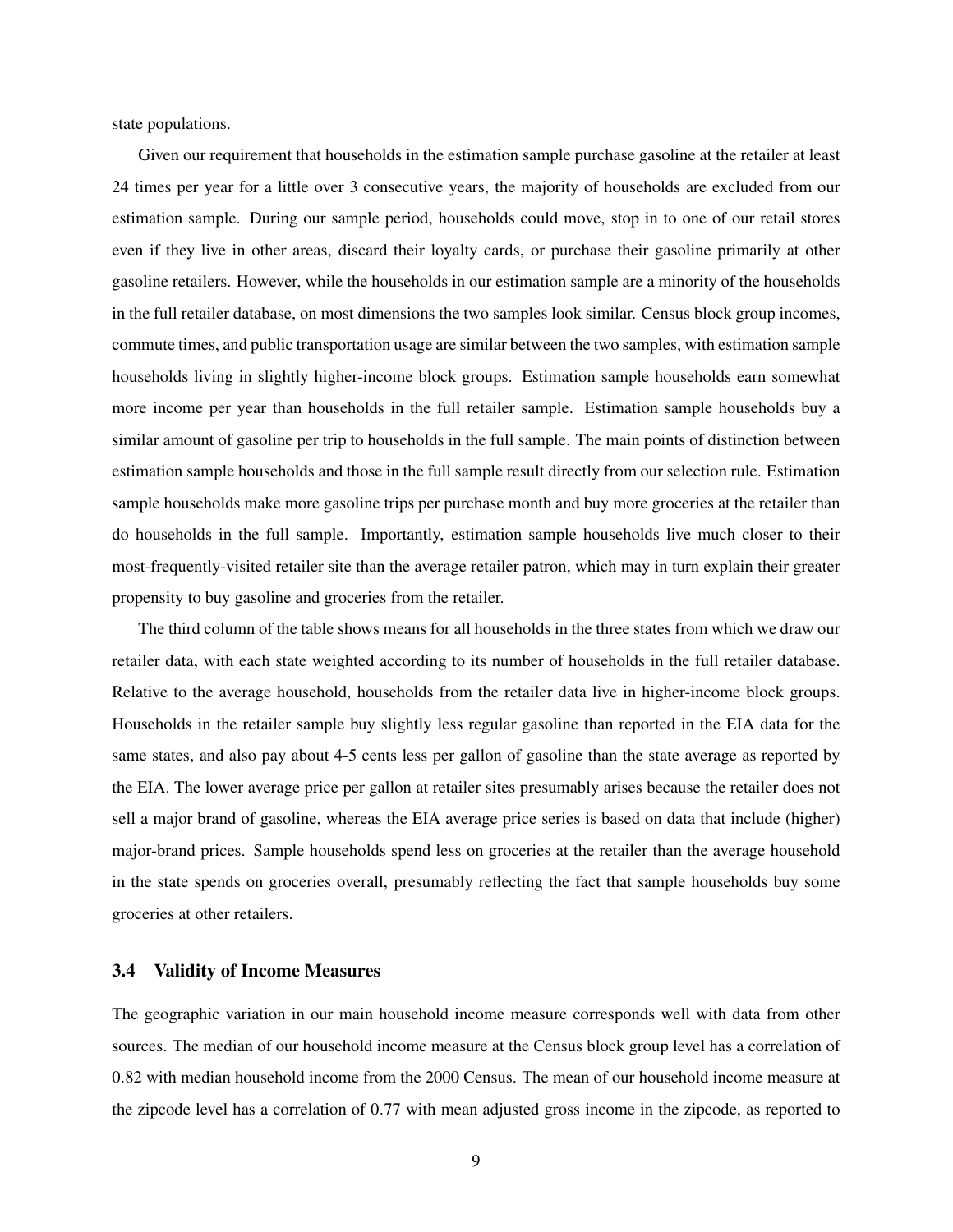the IRS in 2008.

A drawback of our main household income measure is that it is only available at a single point in time. To address this limitation, we use our measure of household grocery expenditures to proxy for timevarying shocks to household income. Existing literature shows that food expenditure responds to variation in income in the cross-section and over time, predicting about 40 percent of the cross-sectional variation in total expenditure (Skinner 1987) and responding significantly to shocks to current and future household income (Stephens 2001, 2004, Japelli and Pistafferi 2010).

Table 2 shows that, in our data, food expenditures are related to income variation in the cross-section and over time. Across households, we estimate an income elasticity of grocery expenditure of 0.17, which closely matches the analogous estimate of 0.17 from the Consumer Expenditure Survey. Across zipcodes, we estimate an elasticity of 0.14. Importantly, the zipcode-level relationship remains similar in magnitude (at 0.09) and marginally statistically significant in a model with zipcode fixed effects, indicating that changes in income at the zipcode level are correlated with changes in food expenditure at our retailer. These findings lend credibility to food expenditures as a proxy for shocks to income over time, especially in light of the large existing literature establishing the responsiveness of food expenditures to shocks.

### 4 Econometric Framework

#### 4.1 Model

Suppose that household *i* chooses among gasoline grades indexed by  $j \in \{0, ..., J\}$  where  $j = 0$  denotes regular gasoline and  $p_{jt}$  is the price per gallon of grade *j* at time *t*. The household must buy  $q_{it} > 0$  gallons of gasoline in period *t*.

Following convention (see, e.g., Berry, Levinsohn and Pakes 1995, Nevo 2000), money not spent on gasoline is spent on other goods. Other goods deliver indirect utility  $\Lambda(m_{it} - q_{it} p_{jt})$ , where  $m_{it}$  is the household's total per-period expenditures. We normalize  $\Lambda(m_{it} - q_{it} p_{0t}) \equiv 0$ .

Let  $U_{ijt}$  be household *i*'s utility from purchasing grade *j* at time *t*, and let  $u_{ijt} = U_{ijt}/q_{it}$  be utility per gallon of gasoline. We assume that

$$
U_{ijt} = v_{ijt}q_{it} + \Lambda(m_{it} - q_{it}p_{jt})
$$
\n(1)

where  $v_{ijt}$  is a taste parameter. The specification in (1) has the fungibility property described in the introduction: an increase in gasoline prices of \$1 is equivalent to a decrease in non-gasoline expenditures of *qit*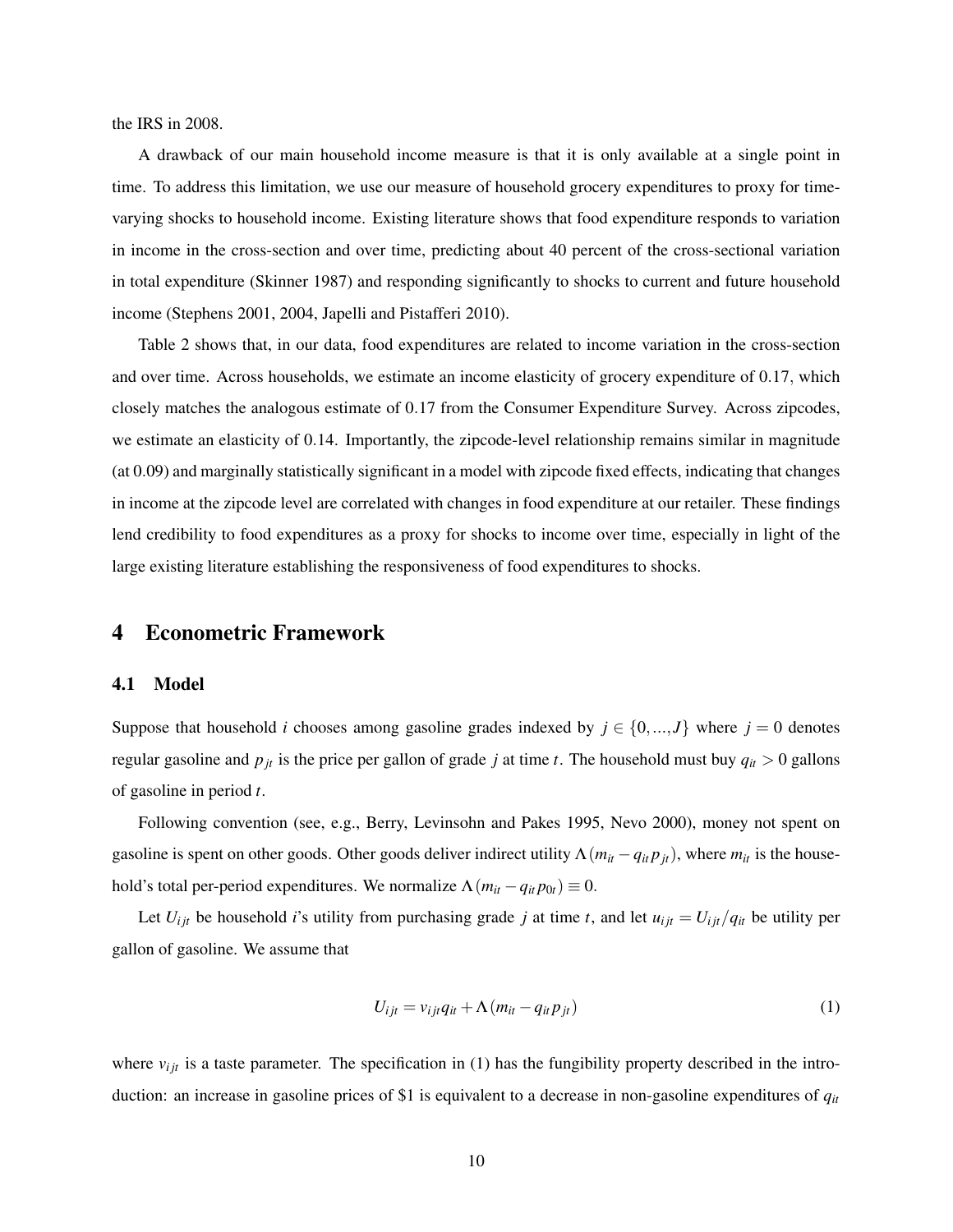dollars.

We take a first-order approximation to  $\Lambda(m_{it} - q_{it} p_{jt})$  around  $m_{it} - q_{it} p_{0t}$ , which gives per-gallon utility

$$
u_{ijt} = v_{ijt} - \lambda_{it} \left( p_{jt} - p_{0t} \right) \tag{2}
$$

where  $\lambda_{it}$  is household *i*'s marginal utility of non-gasoline expenditures at time *t* and is a function of  $m_{it}$  −  $q_{it} p_{0t}$ .

We assume that tastes are given by

$$
v_{ijt} = \alpha_{ij} + \varepsilon_{ijt},\tag{3}
$$

where  $\alpha_{ij}$  is a household-specific, time-invariant taste intercept and  $\varepsilon_{ijt}$  is an unobservable, i.i.d. taste shock distributed type I extreme value independently of the other terms. In appendix C, we present estimates from a model in which  $v_{ijt}$  includes an aggregate preference shock.

We assume that  $\lambda_{it}$  is linear in non-gasoline expenditures:

$$
\lambda_{it} = \mu_i - \eta \left( m_{it} - q_{it} p_{0t} \right). \tag{4}
$$

Here,  $\mu_i$  is a household-specific marginal utility term and  $\eta$  measures the extent of diminishing marginal utility in non-gasoline expenditures. The common assumption that utility is quasilinear in money corresponds to  $\eta = 0$ .

We estimate the model via maximum likelihood under alternative assumptions about  $\alpha_{ij}$  and  $\mu_i$ . To test the hypothesis that households treat money as fungible, we estimate an unrestricted model:

$$
\lambda_{it} = \mu_i - \eta^M m_{it} + \eta^G q_{it} p_{0t}.
$$
\n<sup>(5)</sup>

We then test the restriction that  $\eta^M = \eta^G = \eta$ .

#### 4.2 Discussion

Our model follows Houde (forthcoming) in taking gasoline quantities  $q_{it}$  as exogenous. We view this as a reasonable approximation at high frequencies given the relative insensitivity of gasoline quantities to gasoline prices in the short run. We note, however, that our specification is consistent with some common discrete-continuous models of demand. For example, the "cross-product repackaging" model of Willig (1978) and Hanemann (1984) corresponds to a special case of our model when  $\eta = 0$ .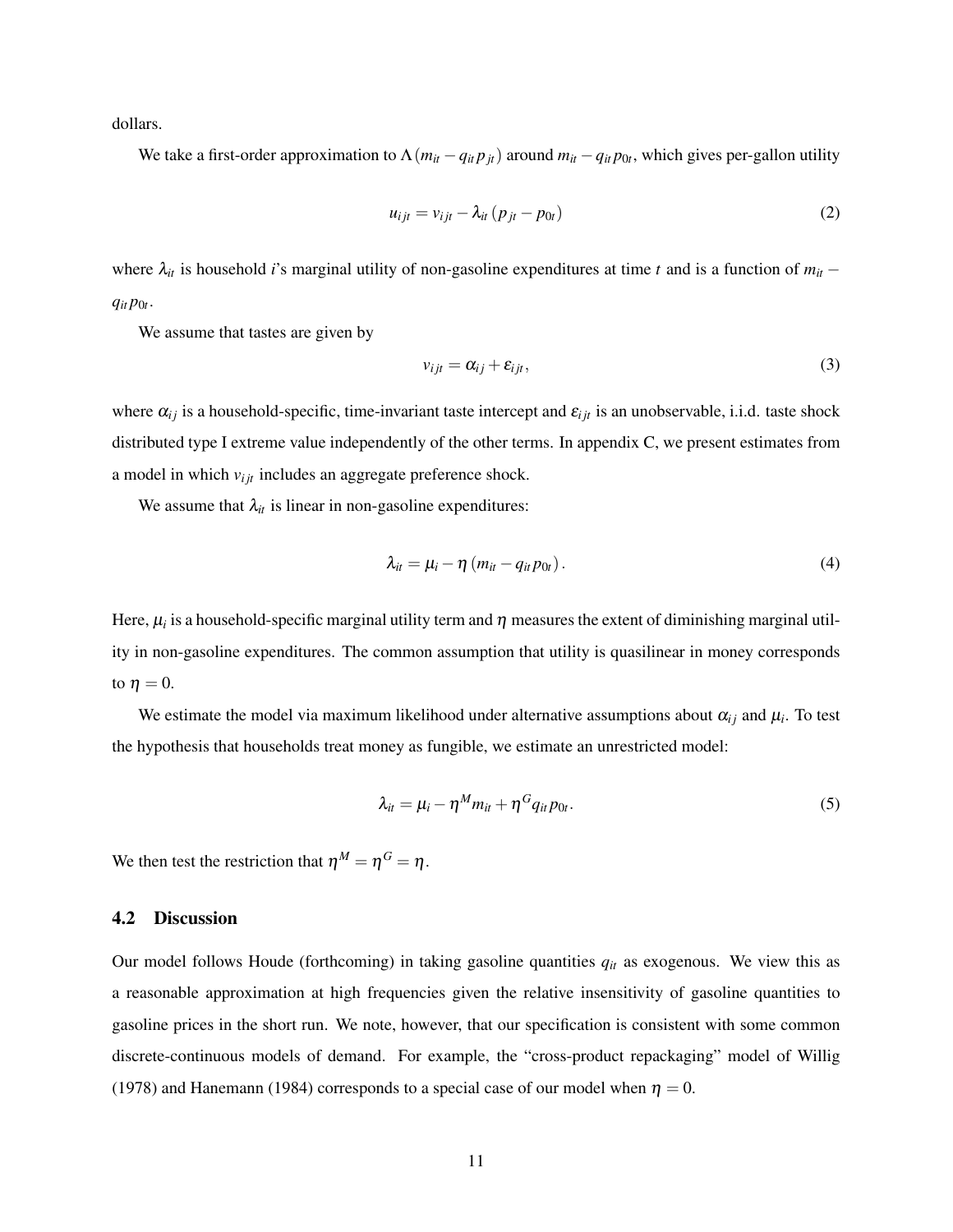There are two ways in which relaxing this assumption could affect our conclusions. The first is compositional change: if higher gasoline prices induce households who prefer premium gasoline to drive disproportionately less than those who like regular gasoline, then aggregate data could show evidence of substitution across octane levels even if there is none. In our descriptive analysis, we show directly that compositional change of this kind is extremely small, and in formal estimation we show that our findings are robust to allowing for unobserved heterogeneity in tastes  $\alpha_{ij}$ .

The second way in which relaxing the assumption of exogenous quantities could affect our conclusions is if higher gasoline consumption is complementary to higher octane levels. In our descriptive analysis, we discuss and rule out several explanations for such a relationship. In appendix C, we show that controlling for gallons purchased tends, if anything, to strengthen our conclusions, because households tend to buy more regular gasoline when they purchase more gasoline overall.

Our model also follows the convention in the discrete-choice literature of considering a unitary household. It is well-known that violations of fungibility can arise from strategic behavior within the household (Lundberg and Pollak 1993). Although it is not clear how such forces would result in a violation of fungibility in our context, in appendix C we show that our estimates are similar when we restrict the sample to households with only one adult member, where strategic considerations are unlikely to be at work.

#### 4.3 Implementation

We construct empirical measures of  $m_{it}$  and  $q_{it} p_{0t}$ . The variable  $m_{it}$  should measure the household's total expenditure on all goods. We construct two measures of *mit*. Our main measure, *m<sup>i</sup>* , does not vary over time. To construct it, we estimate a regression of total annual expenditure on total annual family income using the 2006-2009 Consumer Expenditure Survey interview files. We apply the coefficients from this model to the retailer-supplied household income measure to compute a measure of predicted total expenditure. In appendix C, we present results from a specification in which we predict total expenditure from Census block income.

We also construct a time-varying measure,  $m_{it}$ . To construct it, we estimate a regression of total annual expenditure on total monthly expenditure on food at home using the 2006-2009 Consumer Expenditure Survey interview files. We apply the coefficients from this model to the total expenditure on grocery items by the household in the four weeks prior to the transaction to compute a measure of predicted total expenditure.

In all specifications, we report standard errors adjusted for the fact that  $m<sub>it</sub>$  is estimated in a first-step model following Murphy and Topel (1987). The adjustment makes little difference to the standard errors we report.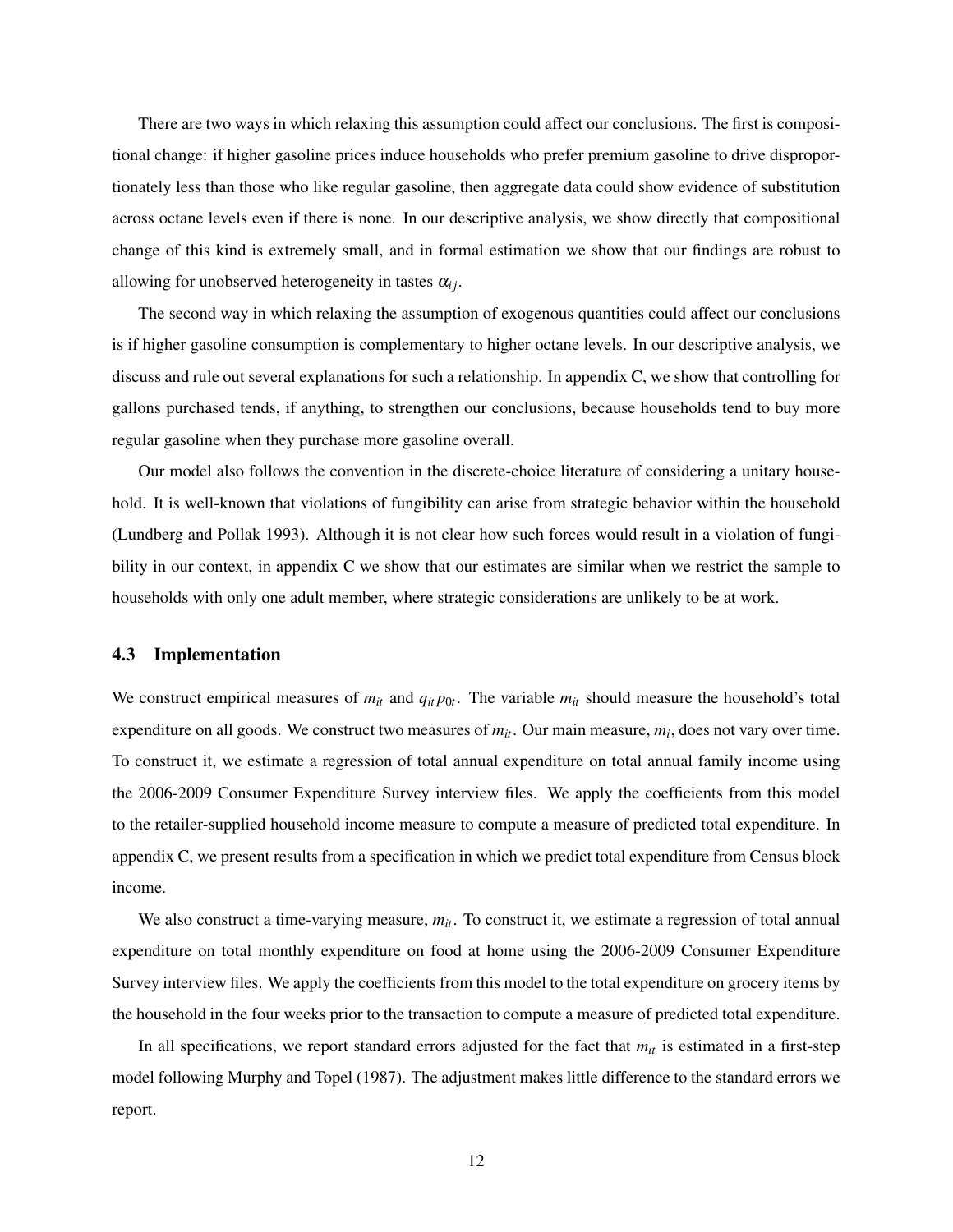We show in section 3.4 above that the retailer-supplied measure of household income that forms the basis of measure *m<sup>i</sup>* is highly correlated with other income measures available at an aggregate level. Nevertheless, the income measure doubtless contains both transitory income variation and measurement error. By forming measure  $m_i$  from a regression of total expenditure on self-reported income, we use only the component of reported income that is predictive of total expenditure, thus minimizing bias due to measurement error. In appendix A, we formalize the intuition that our two-step procedure addresses measurement error concerns. We also discuss results from a specification in which we explicitly model measurement error in both income and total expenditures, as well as transitory shocks to income. In that specification, our results are, if anything, stronger than in our baseline model.

The variable  $q_{it} p_{0t}$  should capture the extent to which higher gasoline prices reduce income available for other purchases and should be measured with the same periodicity as *mit*. Because our data only include household gasoline purchases at a single retailer, using annual gasoline expenditures computed from our microdata panel would understate the true household budget share of gasoline, which in turn would make us more likely to reject the null hypothesis of fungibility. Instead we measure *qit* as average annual US gasoline consumption during our sample period (from the EIA), divided by the number of US households in 2006. We measure  $p_{0t}$  as the weekly average national retail price of gasoline (from the EIA). The number of gallons of gasoline per household that we estimate (1183) is greater than average annual purchases in our panel for all but 4.7 percent of households. In appendix C, we show that our results are robust to measuring *qit* from spending at the retailer and to allowing that the prices of energy goods other than gasoline are correlated with the price of gasoline.

#### 4.4 Identification

To develop intuition for the identification of our model it is helpful to consider our utility specification:

$$
u_{ijt} = \alpha_{ij} - (\mu_i - \eta^M m_{it} + \eta^G q_{it} p_{0t}) (p_{jt} - p_{0t}) + \varepsilon_{ijt}
$$
 (6)

Consider a special case of this random utility model in which there is no heterogeneity in tastes or gasoline consumption and there are only two grades–regular and premium–with the prices between grades staying constant over time at some level, which we normalize to unity. In this special case we can drop subscripts *j* and write our model as a binary logit with utility

$$
u_{it} = (\alpha - \mu) + \eta^M m_{it} - \eta^G q p_{0t} + \varepsilon_{it}.
$$
\n(7)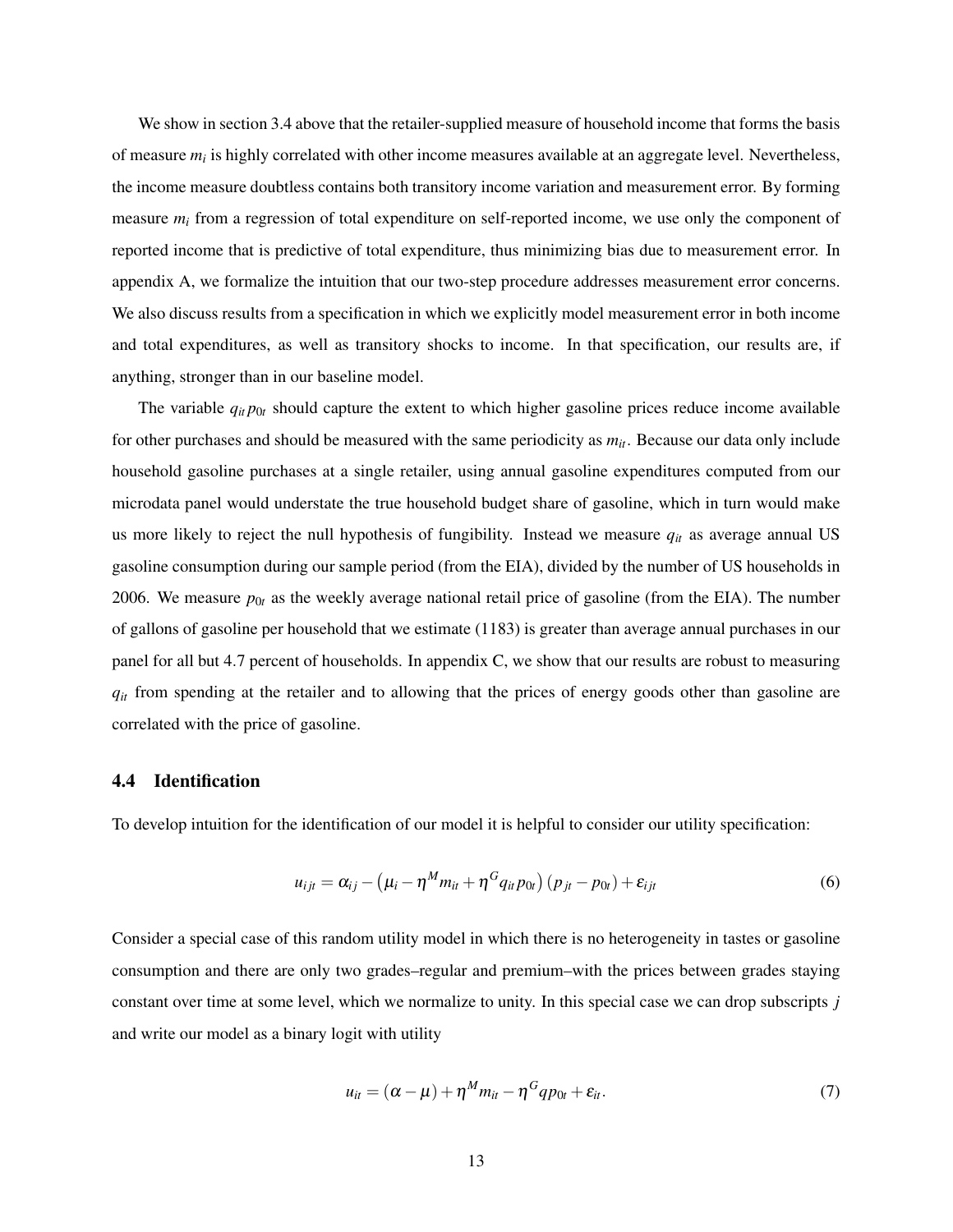In this special case, the null that  $\eta^M=\eta^G$  corresponds tightly to the notion of fungibility that we discuss in the introduction. A parallel increase of \$1 in the price of all gasoline grades should decrease the propensity to purchase premium gasoline (or, equivalently, increase the propensity to purchase regular gasoline) by the same amount as a decrease of  $\mathcal{G}_q$  in total expenditure  $m_i$ . Put differently, income effects should be the same whether they come from "gas money" or other money.

We identify η *<sup>M</sup>* from variation in income across households in our sample and from variation in income over time, as proxied by grocery expenditures.<sup>2</sup> We show in appendix C that our results are robust to identifying  $\eta^M$  from variation in income across Census block groups. We also show in appendix C that our results survive allowing the parametrization of marginal utility to differ across households of different income levels (Petrin 2002).

We identify  $η<sup>G</sup>$  from variation in the national price of gasoline. Variation in national gasoline prices is driven by global supply and demand shocks that are plausibly unrelated to tastes for octane levels. To the extent that shocks to income drive demand for gasoline, this confound will tend to lessen our estimate of  $\eta^G$  and hence to bias our test in a conservative direction. We show in appendix C that our results are similar if we identify  $\eta^G$  from the portion of gasoline price variation that is attributable to fluctuations in the spot price of crude oil.

# 5 Descriptive Evidence

#### 5.1 Gasoline Prices and Grade Choice

Figure 1 plots, separately by decade, the regular-grade share of total US gasoline sales as well as the (real) US average price for regular unleaded gasoline, from the EIA data. Figure 2 plots the regular-grade share and average price by week for transactions in our retailer panel. Both figures show a clear pattern: the share of regular gasoline tends to increase (at the expense of premium and midgrade) when the price of gasoline rises, and to fall when the price of gasoline falls. We show in the online appendix that the effect persists for several months after an initial increase in the price of gasoline, with no sign of a decay in the longer term.

Qualitatively, income effects would appear to be able to explain the correlation between gasoline prices and octane choice. All else equal, higher gasoline prices reduce household wealth and should therefore induce substitution to lower-quality goods. However, two facts strongly suggest that income effects cannot

<sup>&</sup>lt;sup>2</sup>As equation (6) shows, in practice  $\eta^M$  and  $\eta^G$  are also identified by the relationship between income and the sensitivity of purchase probabilities to variation in  $p_{jt} - p_{0t}$ . During our sample period the retailer engaged in significant experimentation with grade price gaps, providing a credible source of identification of the effect of the price gaps  $p_{it} - p_{0t}$  on purchase behavior. We show in appendix C that our results survive on a subsample in which the price gaps do not vary at all.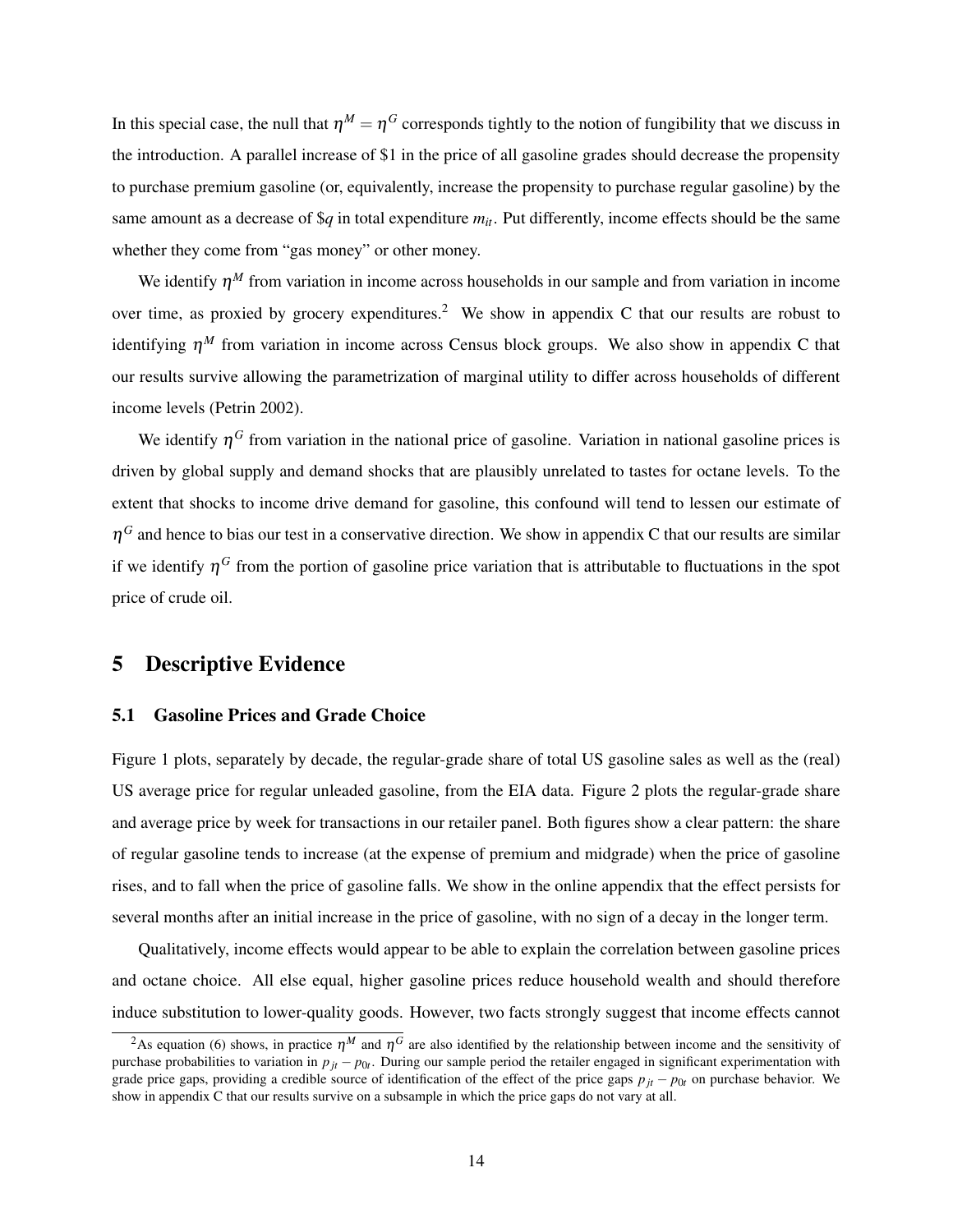alone provide a good explanation of the observed correlation between gasoline prices and octane choice.

First, the positive relationship between gasoline prices and the propensity to buy regular gasoline persists even in a period when income effects predict the opposite. The decline in world oil prices during the second half of 2008 coincided with, and is typically attributed to, a massive decline in realized (and expected future) demand for oil due to the worsening of the 2008 financial crisis (Taylor 2009). During this period, households generally acted poorer: automobile and retail sales plunged (Linebaugh and Dolan 2008, Zimmerman, Saranow and Bustillo 2008), and the growth in spending on luxury items such as organic products halted dramatically (NielsenWire 2009). One would therefore expect households to have substituted toward regular gasoline, yet they did the opposite, increasing their propensity to buy premium or midgrade gasoline by almost 4 percentage points. The evidence from the second half of 2008 is therefore difficult to reconcile with a model in which the correlation between gasoline prices and octane choice is driven by income effects.

Second, the income effects required to explain the relationship between gasoline prices and octane choice are extremely large. During the price spike from January to June of 2008, gasoline prices increased from \$2.98 to \$4.10 per gallon. During that same period, the share of transactions going to regular gasoline increased by 1.4 percentage points, from 80.2 percent to 81.6 percent. With annual consumption of 1183 gallons per household, the 2008 spike generated a \$1313 loss in income for a typical household. Figure 3 shows the cross-sectional relationship between household income and the propensity to buy regular gasoline. An OLS regression line fit to the plot implies that an income loss of \$1313 would result in an increase of 0.02 percentage points in the share of regular gasoline: two orders of magnitude below the observed change. To explain a 1.4 percentage point increase in the share of regular gasoline, the gasoline price spike in 2008 would have had to decrease household incomes by almost \$100,000.

When gasoline prices increase, households' choice of octane level shifts dramatically. Households act as if they have become much poorer, when in fact they have only become slightly poorer. Before turning to formal estimation, we pause to consider some alternative explanations for our findings.

#### 5.2 Alternative Explanations

#### 5.2.1 Changes in the Composition of Households Buying Gasoline

In the above discussion, we interpret the effect of gasoline prices on the share of regular gasoline as evidence that gasoline price changes induce households to substitute across grades. In principle, such changes could arise in the aggregate even absent cross-grade substitution, if higher gasoline prices induce larger reductions in the demand for gasoline among households that typically buy premium and midgrade than among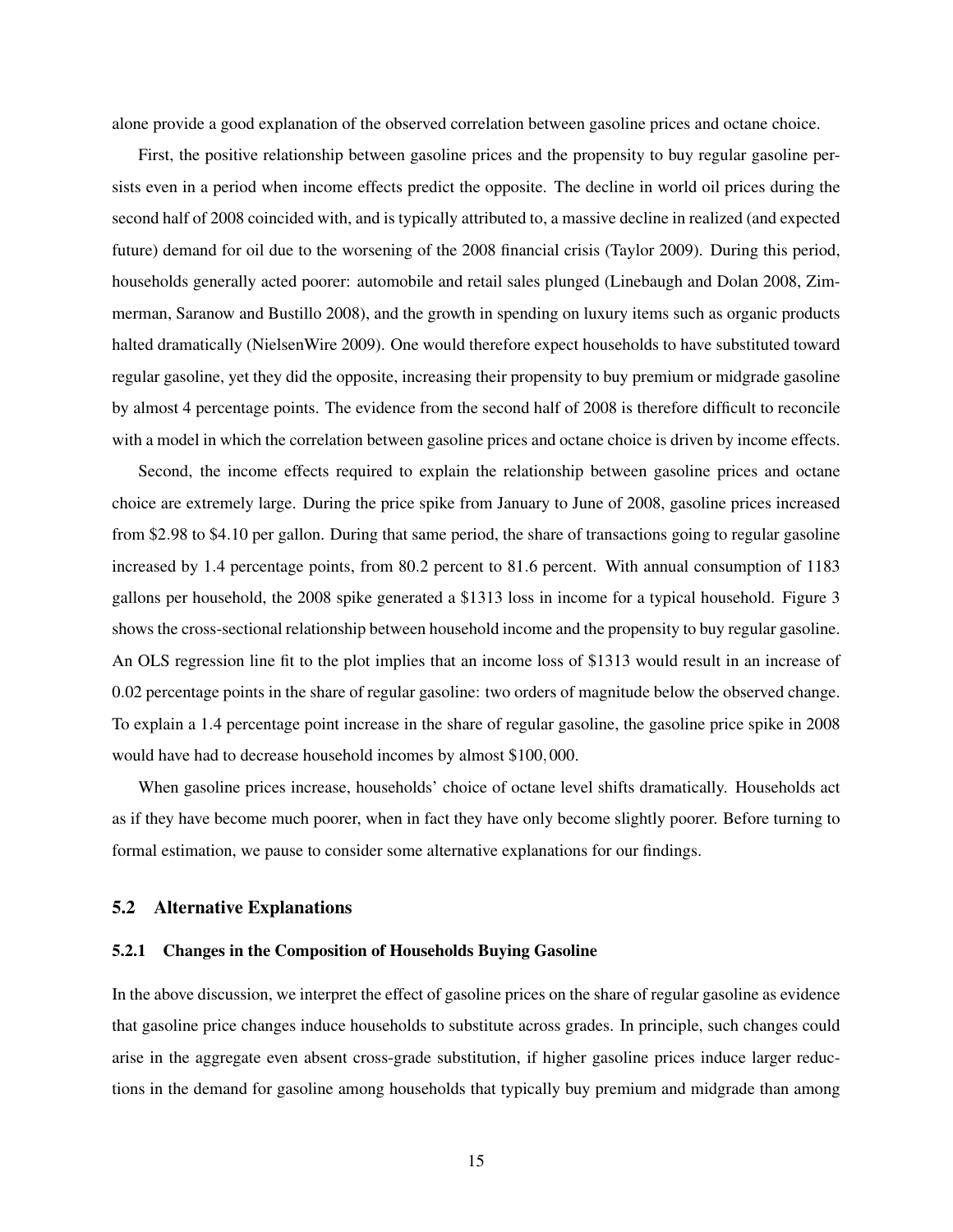households that typically buy regular.

In fact, compositional change does not explain our findings. One way to see this is to estimate the relationship between gasoline prices and the propensity to buy regular gasoline on a household-by-household basis in our retailer panel. We find that a positive relationship between gasoline prices and the propensity to buy regular is present for the majority of households. Of the households in our panel, 26.3 percent always buy regular, and 1.1 percent always buy either midgrade or premium gasoline. Among the remaining households who sometimes buy regular gasoline and sometimes buy premium gasoline, the empirical correlation between buying regular and the price of gasoline is positive for 59.4 percent.

Another way to see this is to decompose the changes in grade shares over time into a component that is due to compositional change and a component that is not. Such an exercise is presented in figure 4. The blue (solid) line shows the time series of the market share of regular gasoline from figure 2. The red (long-dashed) line plots the predicted share of regular at the retailer if we assume that, at each purchase occasion, each household's probability of buying regular gasoline is equal to its mean probability over the entire sample period. The series in the red line thus reflects changes over time in the types of households are buying gasoline at the retailer. The green (short-dashed) line simply plots the difference between the blue and red lines, normalized to have the same mean as the blue line for comparability. The green line thus reflects only changes due to within-household substitution over time. The figure shows that compositional change explains almost none of the variation in the share of regular gasoline over time.

Finally, calculations based on aggregate facts suggest that compositional change is likely to be too small to explain the variation in the share of regular gasoline that we observe over time. For example, figure 1 shows that the 1990 oil price spike raised gasoline prices by about 34 percent. Given a short-run elasticity of demand for gasoline of about 0.05 (Hughes, Knittel and Sperling 2008; Smith 2009), we would expect a decline in gasoline purchased of less than 2 percent. Even in the extreme scenario in which the entire decline in demand came from buyers of premium and midgrade gasoline, a 2 percent decline in gasoline demand would change the regular share by less than 1 percentage point, as against an observed change of 7 percentage points.

As a further check on the sensitivity of our findings to compositional change, in our formal analysis below we show that our findings are unchanged if we allow explicitly for cross-household preference heterogeneity.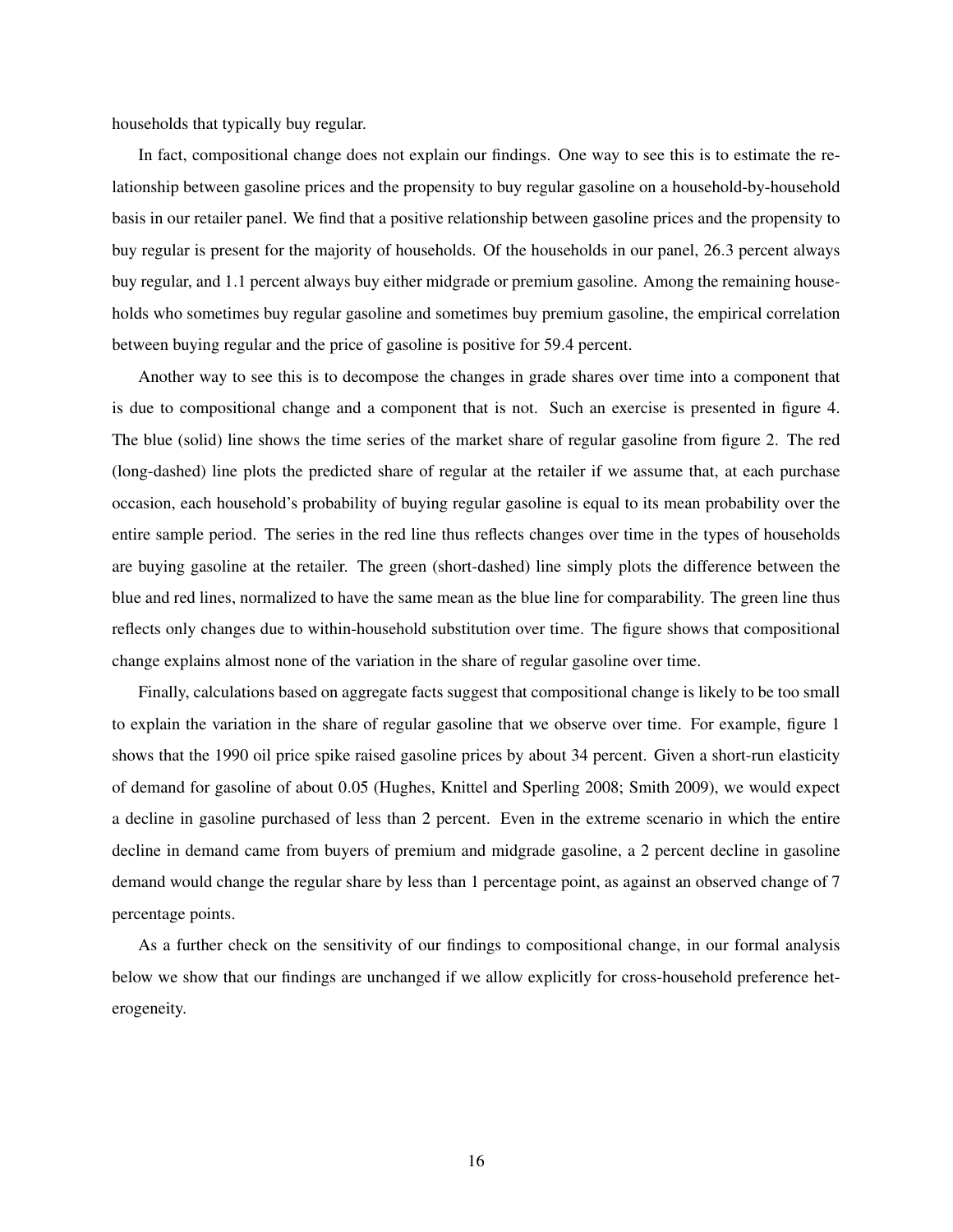#### 5.2.2 Changes in the Price Gaps Among Gasoline Grades

The thought experiment in the introduction assumes that the price gap between high and low quality grades remains constant. In practice the assumption of constant price gaps between regular, midgrade, and premium gasoline is a good approximation but does not hold exactly. Our formal model explicitly allows for variation in price gaps, and in appendix C we show that our findings are unchanged if we estimate on the subsample of transactions in which the price gaps between grades are exactly 10 cents each.

In the online appendix, we show in aggregate data that an increase in the price of regular gasoline induces a small and temporary decline in the price gap between premium and regular gasoline. This direction of change works against our finding of a shift in quantities toward regular gasoline, and is consistent with a shift in demand towards regular gasoline coupled with a supply of octane levels that is imperfectly elastic in the very short run but highly elastic in the long run. Such a supply structure is, in turn, consistent with the relative ease of shifting the mix of refinery output from premium to regular gasoline. (Note that the observed patterns are not consistent with an explanation for our findings driven entirely by shocks to the relative supply of octane levels, because the relative price and relative demand for regular gasoline both move in the same direction.)

#### 5.2.3 Vehicle Substitution and Vehicle Maintenance

Another potential confound is within-household change in vehicle usage. When gasoline prices rise, households may substitute toward driving more fuel-efficient vehicles. If more fuel-efficient vehicles are also those that recommend a lower-octane fuel, changes in which vehicles are being fueled could explain a portion of the time-series variation in octane choice.

Vehicle substitution is unlikely to explain our findings for two reasons. First, the empirical correlation between fuel economy and octane recommendations is weak. Across vehicles in model years 2003-2008, the correlation between fuel economy (combined miles per gallon) and an indicator for recommending or requiring premium gasoline is −0.11 (Environmental Protection Agency 2011).

Second, the extent of vehicle substitution is too small to explain the patterns we observe at high (weekly) frequencies. There are three main channels through which vehicle substitution might occur. The first is a relative increase in the market share of fuel-efficient vehicles among new purchases. In an average week in 2006, new car sales represented about one-tenth of one percent of the automobile stock (United States Census 2009). Applying Busse, Knittel and Zettelmeyer's (2010) estimate of the change in market share by quartile of fuel economy to the estimated fraction of vehicles in each quartile that recommend regular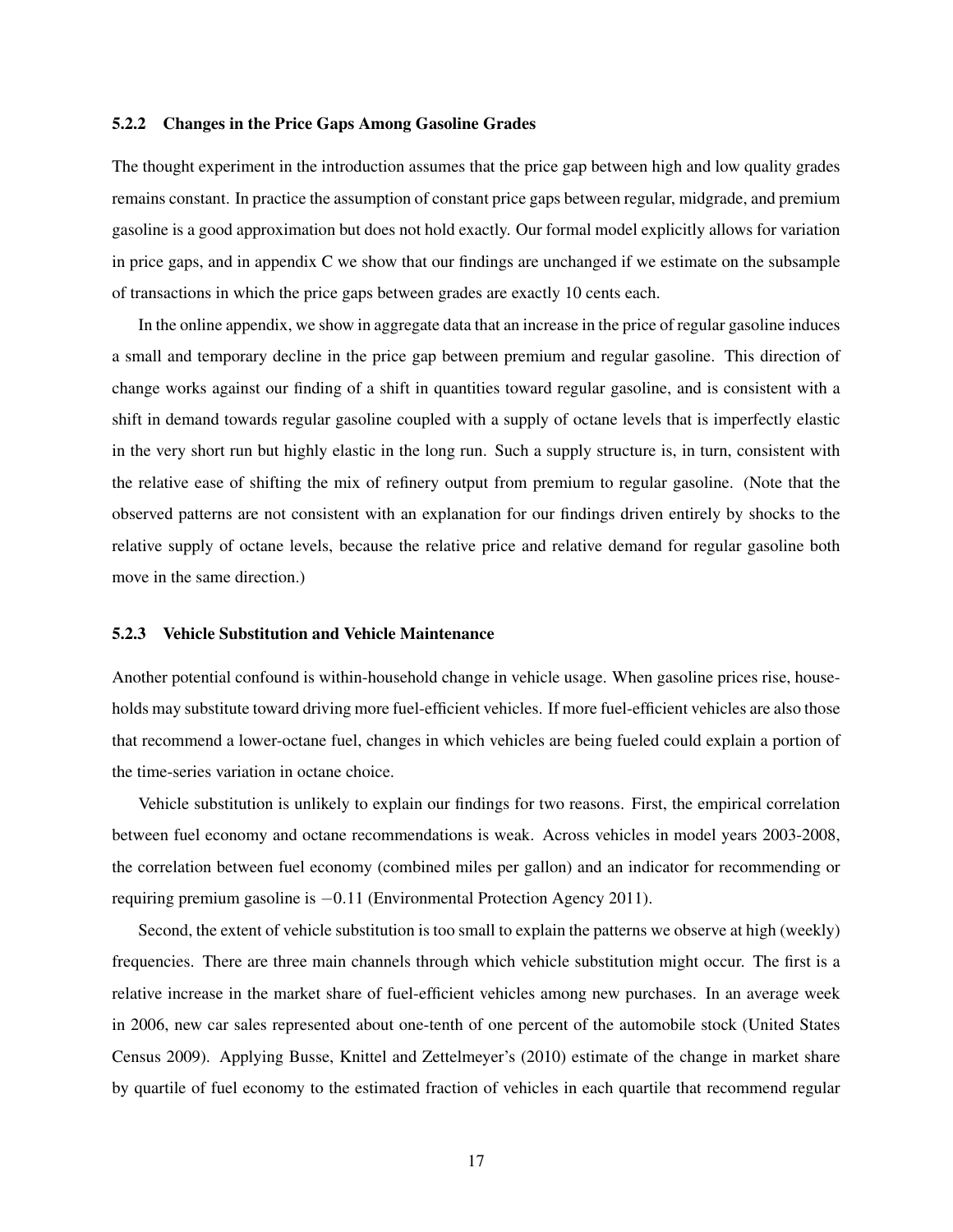gasoline, we estimate that a \$1 increase in the price of gasoline increases the share of the vehicle stock recommending regular gasoline by less than one-hundredth of one percentage point over one week. This predicted change is several orders of magnitude below the effects we estimate.

The second channel is disproportionate scrappage of less-fuel-efficient vehicles. As with new car purchases, the share of the vehicle stock scrapped in any given week is too small to allow for a significant change in the stock of vehicles on the road. In addition, Knittel and Sandler (2011) find that vehicle age is a more important determinant of scrappage rates than fuel economy per se.

The third channel is changes in the intensity of driving of different types of vehicles. Knittel and Sandler (2011) find that, at annual horizons, less fuel efficient cars are driven less than fuel efficient cars when gasoline prices rise. Adjusting their estimates to apply to short-run changes by matching to the short-run elasticity estimates in Hughes, Knittel and Sperling (2008), we estimate that a \$1 increase in the price of gasoline increases the (mileage-weighted) share of vehicles recommending regular gasoline by two-hundredths of one percentage point. This predicted change is two orders of magnitude below the effects we estimate.

Even holding constant the set of vehicles on the road, an increase in gas prices may induce owners of less fuel efficient vehicles to devote less effort to vehicle maintenance. To the extent that high-octane gasolines are perceived (perhaps incorrectly) as an investment in vehicle maintenance, this force could potentially explain some substitution from high- to low-octane gasolines. A prediction of this explanation is that the effects we estimate will be more pronounced for more fuel-efficient vehicles. Although we do not observe fuel efficiency, we can proxy for it with gas tank size, estimated using the household's maximum fill amount during the sample period.<sup>3</sup> In appendix C, we show that, if anything, the effect of gasoline prices on gasoline grade choice is larger for households with smaller tank sizes (and hence more fuel-efficient vehicles), although effects are similar between households with large and small gas tanks.

Another possibility is that drivers adjust how they drive when gas prices are high, perhaps driving slower or in a less "sporty" manner. If drivers perceive higher octane levels as complementary to sporty driving, they might substitute to regular gasoline when gasoline prices are high. In the online appendix we present evidence from vehicle accident data on the relationship between driving speeds and the price of gasoline. We find no evidence of a relationship between the two.

Finally, we note that if households (incorrectly) perceive premium gasoline to be more fuel-efficient, this force will work against the direction of findings that we observe.

<sup>&</sup>lt;sup>3</sup>Using data from Reuters (2007) and www.fueleconomy.gov, we estimate that for the top 20 selling vehicle models in January-July 2007, the correlation between tank size (in gallons) and combined fuel efficiency (in miles per gallon) is −0.76. Calculations kindly performed for us by staff at fueleconomy.gov show that among all vehicles in 2010 the correlation between tank size and combined fuel efficiency is −0.73.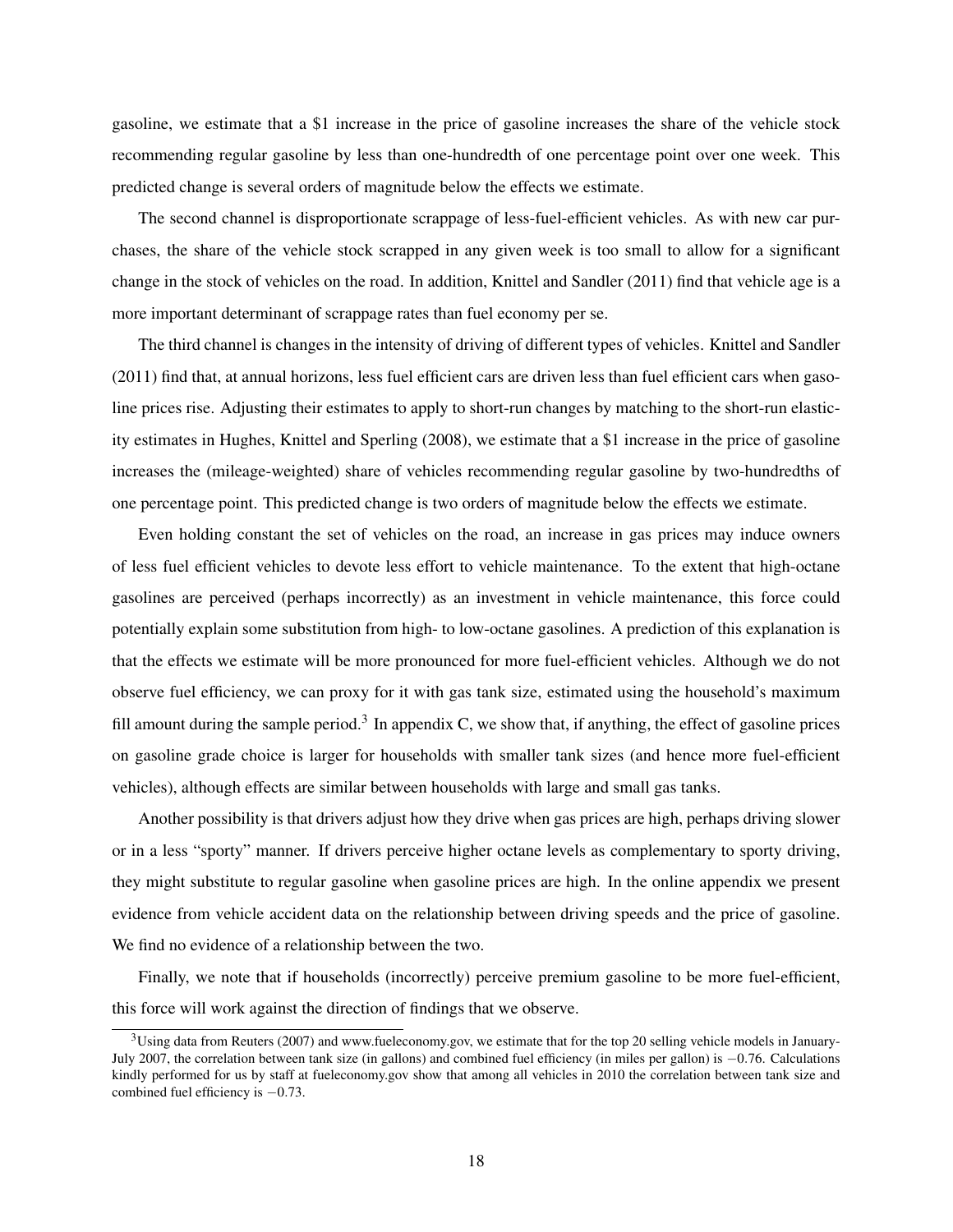## 6 Model Estimates

#### 6.1 Main Results

Table 3 presents our main results.

For each specification we present estimates of the effect on marginal utility of a \$1000 decrease in gasoline expenditures or a \$1000 increase in total expenditures (parameters  $\eta^G$  and  $\eta^M$ , respectively). We also present the average marginal effect on regular share of three experiments: increasing the price of regular gasoline by \$1, decreasing gasoline expenditures by \$1000, or increasing total expenditures by \$1000. As a test for fungibility we present the p-value from a Wald test of the hypothesis that  $\eta^M = \eta^G$ .

In column (1), we present our baseline specification. In this model we use our cross-sectional measure of household expenditures  $m_i$  and we assume that there is no heterogeneity in taste parameters  $\alpha_{ij}$  and  $\mu_i$ . This model is a conditional logit model (McFadden 1973).

In our baseline specification in column (1) we find that a \$1 increase in the price of regular gasoline increases the regular share by 1.4 percentage points, which, in turn, implies that a \$1000 decrease in household gasoline expenditures decreases the regular share by 1.2 percentage points. By contrast, a \$1000 increase in total household expenditures decreases the regular share by 0.08 percentage points. The Wald test rejects the equality of the effects of gasoline and total expenditures with a high level of confidence.

In column (2), we use our time-varying measure of household expenditure  $m_{it}$ . We allow that  $\mu_i$  is a linear function of  $m_i$  to eliminate all cross-sectional identification of  $\eta^M$ . If anything, using time variation to identify  $\eta^M$  tends to weaken the estimated income effect, strengthening our rejection of fungibility.

In column (4) we present a specification in which we allow for unobservable variation in  $\alpha_{i}$ . We assume that  $\alpha_{ij}$  are normally distributed independently across households and choices, and independently of  $m_i$ . For computational reasons we estimate the model on a subsample consisting of every 10th transaction for each household. In column (3) we re-estimate the model from column (1) on the subsample to illustrate its comparability to the full sample, and in the online appendix we present results from a specification with heterogeneity in  $\alpha_{ij}$  estimated on the full sample. Comparing columns (3) and (4), we find that allowing for household-specific unobservable tastes tends, if anything, to strengthen the estimated effect of the gasoline price level on the propensity to buy regular-grade gasoline. We continue to confidently reject the null hypothesis of fungibility.

In appendix C, we show that the estimates in table 3 are robust to identifying the model using variation in world crude oil prices, splitting the sample into high- and low-income households, allowing for a correlation between gasoline prices and other energy prices, using several alternative estimates of household gasoline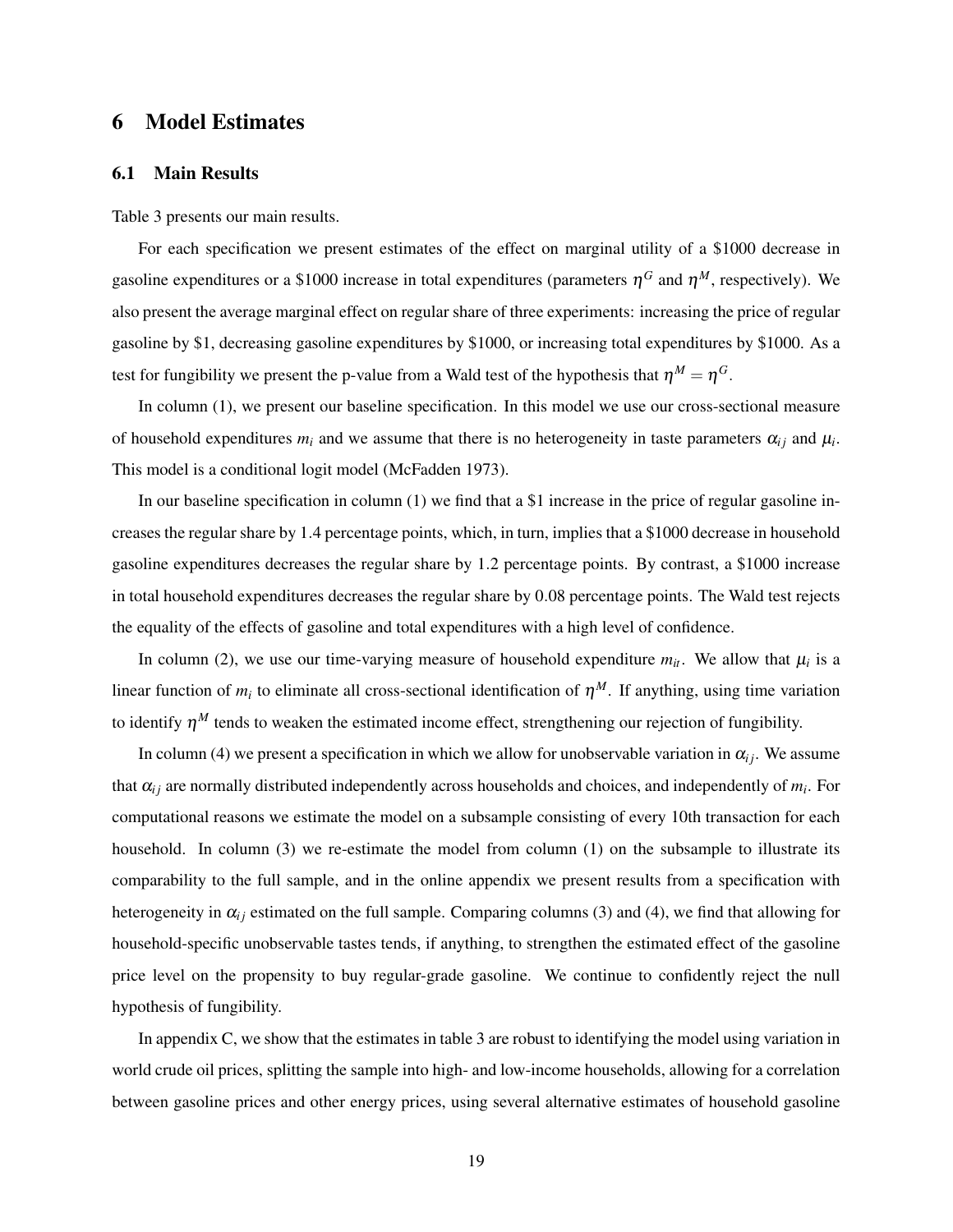and total expenditures, and allowing for aggregate preference shocks. In the online appendix, we present estimates from a model in which we allow for unobserved heterogeneity in  $\mu_i$  and a model in which we allow for heterogeneity in both  $\alpha_{ij}$  and  $\mu_i$  without imposing distributional assumptions. Across these specifications we consistently reject the null hypothesis of fungibility.

#### 6.2 Interpretation of Magnitudes

The violation of fungibility that we estimate is economically significant. Our baseline estimates imply that households respond almost 20 times more to a reduction in income due to an increase in gasoline prices than to equivalent variation in income from other sources. At our point estimates, a \$1 increase in the price of gasoline would have to reduce a typical household's non-gasoline expenditures by more than \$20,000 per year to reconcile the observed increase in the propensity to purchase regular gasoline.

Figure 5 illustrates the violation of fungibility in a different way. The figure shows weekly averages for three series. The first is the observed share of transactions going to regular gasoline. The second is the predicted share of transactions going to regular gasoline from our baseline model. The third series is the predicted share of transactions going to regular gasoline from a model estimated with the constraint that  $\eta^G = \eta^M$ , equivalent to imposing fungibility. The first two figures track each other closely: our model fits the large swings in the market share of regular gasoline fairly well. But the third figure, which imposes fungibility, fits very poorly, predicting almost no variation over time in the market share of regular gasoline.

We can also evaluate the magnitude of the violation of fungibility by asking how often households would choose differently if they were forced to obey fungibility. To perform this calculation, for each transaction in our dataset we randomly draw utility shocks  $\varepsilon_{ijt}$  from their assumed distribution. We then compute the utility-maximizing choice of octane level according to both our baseline model and an alternative model in which we impose  $\eta^G = \eta^M$  and adjust  $\mu_i$  so that each household's mean marginal utility of income is the same as in the baseline model. We compute statistics of interest averaged over five such simulations.

We estimate that 60.4 percent of households make at least one octane choice during the sample period that they would have made differently if forced to obey fungibility. Forcing households to treat gas money as fungible with other money would change octane choices in 0.6 percent of transactions overall.

#### 6.3 Placebo Tests

We interpret our findings as evidence that, when purchasing gasoline, consumers are especially sensitive to the size of their gas budget, and therefore treat changes in gasoline as equivalent to very large changes in income when deciding which grade of gasoline to purchase. A prediction of this interpretation is that the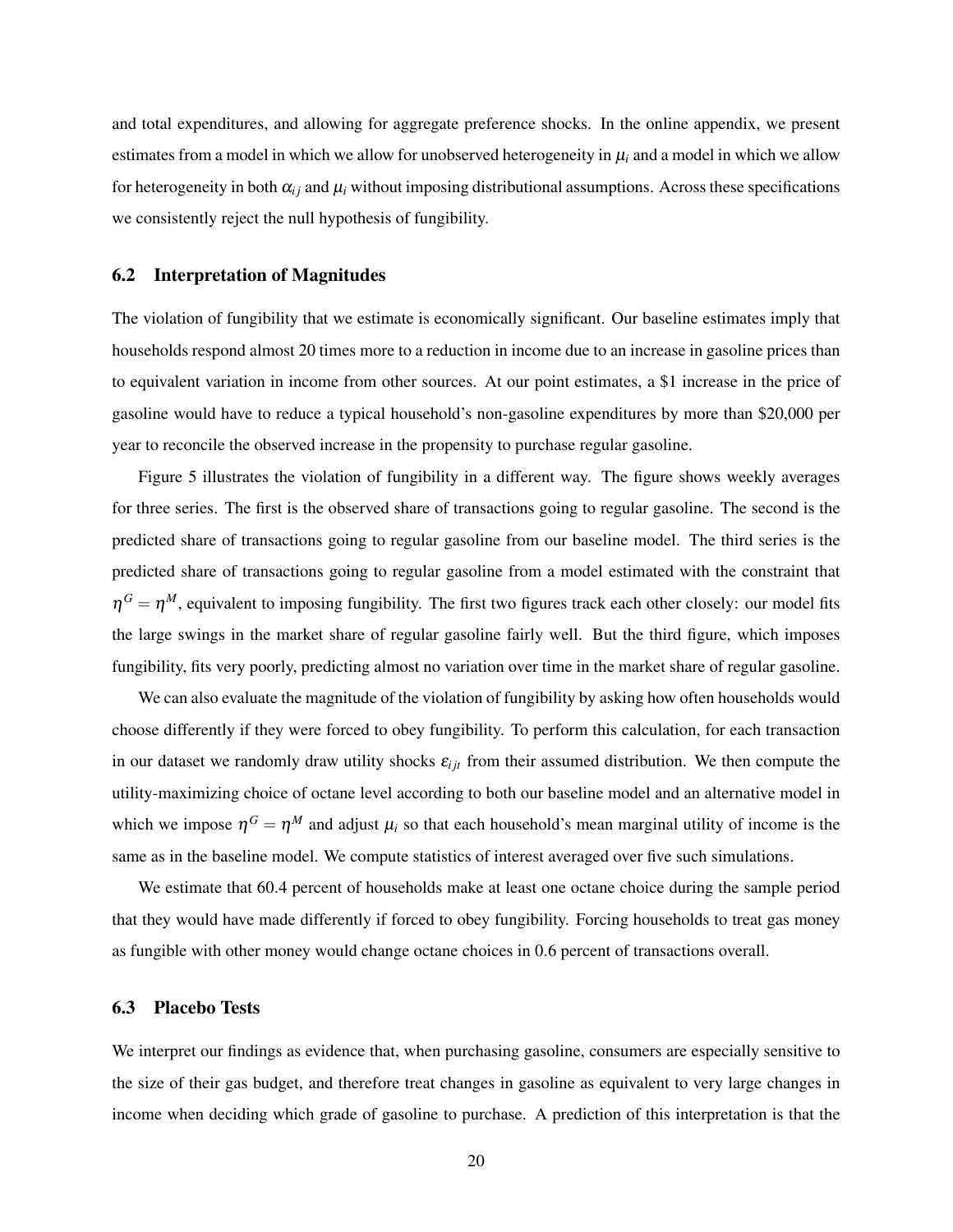effect of gas prices on non-gasoline purchases should be commensurate with income effects. That is, we would expect that gasoline and other income would be fungible in decisions about non-gasoline purchases.

Table 4 presents an estimate of our model applied to sample households' choice of orange juice and milk rather than gasoline grade. Here consumers choose between brand-size combinations in each category instead of grades of gasoline. We allow the marginal utility of money to vary separately with gasoline prices and income, just as we did in our baseline model estimated on gasoline purchases.

We find that higher incomes result in a shift in demand away from the private label and towards higherquality brands. We find that higher gasoline prices tend, if anything, to induce shifting towards higher-quality brands, although the effect is not statistically significant. The counterintuitive sign may result from the fact that some gasoline price shocks are themselves due to income variation (such as the recession), which is a source of conservative bias in our main tests.

In contrast to our findings for gasoline grade choice, we cannot reject the equality of gasoline and total expenditure effects in these cases. That is, consistent with Gicheva, Hastings and Villas-Boas (2007), we find that gasoline and other income are fungible in decisions about grocery purchases. In the online appendix, we show that our findings are similar even when we restrict attention to orange juice or milk purchases that occur on the same day as a gasoline purchase, when the salience of gasoline prices is presumably at its greatest. The online appendix also presents a visual representation of our findings, showing that when gasoline prices rise, consumers act much poorer when buying gasoline but not when buying orange juice or milk.

The lack of evidence of a violation of fungibility in these placebo categories does not result from a lack of power. Table 4 presents p-values from a test that the ratio  $\eta^G/\eta^M$  for brand choice in the placebo category is equal to the analogous ratio for gasoline grade choice (using the baseline parameters for gasoline estimated in table 3). For both orange juice and milk we confidently reject the hypothesis that the ratio for the placebo category is equal to that for gasoline. In this sense, we can statistically reject the hypothesis that fungibility is violated as much in placebo categories as in gasoline grade choice.

Note, however, that power would be an issue if we were to attempt to test whether an increase in, say, the price of milk (as opposed to gasoline) causes substitution to lower-quality milk varieties. Milk and orange juice prices do not exhibit the large swings that gasoline prices do, and the prices of different brand-size combinations do not move in close parallel. Milk and orange juice purchases therefore do not afford a good laboratory for testing the effect of own-category price variation on quality substitution, although they do serve as a valid test of the specification of our gasoline models.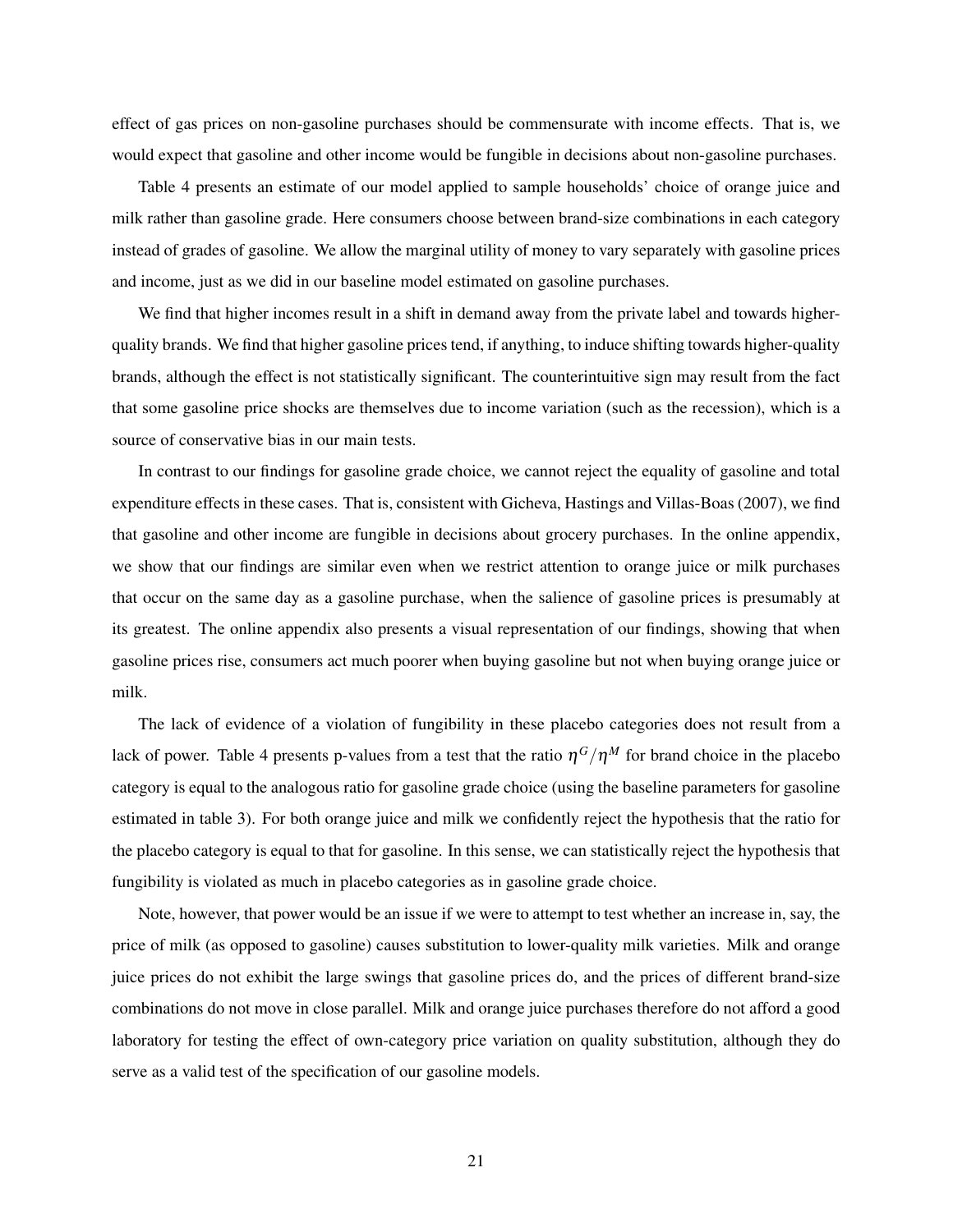# 7 Psychological Mechanisms

In this section we consider a set of models that capture different psychological intuitions for the violation of fungibility that we observe. We estimate each model and evaluate its performance in predicting the empirical time series of octane choice.

#### 7.1 Model Specification and Estimation

#### 7.1.1 Loss Aversion

We estimate a model of loss aversion based on Köszegi and Rabin (2006). In the model, households obtain direct consumption utility as well as "gain-loss" utility when consumption departs from a reference level. We assume that gain-loss utility exhibits loss aversion but not diminishing sensitivity, and we show in the online appendix that allowing for diminishing sensitivity slightly improves model fit. We depart from Köszegi and Rabin (2006) in treating the reference consumption level as a degenerate distribution with value equal to the expected consumption level.

We assume that there are two consumption dimensions: gasoline consumption and non-gasoline consumption. Non-gasoline consumption delivers utility  $\mu (m_{it} - p_{jt}q_{it})$ . Gasoline consumption delivers utility  $\theta g_j q_{it}$  where  $g_j$  is the octane level of grade *j*. We assume that purchase prices  $\{p_{jt}\}$  are unknown prior to the time of purchase and that all other payoff-relevant state variables are known in advance. We write household *i*'s per-gallon utility from purchasing grade *j* at time *t* as

$$
u_{ijt} = \alpha_j - \mu p_{jt} + \gamma \theta (g_j - \tilde{g}_{it}) 1_{g_j < \tilde{g}_{it}} - \gamma \mu (p_{jt} - \tilde{p}_{it}) 1_{p_j > \tilde{p}_{it}} + \varepsilon_{ijt}
$$
(8)

where  $\gamma$  is a multiplier that corresponds to the extent and importance of loss aversion,  $\tilde{g}_{it}$  is the reference octane level, and  $\tilde{p}_{it}$  is the reference price.<sup>4</sup> We include a utility intercept  $\alpha_j$  and shock  $\varepsilon_{ijt}$  to ensure that the model has sufficient flexibility to fit the empirical mean and variability of grade shares.

To operationalize the model, we assume that households form expectations of future grade choice and transaction price based on their forecasts of future gasoline prices, which in turn are based on current price levels (Anderson, Kellogg and Sallee 2011). We estimate  $\tilde{g}_{it}$  and  $\tilde{p}_{it}$  as the predicted values from regressions of realized octane level and transaction price, respectively, on a cubic polynomial in the national regular price as of either one or four weeks prior to purchase. We use national prices rather than purchase prices to avoid conflating loss aversion with household heterogeneity (Bell and Lattin 2000). We use one- and four-

 ${}^{4}$ Equation (8) suppresses the gain portions of the gain-loss utility functions and the consumption utility from octane, both of which are mechanically unidentified.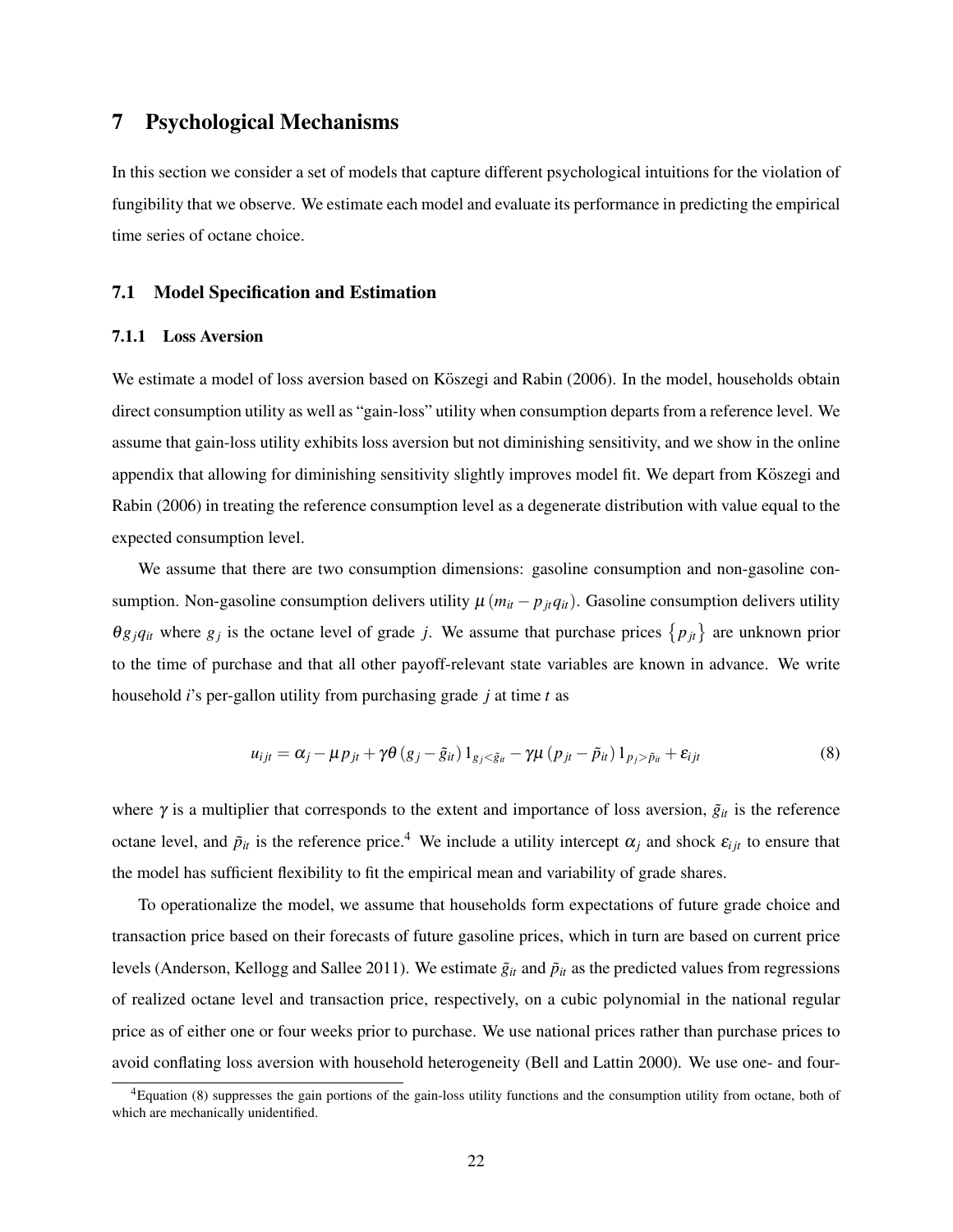week horizons for expectation formation to illustrate the range of plausible values. Because households in our sample buy gasoline 4.6 times in an average purchase month, it is unlikely that households' expectations are based on prices more than four weeks old. We set  $g_0 = 87$ ,  $g_1 = 89$ ,  $g_2 = 91$ , reflecting typical octane levels of regular, midgrade, and premium, respectively.

#### 7.1.2 Price Salience

We estimate a model of salience based on Bordalo, Gennaioli, and Shleifer (2012). In the model, households place greater weight on product attributes which are salient at the moment, where salience is determined by the degree to which an attribute varies within an "evoked set" of options.

We assume that each grade of gasoline has two attributes: octane level  $g_i$  and price  $p_{it}$ . Let  $\bar{g}_{it}$  and  $\bar{p}_{it}$ be the mean octane level and price in household *i*'s evoked set at time *t*. Let  $\sigma(x_{jt}, \bar{x}_{it}) = \frac{|x_{jt} - \bar{x}_{it}|}{|x_{jt}| + |\bar{x}_{it}|}$  denote the salience function defined in Bordalo, Gennaioli, and Shleifer (2012), and let  $z_{ijt} = 1_{\sigma(g_j, \bar{g}_i) < \sigma(p_{jt}, \bar{p}_i)}$  be an indicator for whether price is more salient than octane level in the evaluation of good *j* by household *i* at time *t*. We write household *i*'s per gallon utility from purchasing grade *j* at time *t* as

$$
u_{ijt} = \alpha_j - \mu p_{jt} + \theta g_j (1 - z_{ijt}) - \gamma p_{jt} z_{ijt} + \varepsilon_{ijt}
$$
\n
$$
\tag{9}
$$

where  $\theta$  and  $\gamma$  are functions of the decision weights on the two attributes and of the extent to which the decision-maker over-weights the salient attribute.<sup>5</sup> We include a utility intercept  $\alpha_i$  and shock  $\varepsilon_{i i t}$  to ensure that the model has sufficient flexibility to fit the empirical mean and variability of grade shares.

We operationalize the model in parallel with the loss-aversion model. We assume that the evoked set includes all grades at current prices, and all grades at national mean prices as of either one or four weeks prior to purchase. We set  $g_0 = 87$ ,  $g_1 = 89$ ,  $g_2 = 91$ .

### 7.2 Results

Figure 6 presents the models' predictions. Each panel presents results for a different model. For a given model, we compute the predicted probability of purchasing regular gasoline at each purchase occasion. We average these predictions across transactions to compute the predicted regular share. For each model we present results using both a one-week and a four-week horizon.

Panel A shows results for loss aversion. When prices rise, more households find that they are in danger of spending more than expected on gasoline. To partially alleviate that loss, households switch to regular

 $5$ Equation (9) suppresses the baseline consumption utility from octane, which is mechanically unidentified.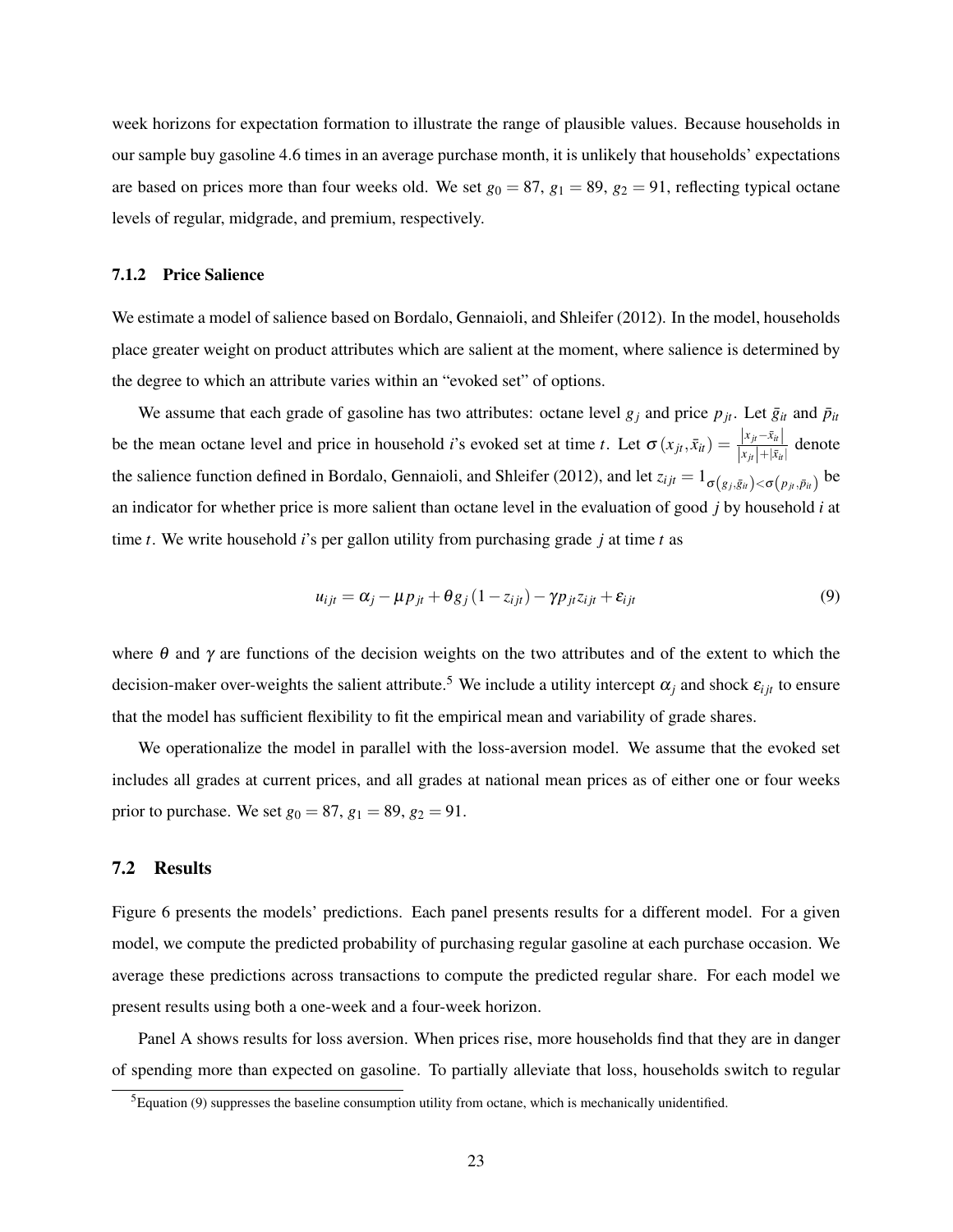grade, as in the observed data. Once prices have increased enough that essentially all households are in the losses region on all grades of gasoline, the model predicts little further increase in the regular share as prices continue to rise, a prediction that is counter to the observed data. The model also counterfactually predicts that if prices remain high but steady for an extended period, households' expectations adapt, leading the regular share to fall. Because this latter prediction is sensitive to the length of the forecasting horizon, the model fit improves when we switch from a one-week to a four-week horizon.

Panel B shows results for price salience. When prices rise, the gap between present and past prices increases, resulting in more attention to price, less attention to octane, and hence more purchases of regular gasoline. As with the loss-aversion model, the salience model exhibits a counterfactual "leveling off" of the regular share when prices rise for a long period, as well as adaptation to periods of sustained price increases. The model also predicts that rapidly falling prices–which makes prices more salient than octane–can induce a brief shift to regular gasoline. Unlike the loss-aversion model, the salience model's fit is better with a shorter horizon. The reason is that the salience of prices depends on whether the percentage variation in today's prices relative to past prices is greater than the percentage variation in octane levels across grades. The percentage variation in octane levels is small, and at a four-week horizon the volatility in prices is almost always larger, so price is almost always more salient than octane. With a shorter horizon, the relative salience of price and octane vary more often, leading to richer dynamics.

#### 7.3 Discussion

Both of the models we consider show some degree of consistency with our primary evidence.

In the online appendix, we present further results from an ad-hoc model meant to capture the psychology of category budgeting. The model fits the data well, but it is not comparable to the two specifications we discuss above, in that it does not draw on an existing body of theory.

We omit some models whose predictions do not accord with our findings. Most notably, models with "relative thinking" (Azar 2007 and 2011) predict that, when all prices increase, price differences become less salient (because they are smaller in relative magnitude), leading to quality upgrading. We find the opposite. Saini, Rao and Monga (2010) offer a possible reconciliation of relative thinking evidence with our findings. They employ a hypothetical choice methodology in which the participant must choose whether to drive for five minutes to obtain a \$10 discount on an item. As in Tversky and Kahneman (1981), they find that the willingness to drive to get a discount is lower for a more expensive item. However, they show that when the participant is surprised by a higher-than-expected price the willingness to drive for a discount goes up. Their interpretation is that expected variation in prices evokes relative thinking (i.e., diminishing sensitivity) but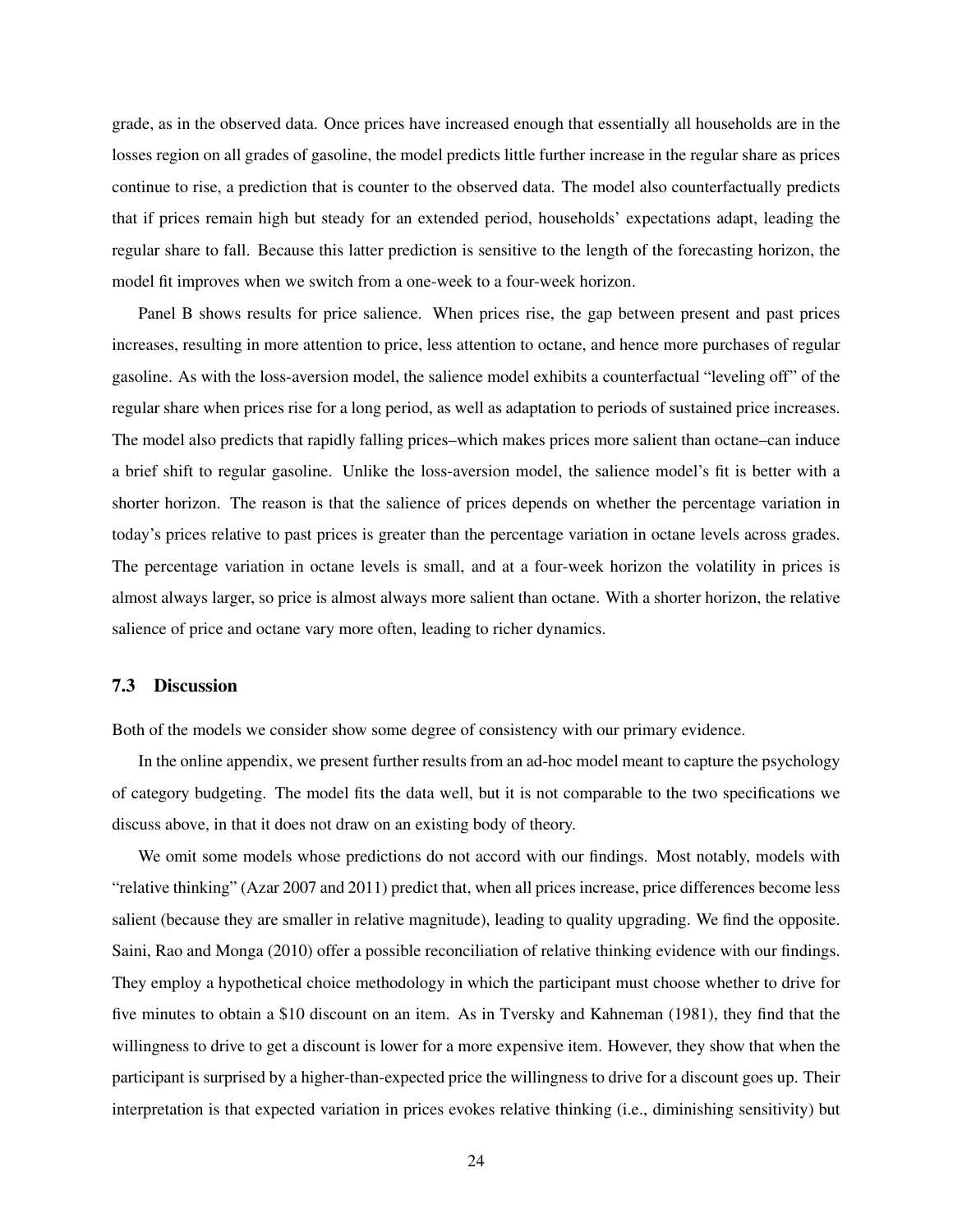unexpected variation in prices evokes "referent thinking" (i.e., loss aversion). Because households cannot predict the path of future gasoline prices (Anderson, Kellogg and Sallee 2011), it is reasonable to assume that referent thinking would dominate relative thinking in our context. Indeed, Saini, Rao and Monga (2010) employ a gasoline-related vignette in their study, and show that higher-than-expected gasoline prices can induce consumers to drive further to seek out discounts.

Although we focus on the predictions of the models we consider for gasoline purchases, we can also consider their ability to match the placebo tests we present in section 6 above. It is transparent that the price salience model predicts no effect of gasoline prices on non-gasoline purchases beyond those implied by income effects. The same is true of the loss aversion model, provided that a household's sensation of loss from an increase in gasoline prices ends when the gasoline transaction ends.

# 8 Implications for Retail Markets

Existing evidence suggests that the retail markup on gasoline tends to fall when the oil price rises (Peltzman 2000, Chesnes 2010, Lewis 2011). To illustrate, Panel A of figure 7 reproduces figure 1 of Lewis (2011), which shows the pre-tax retail price and wholesale (spot) price of regular reformulated gasoline in Los Angeles in 2003 and 2004 as measured by the EIA. When the spot price rises, the markup–the gap between the wholesale and retail prices–compresses.

Lewis (2011) provides a search-based account of this effect. When prices rise, consumers cannot tell how much of the increase is retailer-specific, so they increase the intensity with which they search for better prices at other retailers, thus putting downward pressure on retailer margins.

Our findings offer a complementary explanation. We show above that when prices rise, consumers act as if they have a high marginal utility of money in the gasoline domain. If this force operates when consumers decide which retailer to purchase from, it will result in greater price sensitivity and hence lower retail markups.

To illustrate, consider the following toy model of retail pricing. The market consists of a large number of identical retailers selling regular grade gasoline to a unit mass of households. (Formally, we consider the limit case as the number of retailers grows large.) Each household's utility is quasilinear in money with marginal utility  $\rho_t$  and is subject to an additive type-I extreme value error i.i.d. across households and retailers. Retailers set prices simultaneously, taking the marginal utility  $\rho_t$  as given, and face a common and exogenous wholesale price *c<sup>t</sup>* . Then in the unique equilibrium (Anderson, de Palma and Thisse 1992) all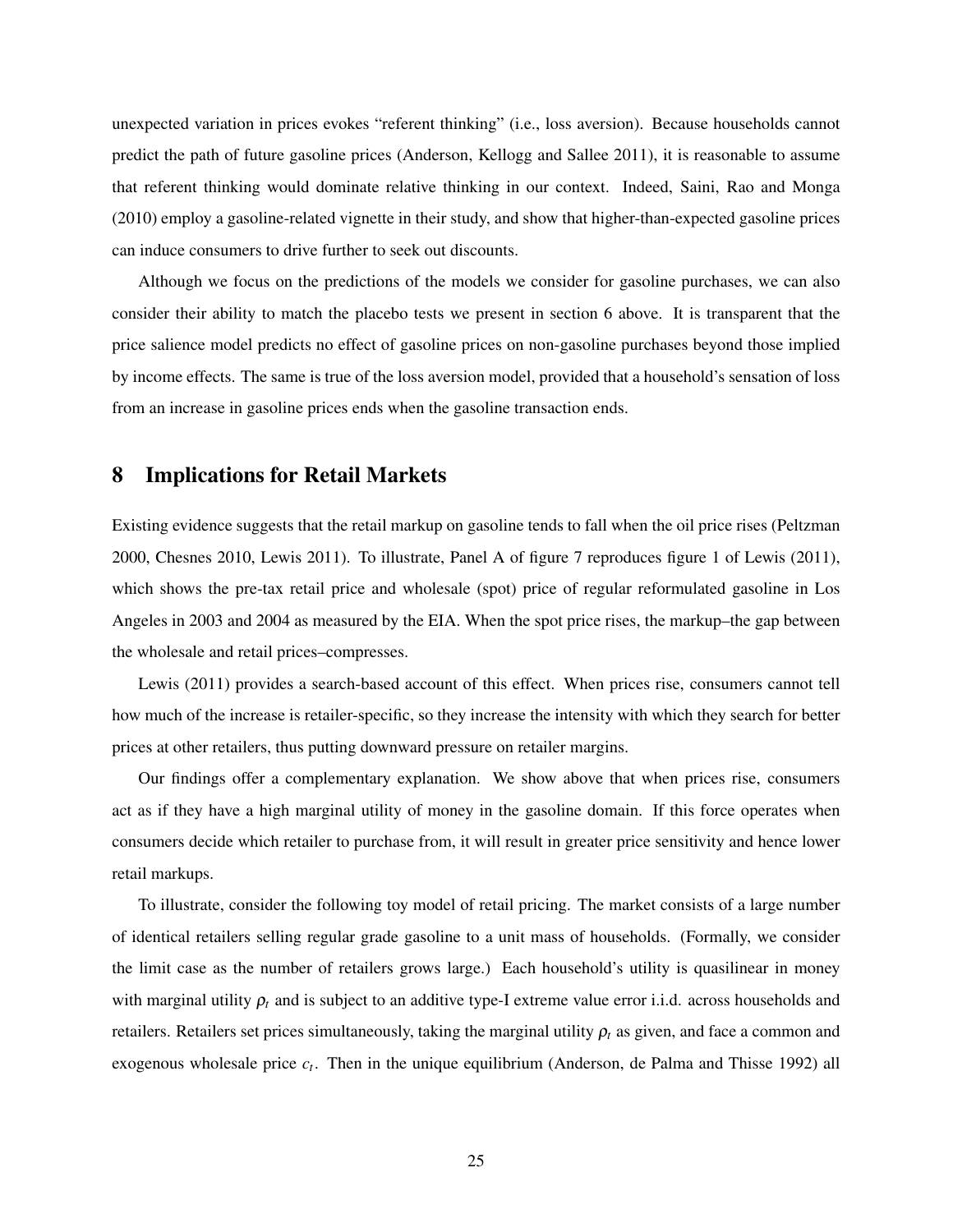retailers charge the same price  $p_{0t}^*$ :

$$
p_{0t}^* = c_t + \frac{1}{\rho_t}.\tag{10}
$$

Given this model of equilibrium pricing, we can ask how much of the tendency of markups to fall when wholesale prices rise can be explained by the variation in marginal utility that we estimate in our model of grade choice. We assume that

$$
\rho_t = \bar{\rho} \left( \mu - \eta^M m + \eta^G q p_{0t}^* \right) \tag{11}
$$

where *m* is average annual household expenditure, *q* is average annual gallons of gasoline per household, and  $\{\bar{\rho}, \mu, \eta^G, \eta^M\}$  are preference parameters. Equations (10) and (11) uniquely define  $p_{0t}^*$  as a function of parameters. We estimate  $\bar{\rho}$  via nonlinear least squares using the EIA data shown in figure 7, matching the predicted markup to the observed series. We take the other preference parameters from our baseline model of grade choice.

Panel B of figure 7 shows the observed markup, the markup predicted using preference parameters from our baseline model, and the markup predicted from a model of grade choice in which we constrain  $\eta^G = \eta^M$ . The markup tends to increase when the spot price decreases. Using the preference parameters from our baseline model, our model of retail pricing explains some, though not all, of this pattern. By contrast, using preference parameters that impose fungibility  $(\eta^G = \eta^M)$  the retail pricing model predicts essentially no variation in the markup.

### 9 Conclusions

A significant body of experimental and laboratory evidence shows that households maintain separate mental budgets for different categories. In contrast to standard utility models, mental budgeting predicts excess sensitivity to small income shocks induced by category-level price changes.

We test for this form of excess sensitivity in rich panel data on household gasoline purchases. Households substitute from higher to lower octane levels when gasoline prices rise. The substitution we observe cannot be explained by income effects, compositional changes, or changes in the price differences between grades.

We formulate and estimate a discrete-choice model of the demand for octane level. Using the model, we show that we can confidently reject the null hypothesis that consumers respond equally to changes in gasoline prices and to equivalent changes in income from other sources. The model provides a better fit to the observed data when the fungibility constraint is relaxed, and formal statistical tests reject the null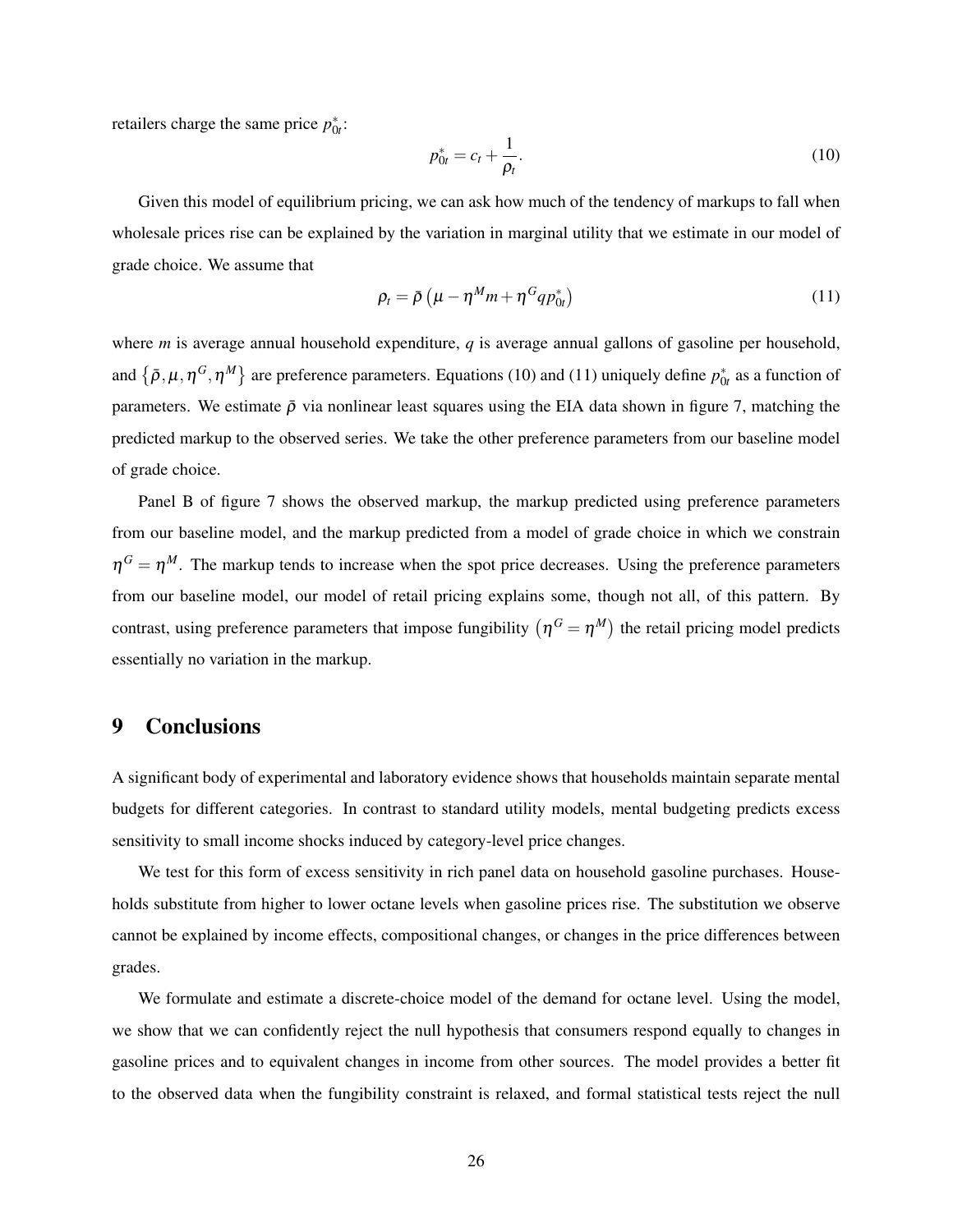hypothesis that consumers treat gas money and other money as fungible.

Placebo tests using choices of non-gasoline products show that gasoline prices do not exert a disproportionate effect on purchases in non-gasoline domains. This finding is consistent with the mental budgeting story, which predicts that within-category price changes exert a disproportionate influence on withincategory purchase decisions.

Using our data, we formally estimate and evaluate a model with loss aversion based on Köszegi and Rabin (2006) and a model of salience based on Bordalo, Gennaioli, and Shleifer (2012). In this sense our findings inform the growing theoretical literature in psychology and economics by illustrating the quantitative predictions of alternative models in a novel setting and dataset.

Finally, we show using a toy model that our estimates may help explain extant evidence on time-series variation in the retail markup for gasoline, suggesting a possible channel of supply-side response to the violation of fungibility that we document, and contributing to a growing literature on firms' responses to consumer psychology (DellaVigna and Malmendier 2004).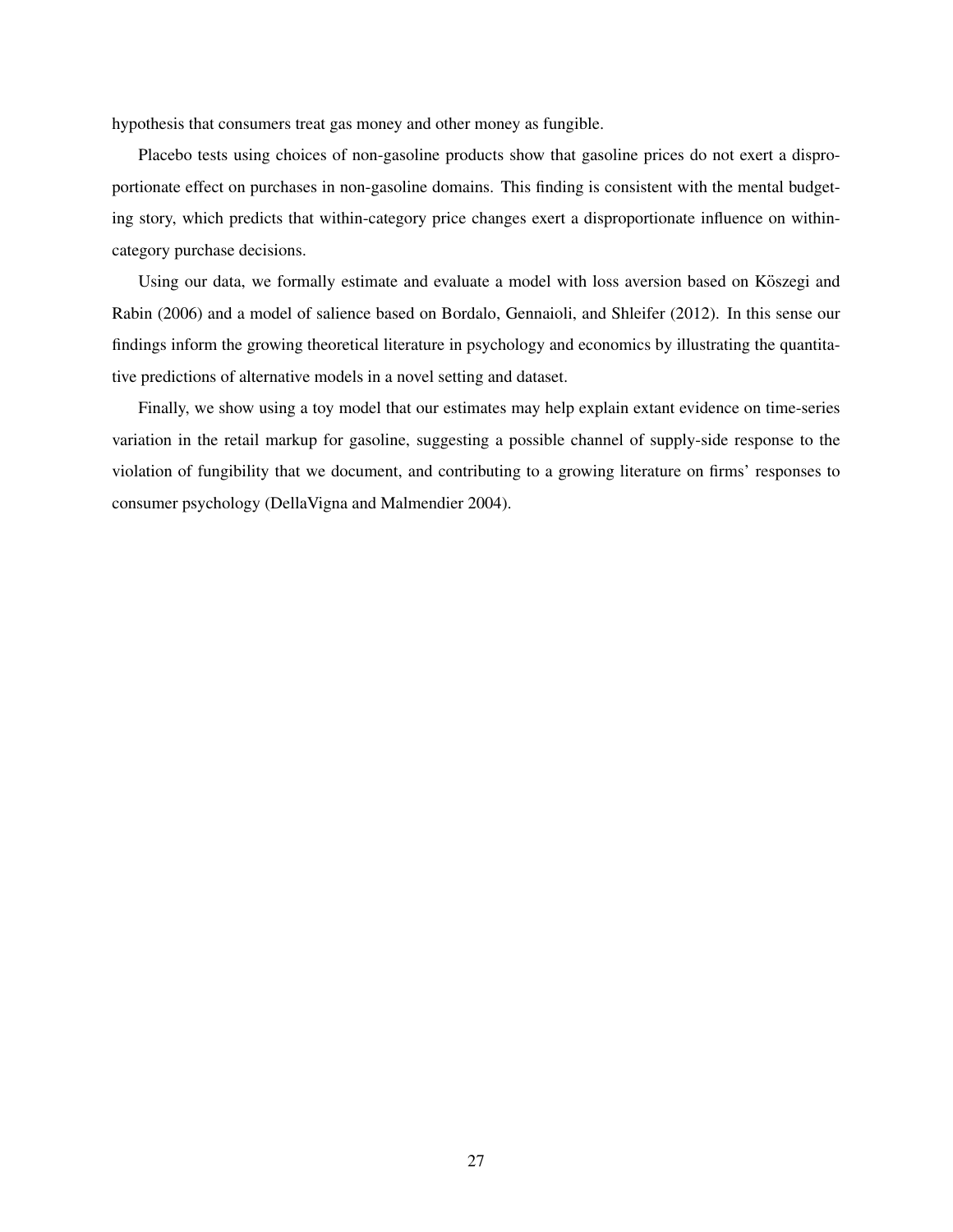# References

- Abeler, Johannes and Felix Marklein. 2008. Fungibility, labels and consumption. *IZA Discussion Paper No. 3500*.
- Allenby, Greg M. and Peter E. Rossi. 1991. Quality perceptions and asymmetric switching between brands. *Marketing Science* 10(3): 185-204.
- Anderson, Simon P., André de Palma and Jacques-François Thisse. 1992. *Discrete Choice Theory of Product Differentiation*. Cambridge, MA: MIT Press.
- Anderson, Soren, Ryan Kellogg and James M. Sallee. 2011. What do consumers believe about future gasoline prices? *NBER Working Paper No. 16974.*
- Azar, Ofer H. 2007. Relative thinking theory. *Journal of Socio-Economics* 36(1): 1-14*.*
- ———. 2011. Does relative thinking exist in real-world situations? A field experiment with bagels and cream cheese. *Economic Inquiry* 42(2): 564-572.
- API. 2010. Gasoline Is it all the same? What about octane? American Petroleum Institute. Accessed at <http://www.consumerreports.org/cro/cars/tires-auto-parts/car-maintenance/premium-gasa-waste-of-money/overview/index.htm> on November 4, 2010. Posted on December 10, 2008.
- Barseghyan, Levon, Francesca Molinari, Ted O'Donoghue and Joshua C. Teitelbaum. 2011. The nature of risk preferences: Evidence from insurance choices. *Cornell University Working Paper.*
- Barzel, Yoram. 1976. An alternative approach to the analysis of taxation. *Journal of Political Economy* 85(6): 1177-1197.
- Bell, David R. and James M. Lattin. 2000. Looking for loss aversion in scanner panel data: The confounding effect of price response heterogeneity. *Marketing Science* 19(2): 185-200.
- Berry, Steven. 1994. Estimating discrete choice models of product differentiation. *RAND Journal of Economics* 25: 242-262.
- Berry, Steven, James Levinsohn and Ariel Pakes. 1995. Automobile prices in market equilibrium. *Journal of Political Economy* 63(4): 841-890.
- Bordalo, Pedro, Nicola Gennaioli and Andrei Shleifer. 2012. Salience and consumer choice. *Harvard University Working Paper*.
- Busse, Meghan, Christopher R. Knittel and Florian Zettelmeyer. 2010. Pain at the pump: The differential effect of gasoline prices on new and used automobile markets. *NBER Working Paper No. 15590.*
- Byrd, Richard H., Jorge Nocedal and Richard A. Waltz. 2006. KNITRO: An integrated package for nonlinear optimization. In G. di Pillo and M. Roma, eds., *Large-Scale Nonlinear Optimization.* New York: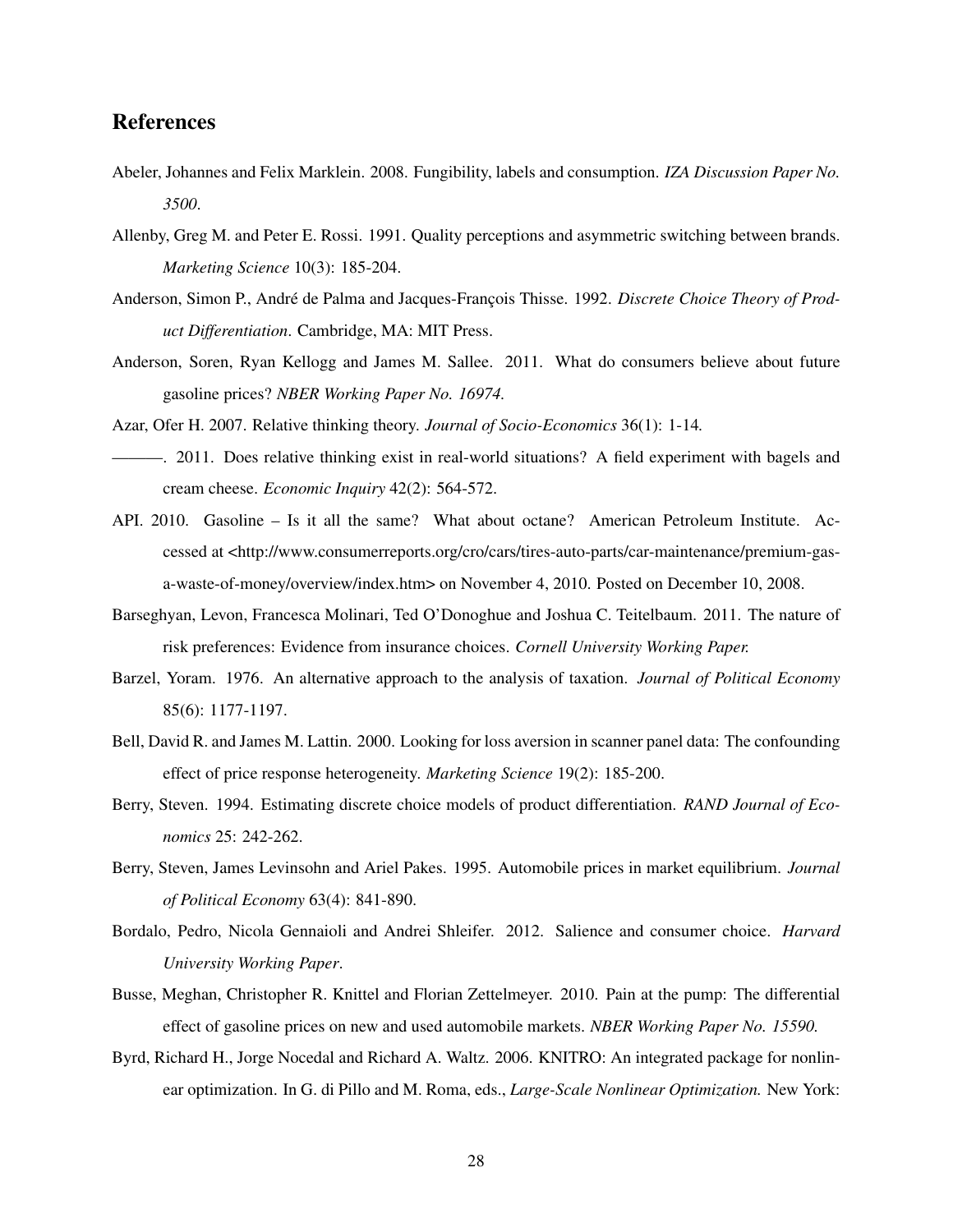Springer-Verlag.

- Carty 2008. Luxury cars switch from premium to regular gas diet. *USA Today* August 7, 2008. Accessed at <http://www.usatoday.com/money/autos/ 2008-08-06-premium-gas-regular\_N.htm> on November 3, 2010.
- Chang, Kwangpil, S. Siddarth and Charles B. Weinberg. 1999. The impact of heterogeneity in purchase timing and price responsiveness on estimates of sticker shock effects. *Marketing Science* 18(2): 178-192.
- Chesnes, Matthew. 2010. Asymmetric pass-through in US gasoline prices. *US Federal Trade Commission Bureau of Economics Working Paper No. 302.*
- Click and Clack. 2010. Premium versus regular: Myths of premium gas. Accessed at <http://www.cartalk.com/content/features/premium/myths.html> on November 4, 2010.
- Coats, R. Morris, Gary M. Pecquet and Leon Taylor. 2005. The pricing of gasoline grades and the third law of demand. *Nicholls State University Working Paper*.
- Conlin, Michael, Ted O'Donoghue and Timothy J. Vogelsang. 2007. Projection bias in catalog orders. *The American Economic Review* 97(4): 1217-1249.
- Consumer Reports. 2010. Paying for premium gas can be a waste of money. Accessed at <http://www.consumerreports.org/cro/cars/tires-auto-parts/car-maintenance/premium-gas-a-waste-ofmoney/overview/index.htm> on November 4, 2010. Posted in March 2010.
- Deaton, Angus and John Muellbauer. 1980. *Economics and Consumer Behavior*. Cambridge, UK: Cambridge University Press.
- DellaVigna, Stefano and Ulrike Malmendier. 2004. Contract design and self-control: Theory and evidence. *Quarterly Journal of Economics* 119(2): 353-402.
- Douglass, Elizabeth. 2005. Octane's allure hurt by high cost. *Los Angeles Times* November 28, 2005. Accessed at <http://articles.latimes.com/2005/nov/28/business/fi-premium28> on November 3, 2010.
- Dubé, Jean-Pierre. 2004. Multiple discreteness and product differentiation: Demand for carbonated soft drinks. *Marketing Science* 23(1): 66-81.
- EIA. 2009. *Energy Information Administration Petroleum Marketing Annual: Explanatory Notes*. Energy Information Administration, Department of Energy. Accessed at <http://www.eia.doe.gov/ oil\_gas/petroleum/data\_publications/petroleum\_marketing\_annual/pma.html> on March 21, 2011.
- EIA. 2010. *Definitions of Gasoline Grades*. Energy Information Administration, Department of Energy. Accessed at <http://www.eia.doe.gov/petroleum/data\_publications/wrgp/ gasoline\_grades.html> on November 4, 2010.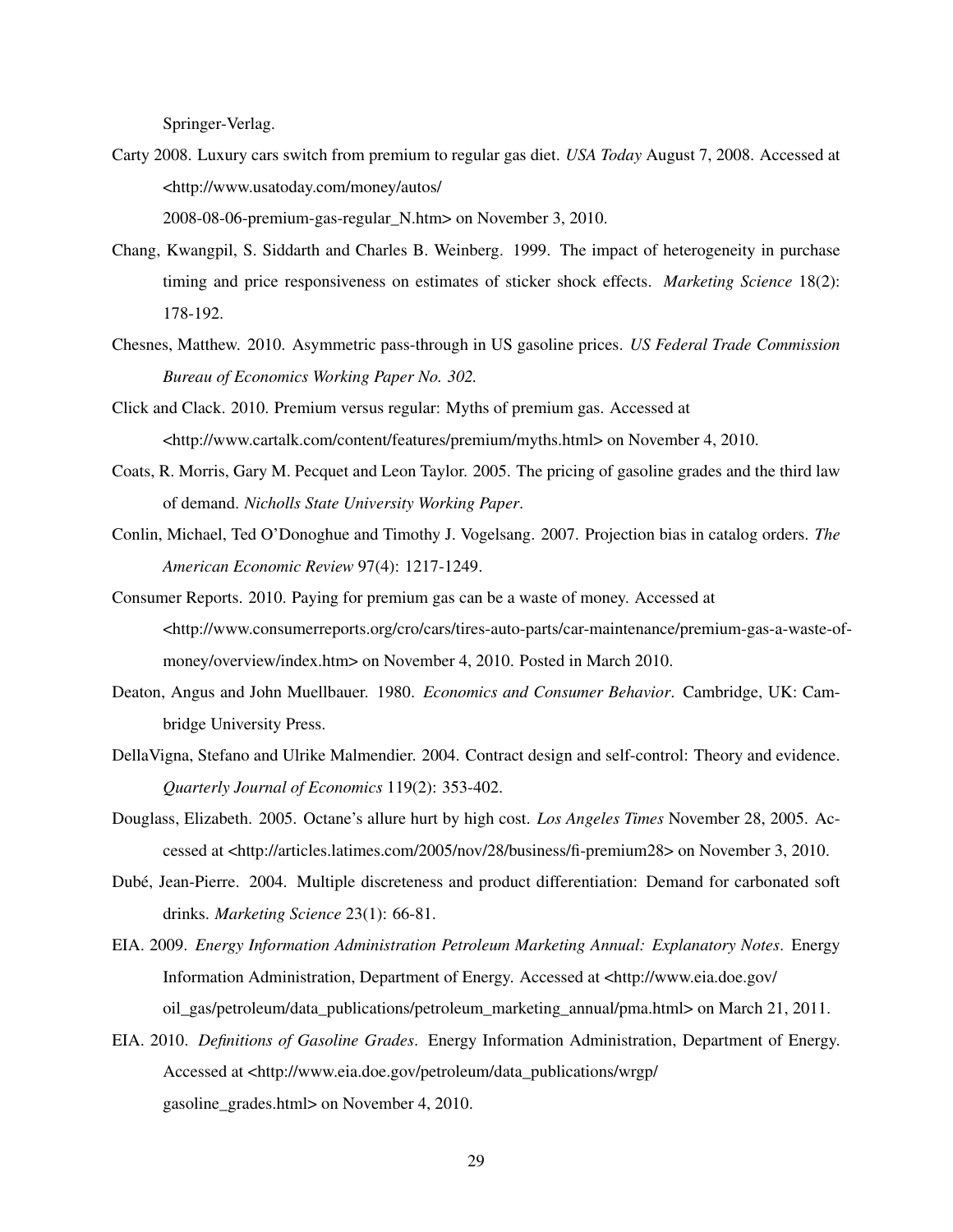- Environmental Protection Agency. 2011. *Fuel Economy Data*. Accessed at <http://www.fueleconomy.gov/feg/download.shtml> on May 31, 2011.
- Feldman, Naomi E. 2010. Mental accounting effects of income tax shifting. 2010. *Review of Economics and Statistics* 92(1): 70-86.
- Fogel, Suzanne, Dan Lovallo and Carmina Caringal. 2004. Loss aversion for quality in consumer choice. *Australian Journal of Management* 29(1): 45-63.
- Gary, James H. and Glenn E. Handwerk. 2001. *Petroleum refining: Technology and economics*, *4th edition*. New York: Marcel Dekker, Inc.
- Gicheva, Dora, Justine Hastings and Sofia Villas-Boas. 2007. Revisiting the income effect: Gasoline prices and grocery purchases. *NBER Working Paper No*. *13614.*
- Grubb, Michael D. and Matthew Osborne. 2012. Cellular service demand: Biased beliefs, learning, and bill shock. *MIT Working Paper*.
- Hanemann, W. Michael. 1984. Discrete/continuous models of consumer demand. *Econometrica* 52 (3): 541-561.
- Heath, Chip and Jack B. Soll. 1996. Mental budgeting and consumer decisions. *The Journal of Consumer Research* 23(1): 40-52.
- Heiss, Florian and Viktor Winschel. 2008. Likelihood approximation by numerical integration on sparse grids. *Journal of Econometrics* 144(1): 62-80.
- Houde, Jean-François. Forthcoming. Spatial differentiation and vertical mergers in retail markets for gasoline. *American Economic Review.*
- Hughes, Jonathan E., Christopher R. Knittel and Daniel Sperling. 2008. Evidence of a shift in the short-run elasticity of gasoline demand. *Energy Journal* 29(1): 93-114.
- Jappelli, Tullio and Luigi Pistafferi. 2010. The consumption response to income changes. *Annual Review of Economics* 2: 479-506.
- Knittel, Christopher and Ryan Sandler. 2011. Cleaning the bathwater with the baby: The health co-benefits of carbon pricing in transportation. *NBER Working Paper No. 17390.*
- Köszegi, Botond and Matthew Rabin. 2006. A model of reference-dependent preferences. *Quarterly Journal of Economics* 71(4): 1133-1165.
- Kooreman, Peter. 2000. The labeling effect of a child benefit system. *American Economic Review* 90(3): 571-583.
- Lawson, Robert and Lauren Raymer. 2006. Testing the Alchian-Allen Theorem: A study of consumer behavior in the gasoline market. *Economics Bulletin* 4(35): 1-6.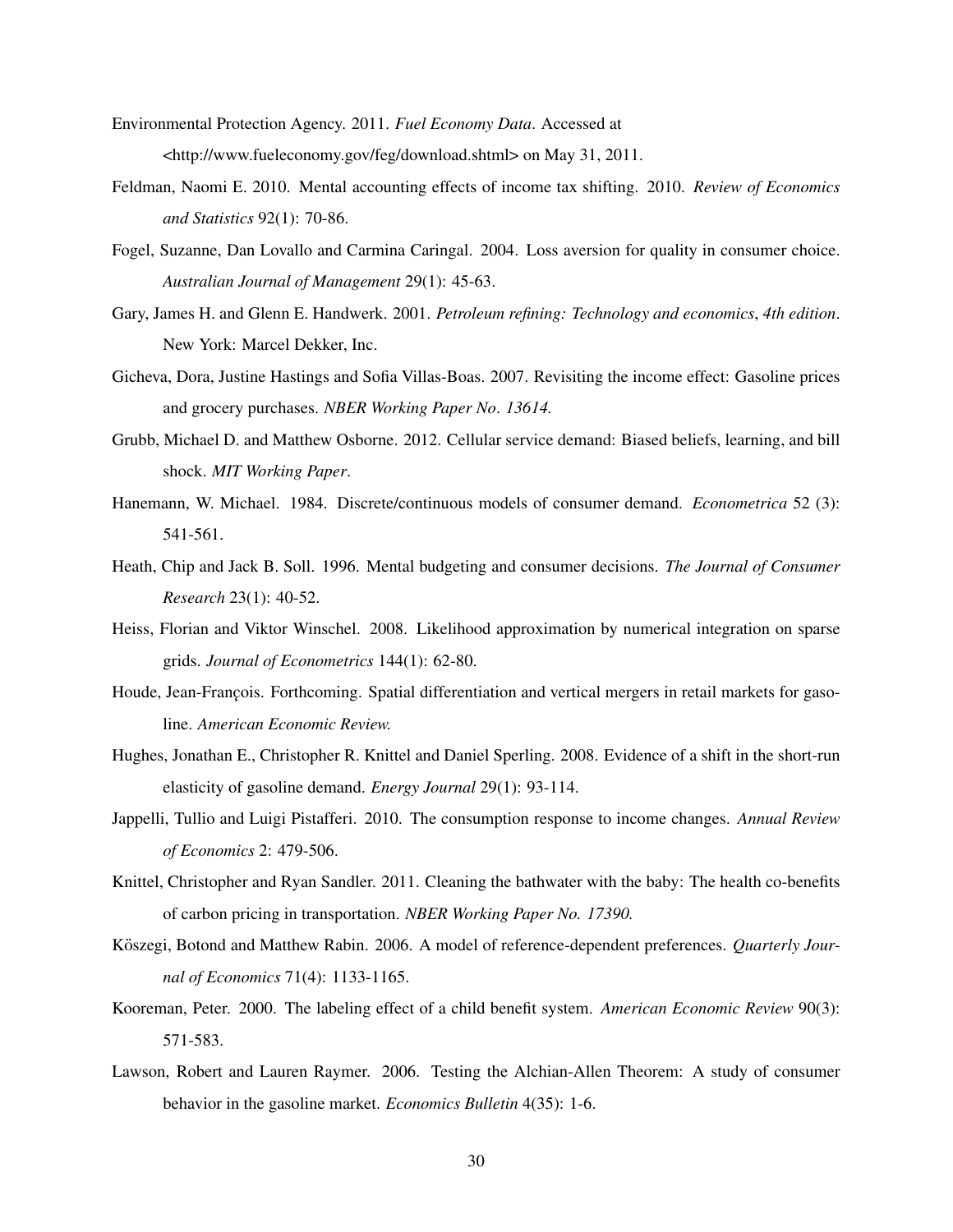- Lewis, Matthew. 2011. Asymmetric price adjustment and consumer search: An examination of the retail gasoline market. *Journal of Economics and Management Strategy* 20(2): 409-449.
- Lidderdale, Tancred. 2007. Gasoline demand trends. *EIA Energy Outlook Modeling and Data Conference March 8, 2007*. Accessed at <http://www.eia.doe.gov/oiaf/aeo/conf/pdf/ lidderdale.pdf> on December 14, 2010.
- Linebaugh, Kate and Matthew Dolan. 2008. US auto sales plunged in October. *Wall Street Journal* November 4, 2008. Accessed at <http://online.wsj.com/article/SB122573166905093595.html> on October 18, 2011.
- Lundberg, Shelly and Robert A. Pollak. 1993. Separate spheres bargaining and the marriage market. *Journal of Political Economy* 101(6): 988-1010.
- Lush, Tamara. 2008. Premium gas sales tank as fuel prices rise. Associated Press June 19, 2008. Accessed at <http://www.usatoday.com/money/economy/2008-06-19-1622609293\_x.htm> on November 3, 2010.
- McFadden, Daniel. 1973. Conditional logit analysis of qualitative choice behavior. In P. Zarembka (ed.), *Frontiers in Econometrics*. New York: Academic Press.
- Mian, Atif and Amir Sufi. 2009. The consequences of mortgage credit expansion: Evidence from the U.S. mortgage default crisis. *Quarterly Journal of Economics* 124(4): 1449-1496.
- Milkman, Katherine L. and John Beshears. 2009. Mental accounting and small windfalls: Evidence from an online grocer. *Journal of Economic Behavior and Organization* 72(2): 384-394.
- Missouri Census Data Center. 2011. Geographic Correspondence Engine with Census 2000 Geography. Accessed at <http://mcdc2.missouri.edu/websas/geocorr2k.html> on July 22, 2011.
- Murphy, Kevin M. and Robert H. Topel. 1987. Estimation and inference in two-step econometric models. *Journal of Business and Economic Statistics* 3(4): 370-379.
- Nevo, Aviv. 2000. A practitioner's guide to estimation of random-coefficients logit models of demand. *Journal of Economics and Management Strategy* 9(4): 513-548.

Nesbit, Todd. 2007. Taxation and product quality: The gasoline market. *Economic Issues* 12(2): 1-14.

- NielsenWire. 2009. Growth of organic sales slows with recession. April 23, 2009. Accessed at <http://blog.nielsen.com/nielsenwire/consumer/sales-of-organic-products-dive-with-recession/> on October 28, 2011.
- Peltzman, Sam. 2000. Prices rise faster than they fall. *Journal of Political Economy* 108(3): 466-502.
- Petrin, Amil. 2002. Quantifying the benefits of new products: The case of the minivan. *Journal of Political Economy* 110: 705-729.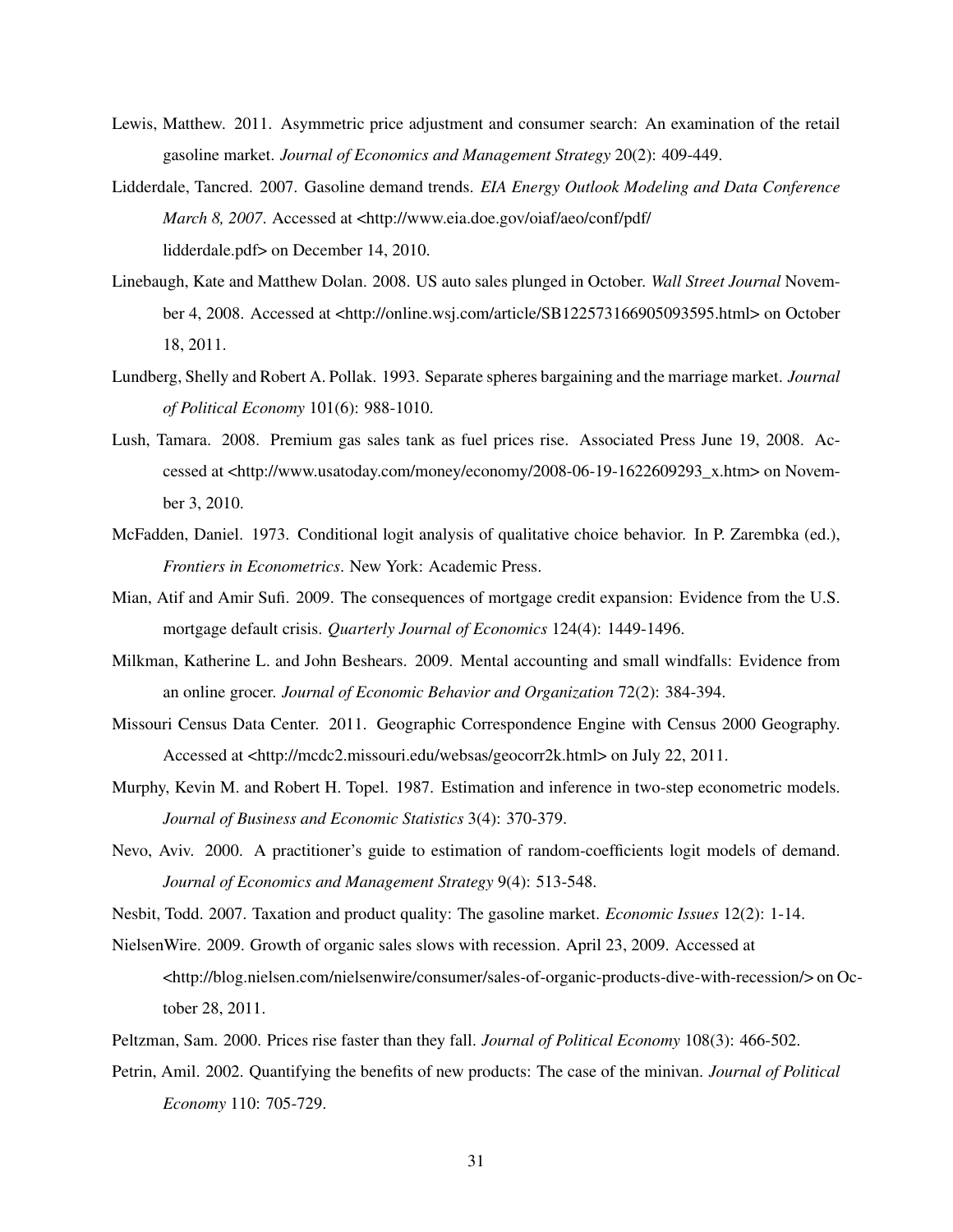- Rainwater, Lee, Richard P. Coleman and Gerald Handel. 1959. *Workingman's Wife: Her Personality, World and Life Style*. New York, NY: McFadden Books.
- Read, Daniel, George Loewenstein and Matthew Rabin. 1999. Choice bracketing. *Journal of Risk and Uncertainty* 19(1-3): 171-197.
- Reed, Philip. 2007. Do you really need premium? And answers to other gasoline questions. Edmunds.com. Accessed at <http://www.edmunds.com/advice/fueleconomy/articles/ 106293/article.html> on November 3, 2010. Posted on August 30, 2007.
- Reuters. 2007. Top-20 selling vehicles in U.S. through July. Accessed at <http://www.reuters.com/ article/2007/08/01/autos-usa-chart-idUSN0140862420070801> on April 21, 2011. Posted on August 1, 2007.
- Sahm, Claudia R., Matthew D. Shapiro and Joel Slemrod. 2010. Check in the mail or more in the paycheck: Does the effectiveness of fiscal stimulus depend on how it is delivered? *NBER Working Paper No. 16246.*
- Saini, Ritesh, Raghunath Singh Rao and Ashwani Monga. 2010. Is that deal worth my time? The interactive effect of relative and referent thinking on willingness to seek a bargain. *Journal of Marketing* 74(1): 34-48.
- Setiawan, Winardi and Daniel Sperling. 1993. Premium gasoline overbuying in the US: Consumer-based choice analysis. *University of California Transportation Center Working Paper No. 457*, Berkeley, CA.
- Skinner, Jonathan. 1987. A superior measure of consumption from the panel study of income dynamics. *Economics Letters* 23(2): 213-287.
- Smith, James L. 2009. World oil: Market or mayhem? *Journal of Economic Perspectives* 23(3): 145-164.
- Sobel, Russell S. and Thomas A. Garrett. 1997. Taxation and product quality: New evidence from generic cigarettes. *Journal of Political Economy* 105(4): 880-887.
- Stephens Jr., Melvin. 2001. The long-run consumption effects of earnings shocks. *Review of Economics and Statistics* 83(1): 28-36.
- ———. 2004. Job loss expectations, realizations, and household consumption behavior. *Review of Economics and Statistics* 86 (1): 253-269.
- Taylor, John B. 2009. The financial crisis and the policy responses: An empirical analysis of what went wrong. *Critical Review,* 21(2-3): 341-364*.*
- Thaler, Richard H. 1990. Anomalies: Saving, fungibility, and mental accounts. *Journal of Economic Perspectives* 4(1): 193-205.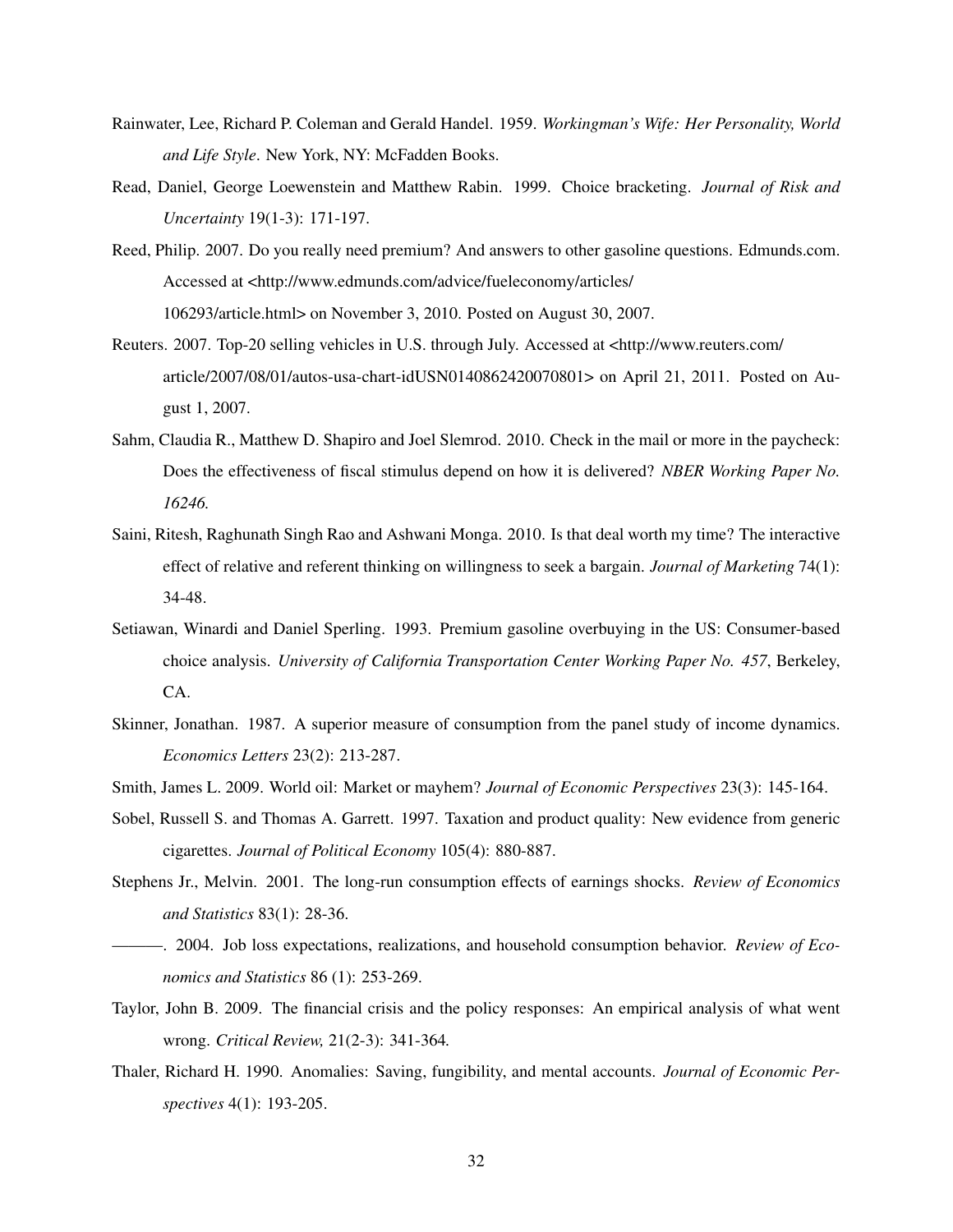———. 1999. Mental accounting matters. *Journal of Behavioral Decision Making* 12: 183-206.

- Tversky, Amos and Daniel Kahneman. 1981. The framing of decisions and the psychology of choice. *Science* 211(4481): 453-458.
- United States Census. 2009. *Statistical Abstract of the United States 2009*. Accessed at <http://www.census.gov/compendia/statab/2009/> on September 17, 2011.
- Willig, Robert D. 1978. Incremental consumer's surplus and hedonic price adjustment. *Journal of Economic Theory* 17 (2): 227-253.
- Zelizer, Viviana A. 1993. Making multiple monies. In R. Swedberg (ed.), *Explorations in Economic Sociology*. New York: Sage Foundation.
- Zimmerman, Ann, Jennifer Saranow and Miguel Bustillo. 2008. Retail sales plummet. *Wall Street Journal* December 26, 2008. Accessed at <http://online.wsj.com/article/SB123025036865134309.html> on October 18, 2011.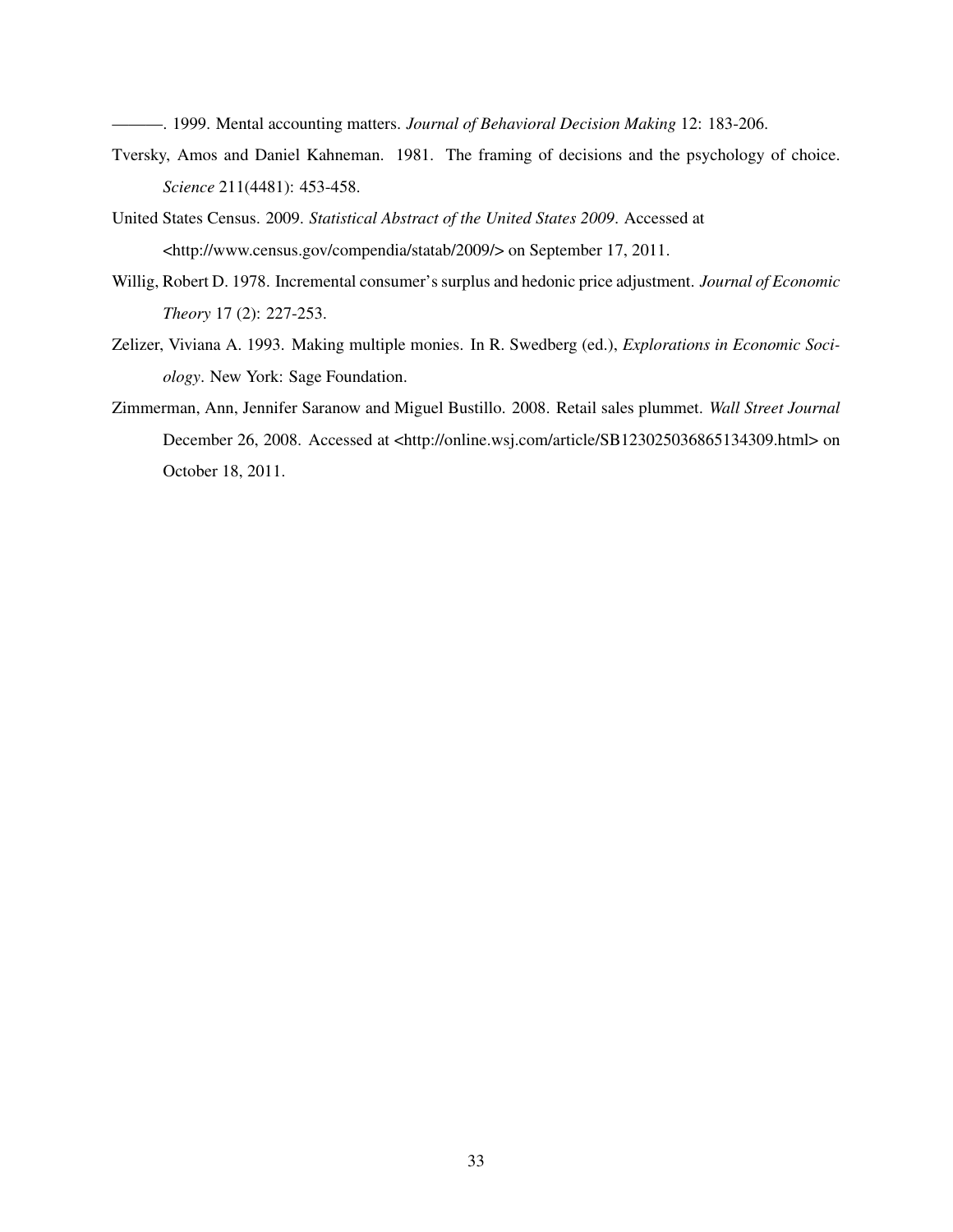# Appendices

# A Allowing for Measurement Error and Transitory Income Shocks

Let  $z_i$  be a household's true current income and let  $\hat{z}_i$  be the household's self-reported income. Let  $m_i$  be a household's true permanent income, which we assume is equivalent to its total expenditure on goods and services. Let  $\hat{m}_i$  be a household's reported total expenditures.

For households in our retailer panel we measure reported current income  $\hat{z}_i$ . For households in the Consumer Expenditure Survey we measure reported current income  $\hat{z}_i$  and reported expenditure  $\hat{m}_i$ . Suppose that the measurement errors in both  $m_i$  and  $z_i$  are classical in the sense that these errors are normally distributed independently of one another and of  $m_i$ ,  $z_i$ , and the other exogenous variables in our model. Suppose further that  $m_i$  and  $z_i$  are jointly normally distributed with some nonzero covariance.<sup>6</sup>

Then from a regression of  $\hat{m}_i$  on  $\hat{z}_i$  in the Consumer Expenditure Survey we obtain an estimate of the conditional expectation  $E(m_i|\hat{z}_i)$ . The marginal utility function in equation (5) is

$$
\lambda_{it} = \tilde{\mu}_i - \eta^M \mathbf{E}(m_i|\hat{z}_i) + \eta^G q_{it} p_{0t} \tag{12}
$$

where  $\tilde{\mu}_i = \mu_i - \eta^M (m_i - E(m_i|\hat{z}_i))$  is a function both of underlying structural heterogeneity in marginal utility  $\mu_i$  and of deviations between the true permanent income  $m_i$  and the econometrician's conditional expectation  $E(m_i|\hat{z}_i)$ . By construction, the deviation  $(m_i - E(m_i|\hat{z}_i))$  is orthogonal to the expectation  $E(m_i|\hat{z}_i)$ .

The model in equation (12) is formally equivalent to one in which the econometrician perfectly measures permanent income  $(E(m_i|\hat{z}_i) = m_i)$  and the marginal utility parameter  $\mu_i$  is normally distributed independently of  $\hat{z}_i$ . In the online appendix, we present estimates of such a model and show that, if anything, our results are stronger than in our baseline estimates.

# B Product Aggregation in Grocery Categories

Transaction data in grocery categories include a universal product code (UPC) for each item purchased. Our data include 91 orange juice UPCs and 129 milk UPCs purchased during the sample period. We exclude small-format and single-serving UPCs and those that sell fewer than 100 units over the sample period.

We aggregate the UPCs into products for estimation purposes in two steps.

<sup>&</sup>lt;sup>6</sup>Implicitly, we also assume that the extent of measurement error (and transitory shocks) in household income does not differ between our retailer panel and the Consumer Expenditure Survey. The results in section 3.4 provide important evidence that this assumption is a reasonable approximation.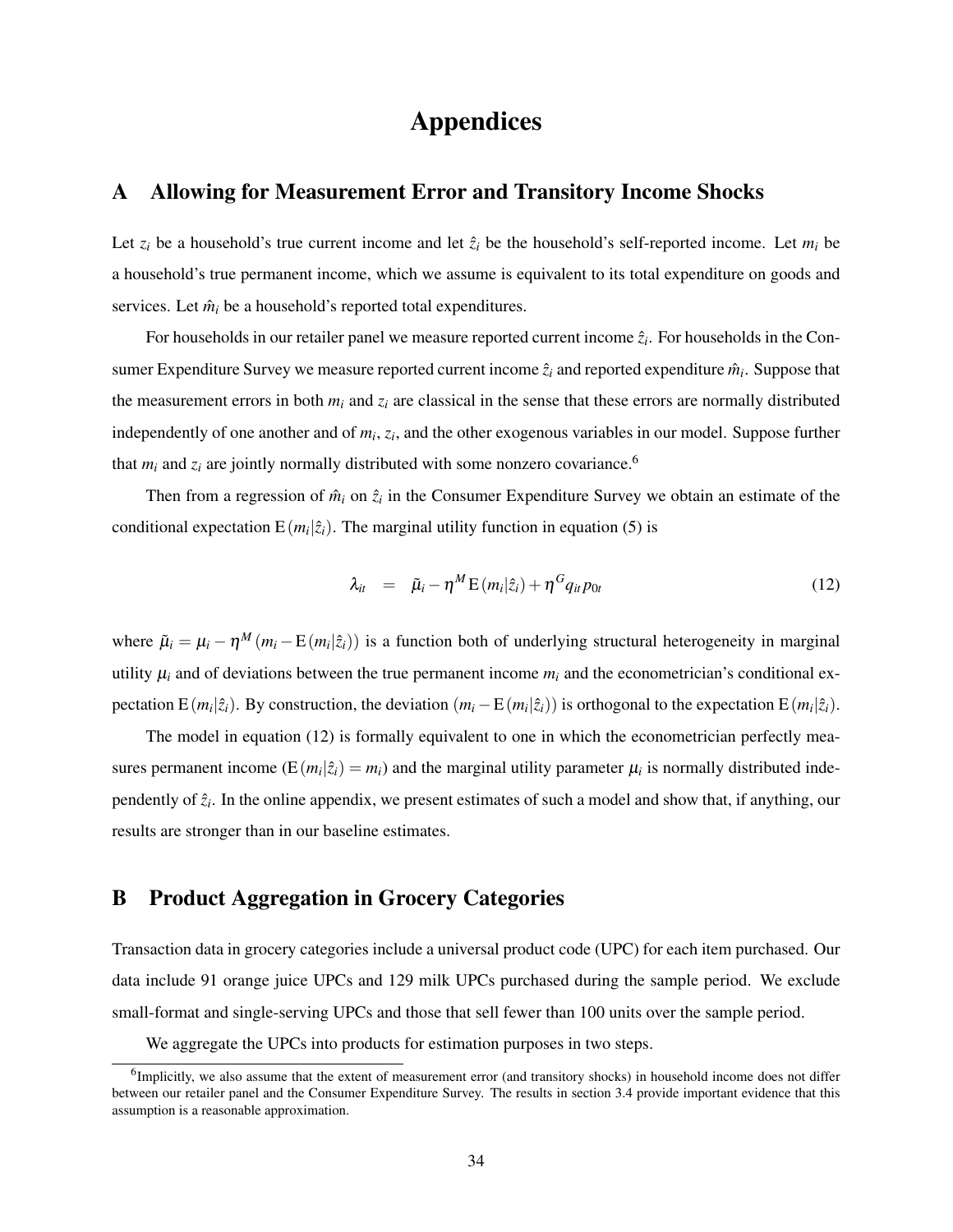First, we recode as identical any two UPCs that are substantially the same. In orange juice, this means recoding as identical any two UPCs that have the same brand, size, pulp content, and enrichment (e.g., calcium added). In milk, this means recoding as identical any two UPCs that have the same brand, size, and fat content.<sup>7</sup> UPCs that are recoded in this way typically do not differ on any attributes recorded by the retailer; in many cases differences will reflect technical changes in the retailer's database or small differences in packaging.

Second, we aggregate UPCs into products by size and brand. For UPCs in the same size, brand, and store, the Pearson correlation in the change in log prices is 0.89 for orange juice and 0.88 for milk. Following the composite commodity theorem (Deaton and Muellbauer 1980), the high correlation in prices within brand and size gives some support to the level of aggregation we choose in our analysis.

We construct a price series for each product as follows. We rescale prices to be in units of dollars per half gallon. For each product and each store, we construct the overall market share of each component UPC and use these market shares to construct a fixed-weight average price in each calendar week. We use the universe of store purchases (rather than only those purchases made by sample households) to construct the product price series.

In orange juice, there are 19 products (brand-size groups). The most popular is half-gallon Tropicana, which has a market share of 22 percent. Prices range from \$2.30 per half gallon for one-gallon private label juice to \$4.06 per half gallon for 89 oz format Simply Orange organic juice. (A few smaller formats have even higher prices when measured in price per half gallon.)

In milk, there are 9 products. The most popular is the one-gallon private label with a market share of 70 percent. The one-gallon private label is also the least expensive option, costing \$1.48 per half gallon as against \$3.66 per half gallon for the half-gallon format Horizon organic milk.

# C Robustness Checks

Appendix table 1 presents a series of alternative specifications. In each case we present the marginal effect on the regular share of a \$1 change in gasoline prices, a \$1000 change in total expenditure, and a \$1000 change in gasoline expenditure, as well as the p-value from a test of the null hypothesis that  $\eta^G = \eta^M$ . Row (1) reproduces the baseline specification from column (1) of table 3 for comparison.

In row (2) we restrict attention to households that have a single adult member according to demographic

<sup>&</sup>lt;sup>7</sup>Note that in the case of milk, common brands for conventional milk vary regionally. For estimation purposes we treat all non-private-label conventional milk as a single brand. Because most of the variation in conventional milk brands is across stores rather than within stores, this aggregation should not greatly distort our picture of the consumer's choice set.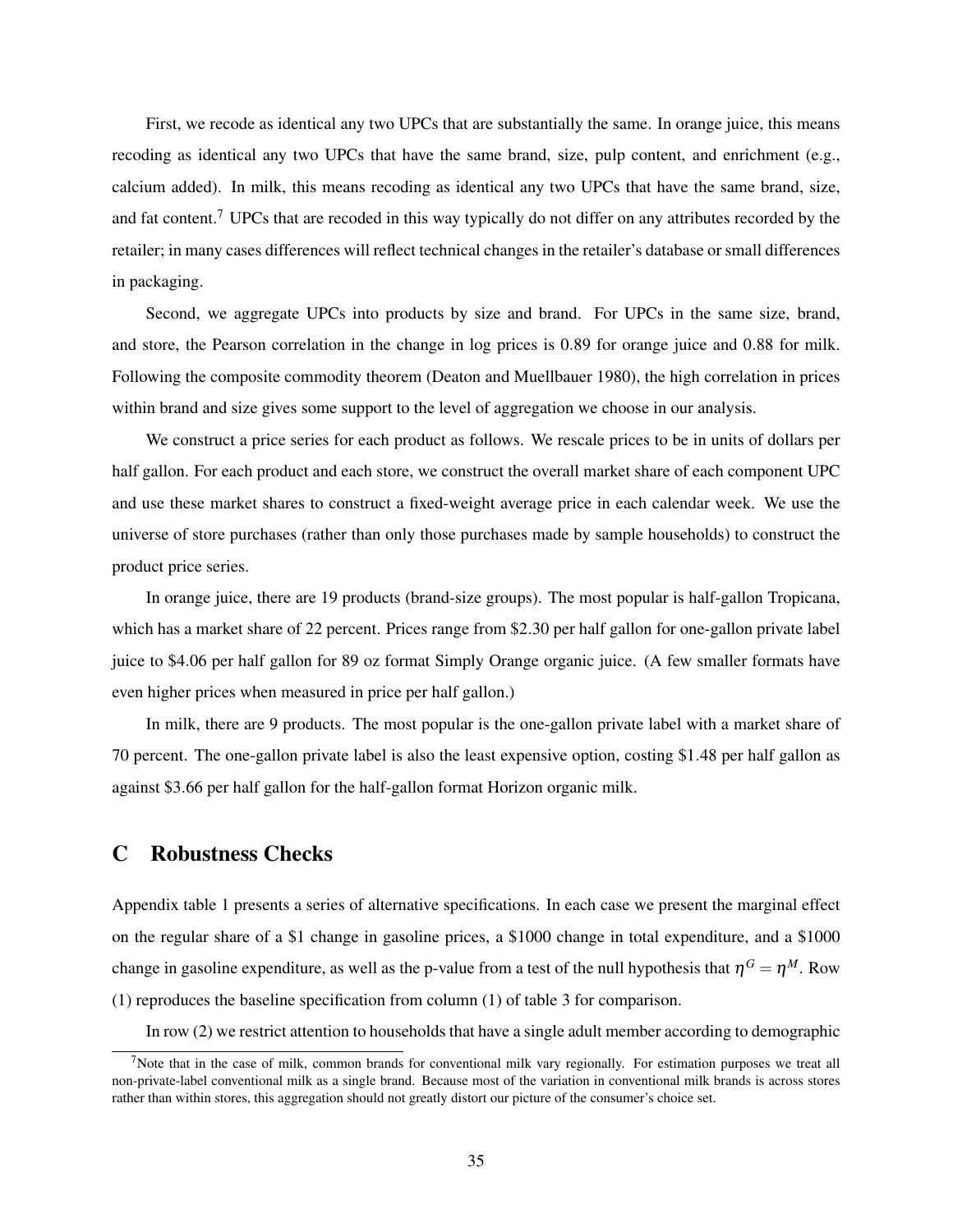information supplied by the retailer.

In row (3) we allow grade preferences to depend on the amount of gasoline purchased. We include in  $v_{ijt}$  an interaction between grade and the difference between the household's gasoline purchases in the transaction month and the household's mean monthly purchases over the sample period.

In rows (4) and (5) we estimate the model separately for households with below- and above-median household income. Following Petrin (2002), this approach allows for greater flexibility in the parametrization of the marginal utility function  $\lambda_{it}$ .

In row (6) we construct  $m_i$  as the predicted value from a regression of our baseline measure of  $m_i$  on per capita income in the household's Census block group.

In row (7) we adjust estimated gasoline expenditures  $q_{it} p_{0t}$  to account for the correlation of gasoline prices with other energy prices. We do this by rescaling our estimate of household gasoline expenditures so that its ratio to household energy expenditures over the period we study is equal to the coefficient in an OLS regression of the annual change in log energy prices on the annual change in log gasoline prices (using data from the NIPA).

In row (8) we estimate gasoline expenditures  $q_{it} p_{0t}$  as the product of the household's average annual gasoline purchases (in gallons) at the retailer and the price of regular gasoline at the retail location at the time of purchase.

In row (9) we identify  $\eta$ <sup>G</sup> from variation in the spot price of oil at Cushing, OK instead of the US average price of regular gasoline. We do this by running a first-stage regression of gasoline expenditures  $q_{it} p_{0t}$  on the oil price and allowing both  $v_{ijt}$  and  $\lambda_{it}$  to contain a linear term in the residual from the first-stage regression.

In row (10) we restrict attention to purchases in which the price gap between midgrade and regular gasoline is 10 cents and the price gap between premium and regular gasoline is 20 cents, rounded to the nearest cent.

In row (11) we aggregate the data to the store-week level. We estimate our model letting all variables equal their store-week mean. We transform the market share of each grade of gasoline into the mean utility of that grade in a given store-week, relative to the share of regular gasoline (Berry 1994). We estimate via OLS, allowing for a store-week-grade utility shock that is mean zero conditional on the included variables.

In row  $(12)$  we allow that tastes  $v_{ijt}$  have an additive component distributed independently normal across choices and store-weeks. We estimate via maximum likelihood on a one percent sample of the data, approximating the likelihood via sparse grid integration (Heiss and Winschel 2008) with accuracy 4.

In rows (13) and (14) we estimate the model separately for households with below- and above-median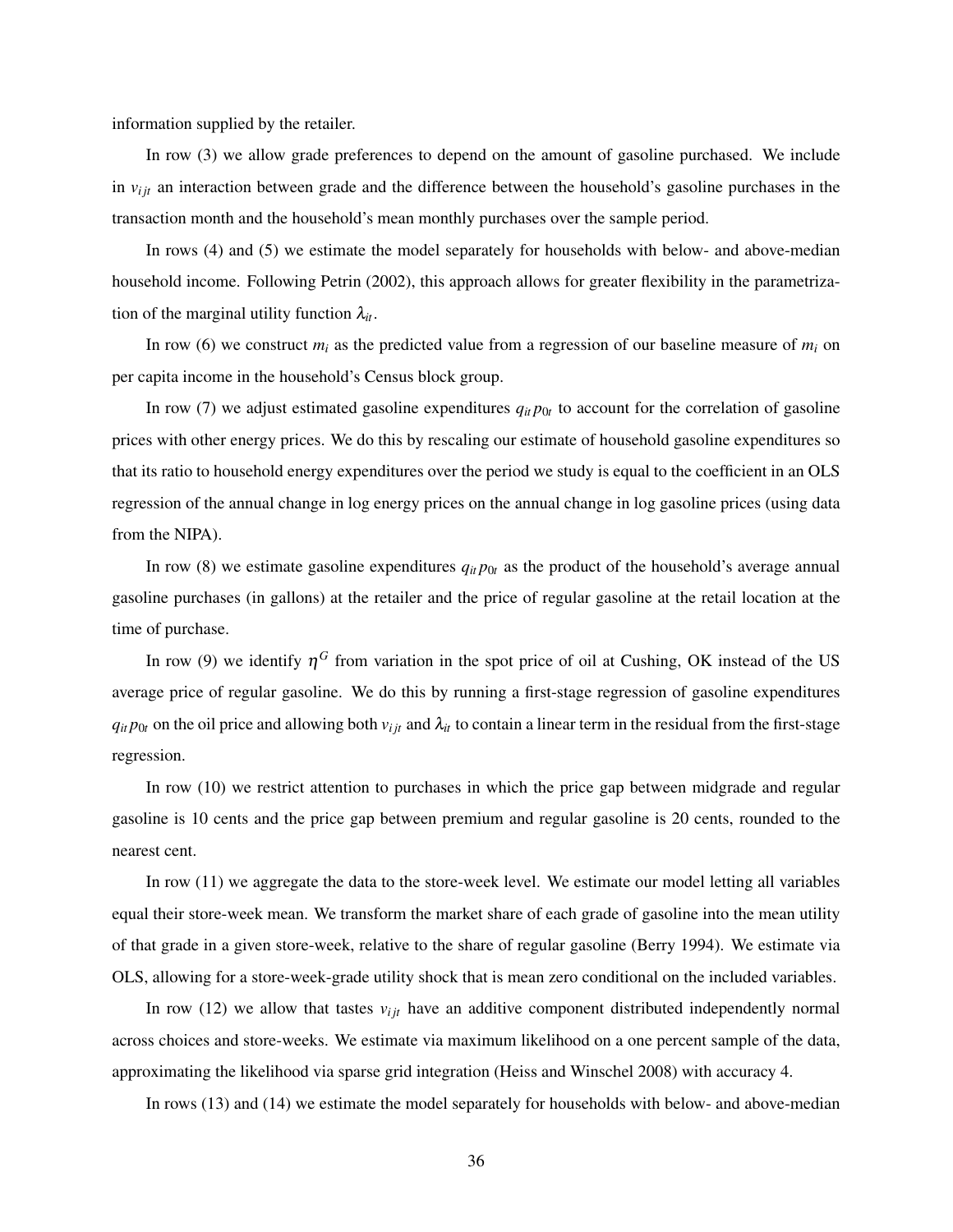gas tank size, where we proxy for gas tank size with the maximum amount of gasoline purchased by the household across all transactions in the sample period.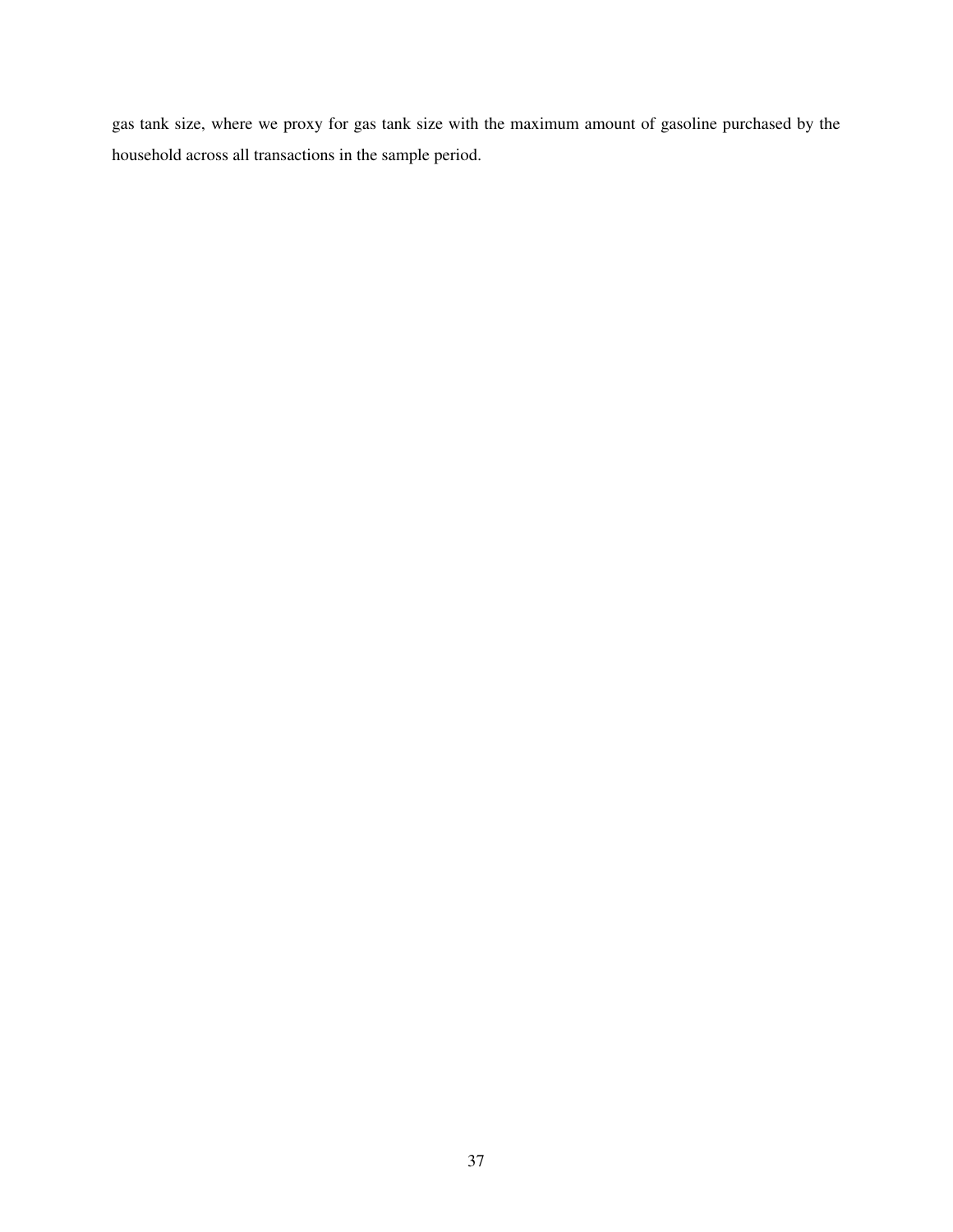|                                                                                     | (1)          | (2)        | (3)            |
|-------------------------------------------------------------------------------------|--------------|------------|----------------|
| Sample                                                                              | All Retailer | Estimation | All Households |
|                                                                                     | Households   | Sample     | in Same State  |
| Household income measure provided by retailer<br>$(in 2008$ $SUS)$                  | \$86,968     | \$97,173   |                |
| In household's Census block group:<br>Average household income<br>$(in 2008$ $SUS)$ | \$95,421     | \$98,355   | \$81,252       |
| Average commute time among workers                                                  | 26.292       | 26.941     | 26.780         |
|                                                                                     |              |            |                |
| Fraction of workers commuting<br>using public transportation                        | 0.028        | 0.024      | 0.038          |
| Number of gasoline trips per month<br>(conditional on at least one trip)            | 1.664        | 4.601      |                |
| Average gallons per purchase occasion                                               | 11.740       | 12.323     |                |
| Average distance from block group centroid<br>to most visited store (in miles)      | 20.579       | 4.100      |                |
| Fraction of gallons purchased which<br>are regular grade                            | 0.800        | 0.792      | 0.822          |
| Average retail price paid per gallon                                                | \$2.836      | \$2.848    | \$2.892        |
| Average annual grocery expenditure                                                  | \$411        | \$2503     | \$4295         |
| Number of households                                                                | 1,306,748    | 61,494     |                |

#### Table 1: Descriptive statistics for retailer data

Notes: In columns (1) and (2) the table shows the mean across households in each sample. In column (3) the table shows the mean across US states, where states are weighted by the proportion of households in the full sample who reside in each state. Census block group characteristics are missing for 5.5 percent of households in the full sample and 5.0 percent of households in the estimation sample. Distance to most visited store is treated as missing for households living in a different state from the most visited store (<8% of all households and <1% of households in estimation sample). The state equivalent measure for fraction of gallons purchased of regular grade and average price paid is based on 2006-2009 EIA data for the state of the household's most visited store. The state equivalent measure for average grocery expenditure is from the 2006-2009 Consumer Expenditure Survey Interview Files for the state of the household's most visited store.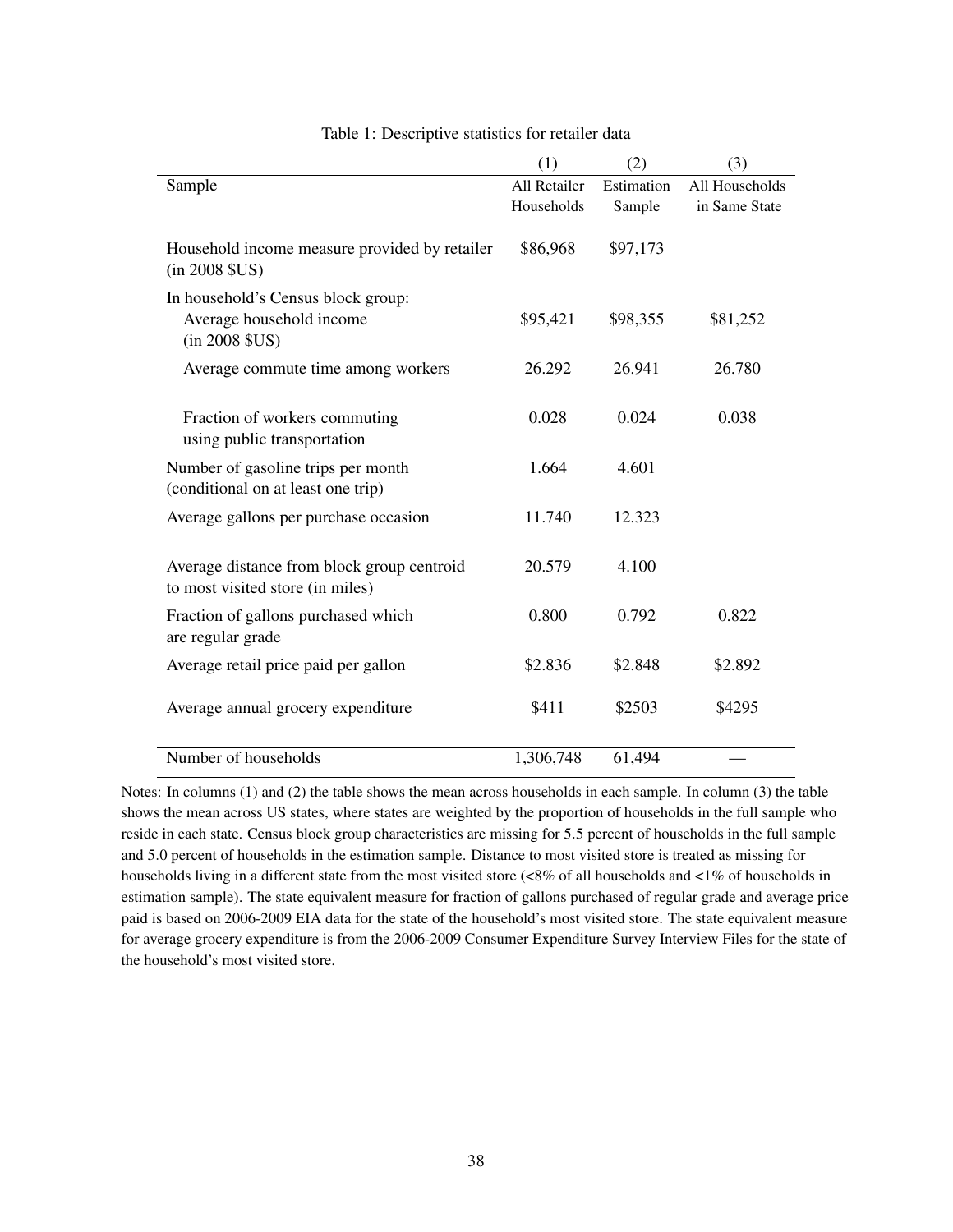| Dependent variable. Log(Average monthly grocery expenditures) |            |           |              |              |  |
|---------------------------------------------------------------|------------|-----------|--------------|--------------|--|
|                                                               | (1)        | (2)       | (3)          | (4)          |  |
| Log(Household income)                                         | 0.1686     | 0.1682    |              |              |  |
|                                                               | (0.0014)   | (0.0076)  |              |              |  |
| Log(Average adjusted gross                                    |            |           | 0.1379       | 0.0893       |  |
| income in zipcode-year)                                       |            |           | (0.0207)     | (0.0528)     |  |
| Unit of Analysis                                              | Household  | Household | Zipcode-year | Zipcode-year |  |
| Data source                                                   | <b>CEX</b> | Retailer  | Retailer     | Retailer     |  |
| Year dummies?                                                 |            |           | X            | X            |  |
| Zipcode dummies?                                              |            |           |              | X            |  |
| Number of observations                                        | 122483     | 61333     | 3820         | 3820         |  |
| $R^2$                                                         | 0.1072     | 0.0079    | 0.0151       | 0.9725       |  |

Table 2: Income elasticity of grocery expenditures

Note: Data for specification (1) are from the Consumer Expenditure Survey 2006-2009 interview files and use family income before tax as the household income concept. Data for specifications (2) through (4) are from the retailer. All specifications exclude households/zipcode-years with zero expenditure on groceries during sample period. Regressions at the zipcode-year level are weighted by the number of sample households in the zipcode-year.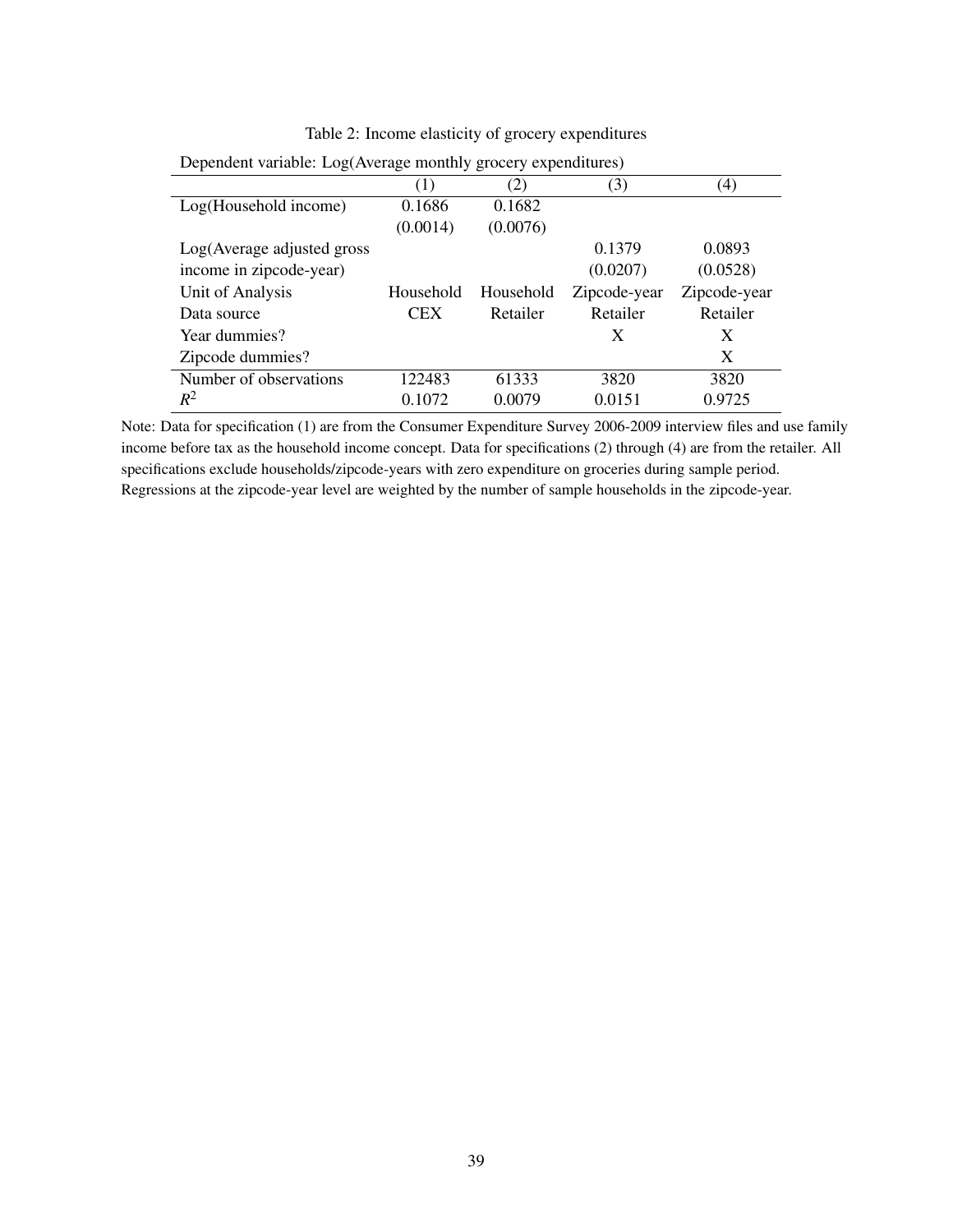|                                              | (1)       | (2)       | (3)       | (4)       |
|----------------------------------------------|-----------|-----------|-----------|-----------|
| Effect on marginal utility of:               |           |           |           |           |
| \$1000 increase in gasoline expenditures     | 0.4306    | 0.4327    | 0.4132    | 0.7145    |
| (Parameter $\eta$ <sup>G</sup> )             | (0.0314)  | (0.0305)  | (0.0335)  | (0.0317)  |
| \$1000 decrease in total expenditures        | 0.0293    | 0.0127    | 0.0297    | 0.0416    |
| (Parameter $\eta^M$ )                        | (0.0008)  | (0.0005)  | (0.0010)  | (0.0042)  |
| Average marginal effect on regular share of: |           |           |           |           |
| \$1 increase in price of regular gasoline    | 0.0142    | 0.0143    | 0.0136    | 0.0140    |
|                                              | (0.0010)  | (0.0010)  | (0.0011)  | (0.0006)  |
| \$1000 decrease in gasoline expenditures     | $-0.0120$ | $-0.0121$ | $-0.0115$ | $-0.0118$ |
|                                              | (0.0009)  | (0.0009)  | (0.0009)  | (0.0005)  |
| \$1000 increase in total expenditures        | $-0.0008$ | $-0.0004$ | $-0.0008$ | $-0.0007$ |
|                                              | (0.0000)  | (0.0000)  | (0.0000)  | (0.0001)  |
| p-value of Wald test for fungibility         | 0.0000    | 0.0000    | 0.0000    | 0.0000    |
| $(\eta^G = \eta^M)$                          |           |           |           |           |
| Sample                                       | All       | All       | $1/10$ th | $1/10$ th |
| Time-varying expenditure measure?            |           | X         |           |           |
| Household-level random coefficients?         |           |           |           | X         |
| Number of transactions                       | 10548175  | 10548175  | 1082486   | 1082486   |
| Number of households                         | 61494     | 61494     | 61494     | 61494     |

Table 3: Model of gasoline grade choice

Note: Data are from retailer. Table reports estimates of the model described in section 4. Standard errors in parentheses allow for correlation in residuals by month. Models are estimated via maximum likelihood. In specification (1) we measure total expenditures with our time-constant measure  $m_i$ . We assume that  $\alpha_{ij}$  and  $\mu_i$  are constant across households. In specification (2) we measure total expenditures with our time-varying measure  $m<sub>it</sub>$  and allow that  $\mu_i$  is a linear function of  $m_i$ . Specification (3) repeats specification (1) on a sample of every 10th transaction for each household. Specification (4) uses the sample in specification (3) and allows that  $\alpha_{ij}$  are distributed independently normal across households and choices. To estimate the mixed logit model in specification (4), we approximate the likelihood using sparse grid integration with accuracy 9 (Heiss and Winschel 2008) and maximize the likelihood using KNITRO's active-set algorithm for unconstrained problems (Byrd et al. 2006). We validated our implementation of the mixed logit model by replicating benchmark Monte Carlo exercises reported in Heiss and Winschel (2008).

Dependent variable: Choice of gasoline grade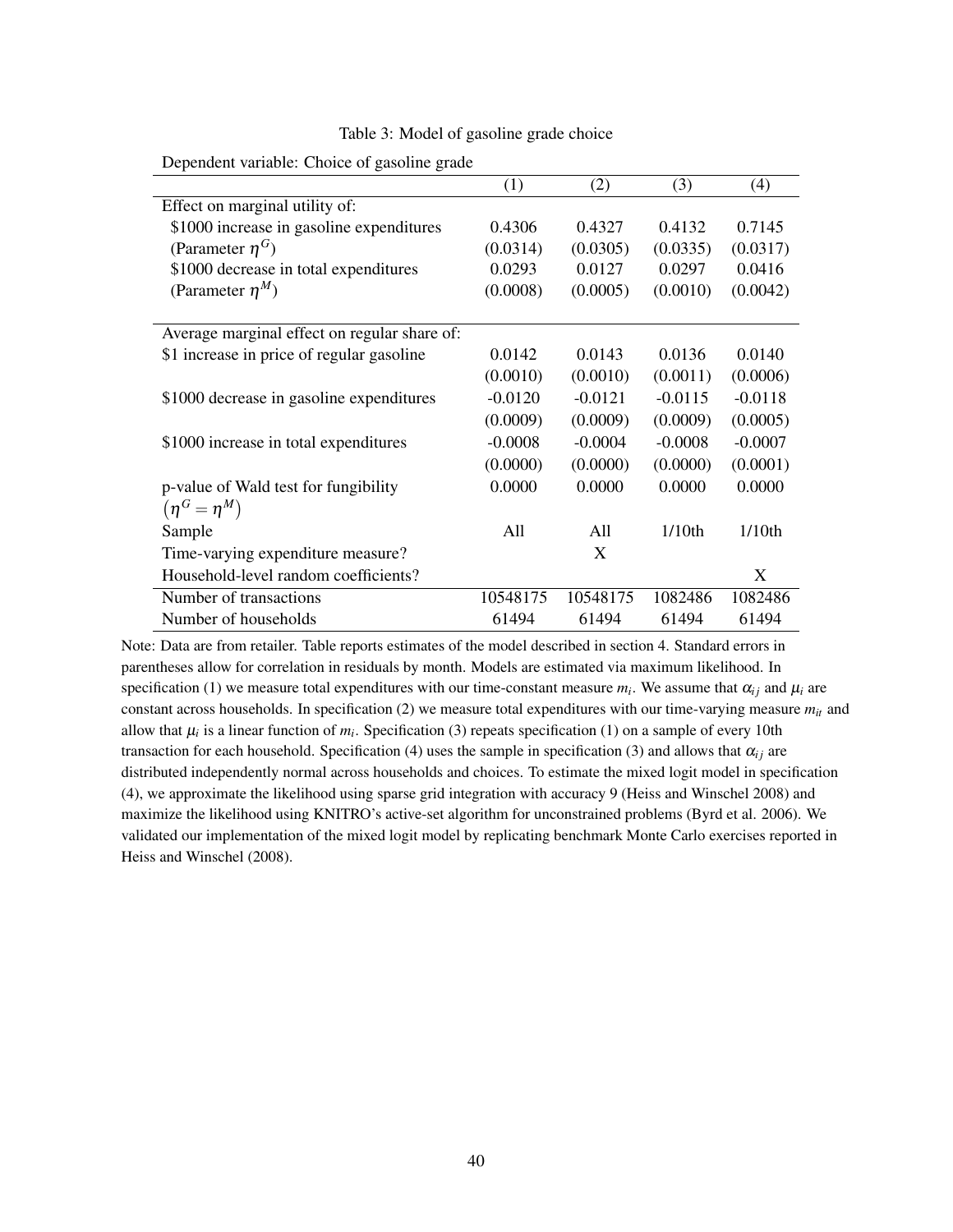|                                                       | (1)       | (2)       |
|-------------------------------------------------------|-----------|-----------|
| Effect on marginal utility of:                        |           |           |
| \$1000 increase in gasoline expenditures              | $-0.0141$ | $-0.0128$ |
| (Parameter $\eta^G$ )                                 | (0.0250)  | (0.0197)  |
| \$1000 decrease in total expenditures                 | 0.0044    | 0.0034    |
| (Parameter $\eta^M$ )                                 | (0.0002)  | (0.0001)  |
|                                                       |           |           |
| Average marginal effect on private label share of:    |           |           |
| \$1 increase in price of regular gasoline             | $-0.0169$ | $-0.0055$ |
|                                                       | (0.0299)  | (0.0084)  |
| \$1000 decrease in gasoline expenditures              | 0.0143    | 0.0046    |
|                                                       | (0.0252)  | (0.0071)  |
| \$1000 increase in total expenditures                 | $-0.0045$ | $-0.0012$ |
|                                                       | (0.0002)  | (0.0000)  |
| p-value of Wald test for fungibility                  | 0.4571    | 0.4115    |
| $(\eta^G = \eta^M)$                                   |           |           |
| p-value of test that $\eta^G/\eta^M$ for category     | 0.0000    | 0.0000    |
| is equal to $\eta^G/\eta^M$ for gasoline grade choice |           |           |
|                                                       |           |           |
| Category                                              | <b>OJ</b> | Milk      |
| Number of transactions                                | 411161    | 2210312   |
| Number of households                                  | 13493     | 34128     |

Table 4: Placebo model of non-gasoline choice

Dependent variable: Choice of brand

Note: Data are from retailer. Table reports estimates of the model described in section 4 but applied to choice of orange juice or milk brand rather than choice of gasoline grade. Standard errors in parentheses allow for correlation in residuals by month. We assume that  $\alpha_{ij}$  and  $\mu_i$  are constant across households. The test that  $\eta^G/\eta^M$  for the category is equal to is equal to  $\eta^G/\eta^M$  for gasoline grade choice is performed via a jackknife over months, accounting for the correlation in  $\eta^G/\eta^M$  across models. The test uses our baseline specification from column (1) of table 3.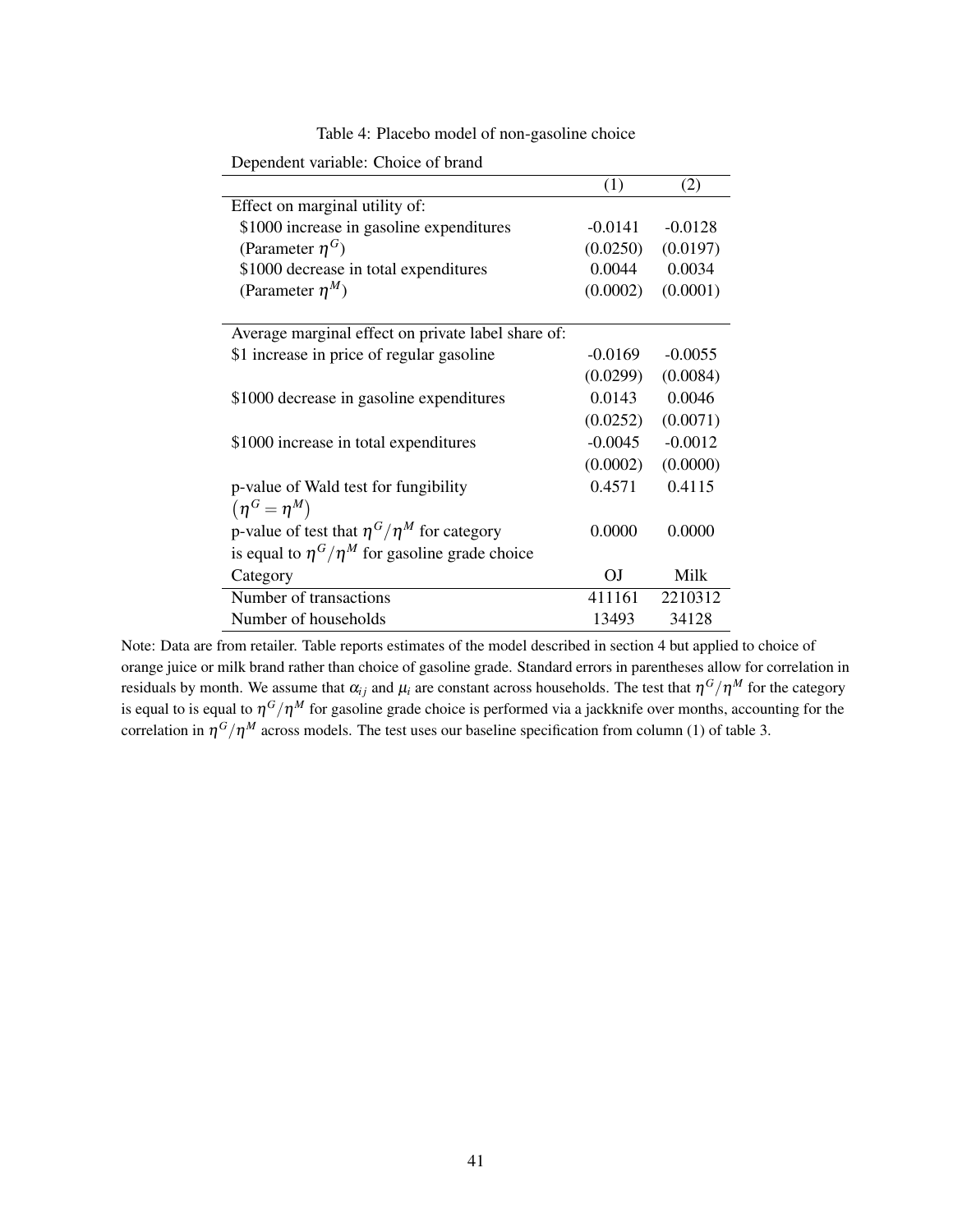

Figure 1: Regular share and price of regular gasoline *Panel A: 1990-2000*

Notes: Data are from the EIA. Each panel plots the monthly US market share of regular gasoline and the monthly US average price of regular gasoline (in 2005 US dollars). The level shift in the share of regular gasoline at the beginning of 1996 coincides with a change in the EIA survey instrument.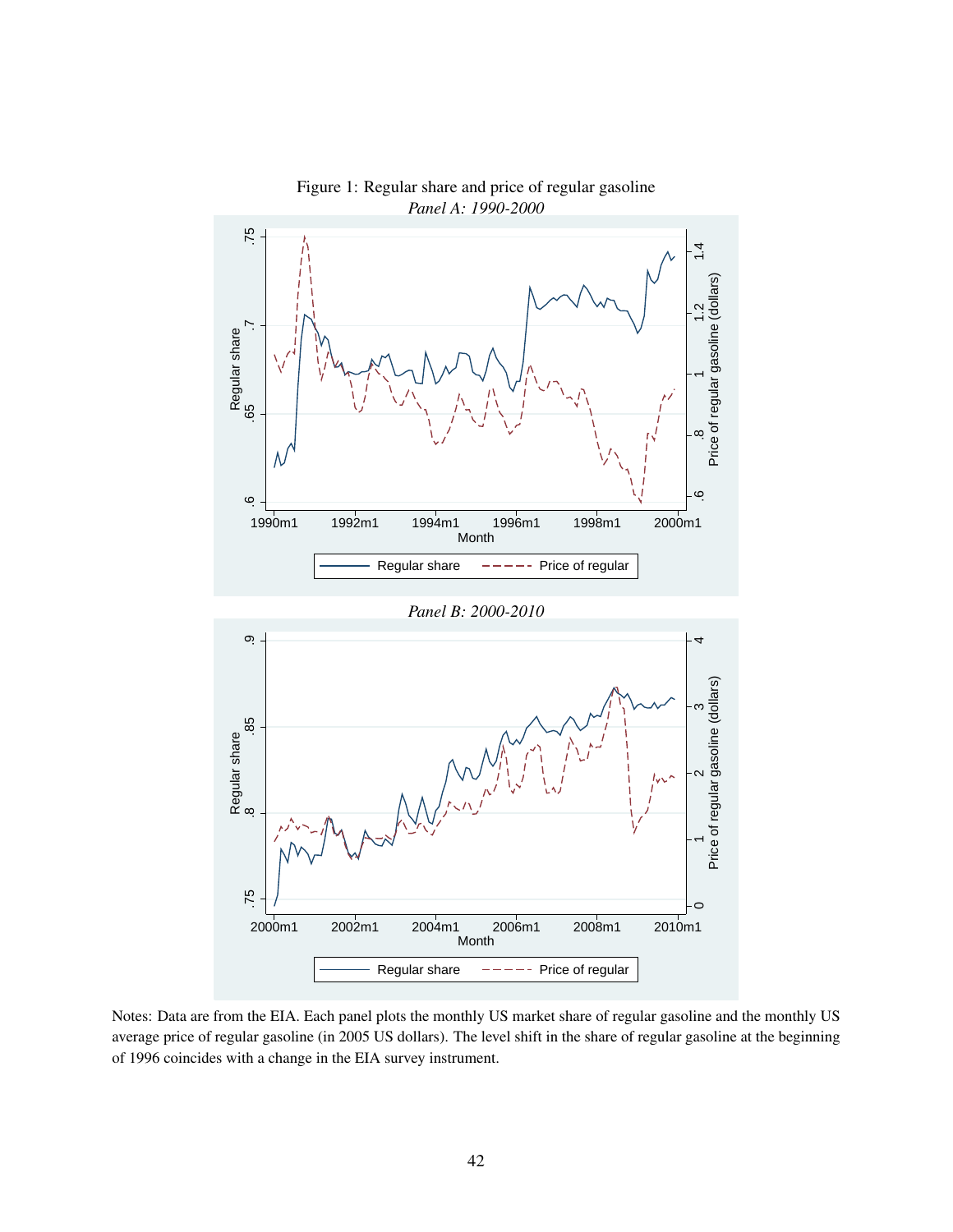

Figure 2: Regular share and the price of regular gasoline

Notes: Data are from the retailer. The plot shows the weekly share of transactions that go to regular gasoline and the weekly average transaction price of regular gasoline (in current US dollars).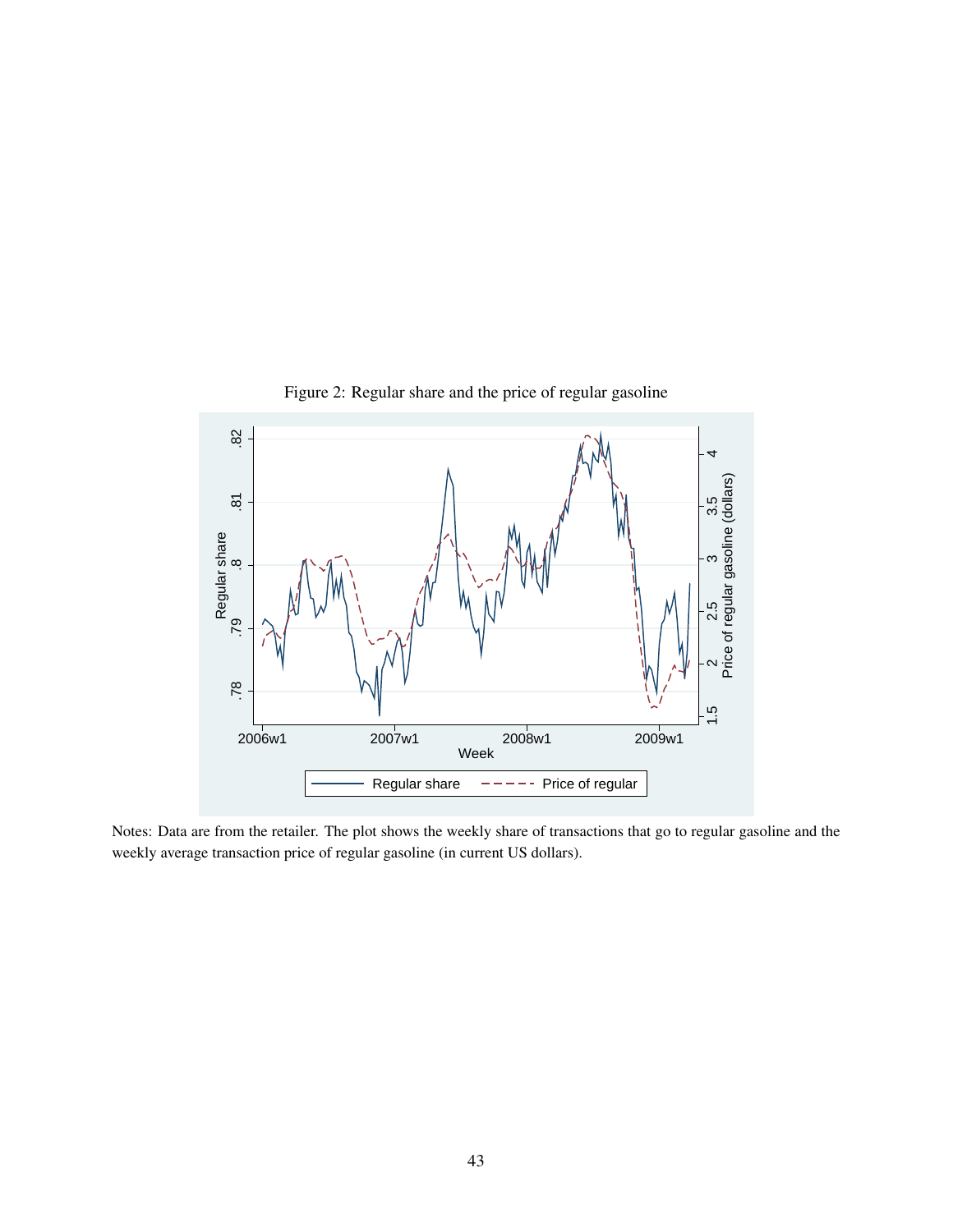

Figure 3: Regular share and household income

Notes: Data are from the retailer. The plot shows the average share of transactions that go to regular gasoline against the average household income for different groups of households. Households are grouped into bins of width \$10,000, i.e. into bins \$20,000-29,999, \$30,000-\$39,999, etc. Figure excludes households with income below the 5th percentile or above the 95th percentile. The area of each symbol is proportional to the number of sample households in each income bin.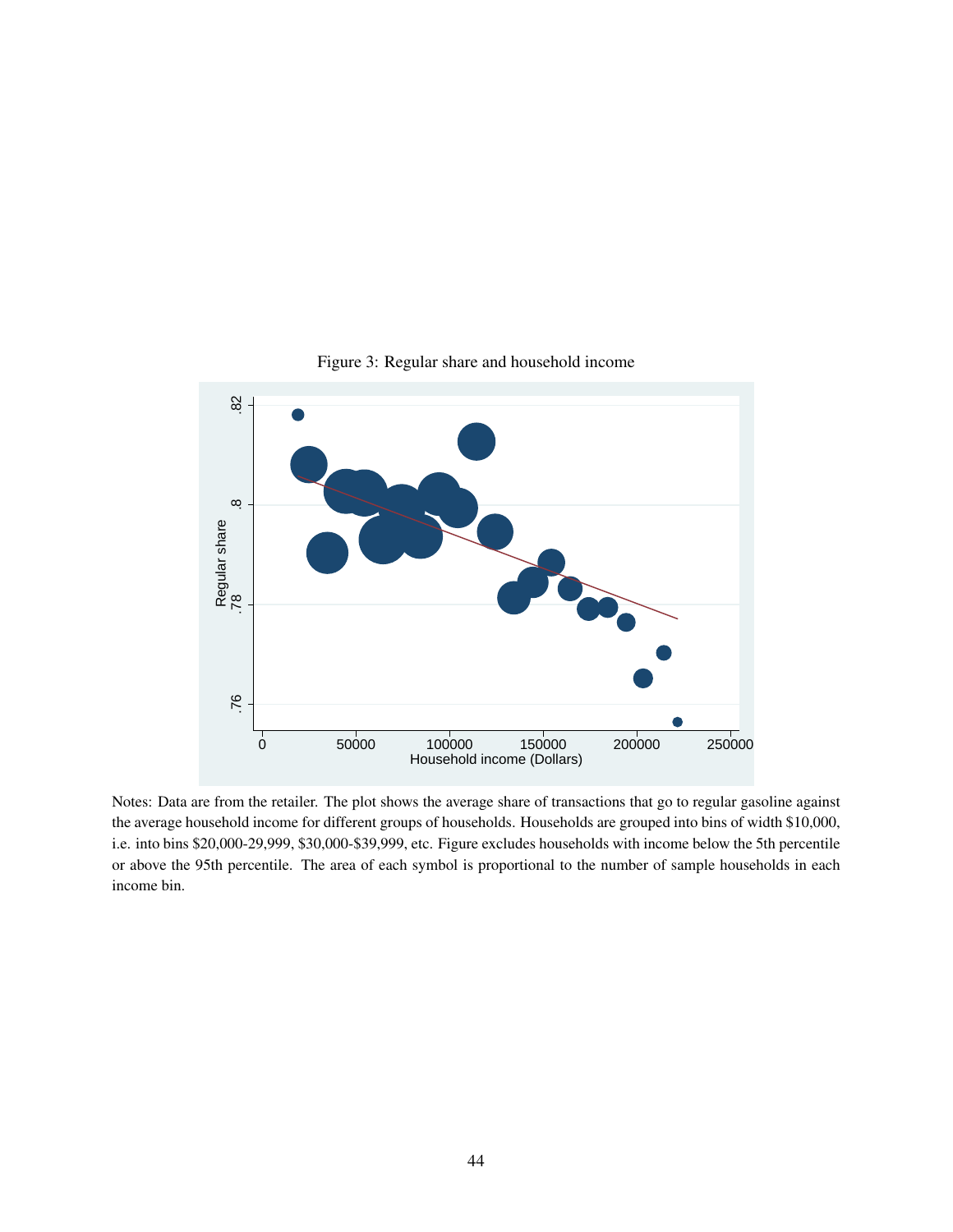

Figure 4: Compositional change in gasoline purchasers

Notes: Data are from the retailer. The line labeled "observed" shows the weekly share of transactions that go to regular gasoline. The next two lines are based on a transaction-level regression of an indicator for purchase of regular gasoline on household fixed effects. The line labeled "no composition" is the weekly average residual from the regression, normalized to have the same mean as the observed series. The line labeled "composition only" is the weekly average predicted value from the regression.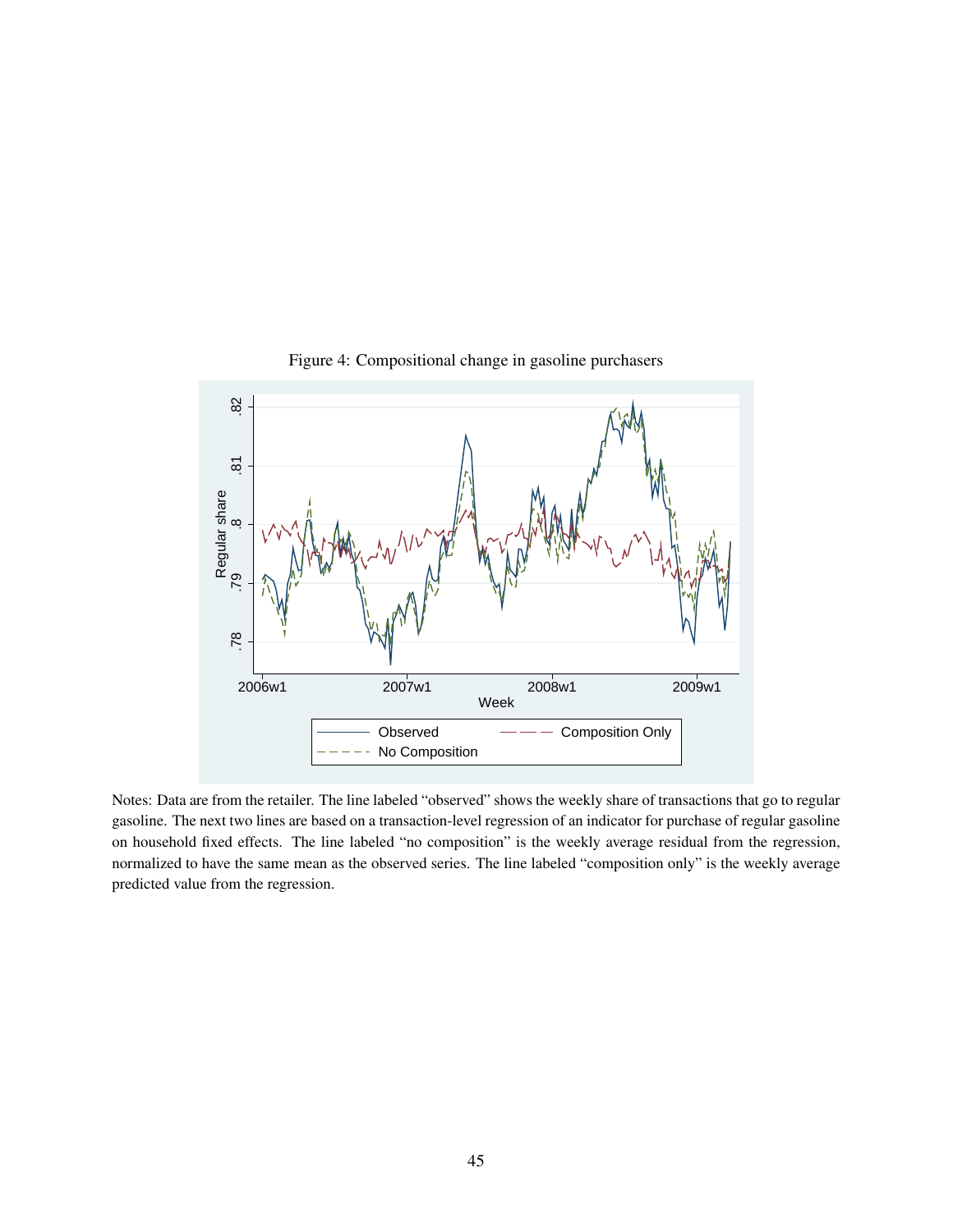

Figure 5: Model fit, with and without fungibility

Notes: Data are from the retailer. The line labeled "observed" shows the weekly share of transactions that go to regular gasoline. The line labeled "predicted: unconstrained" shows the average predicted probability of buying regular gasoline from the baseline model in column (1) of table 3. The line labeled "predicted: constrained" shows the average predicted probability of buying regular gasoline from the same model, re-estimated imposing the constraint that  $\eta^G = \eta^M$ .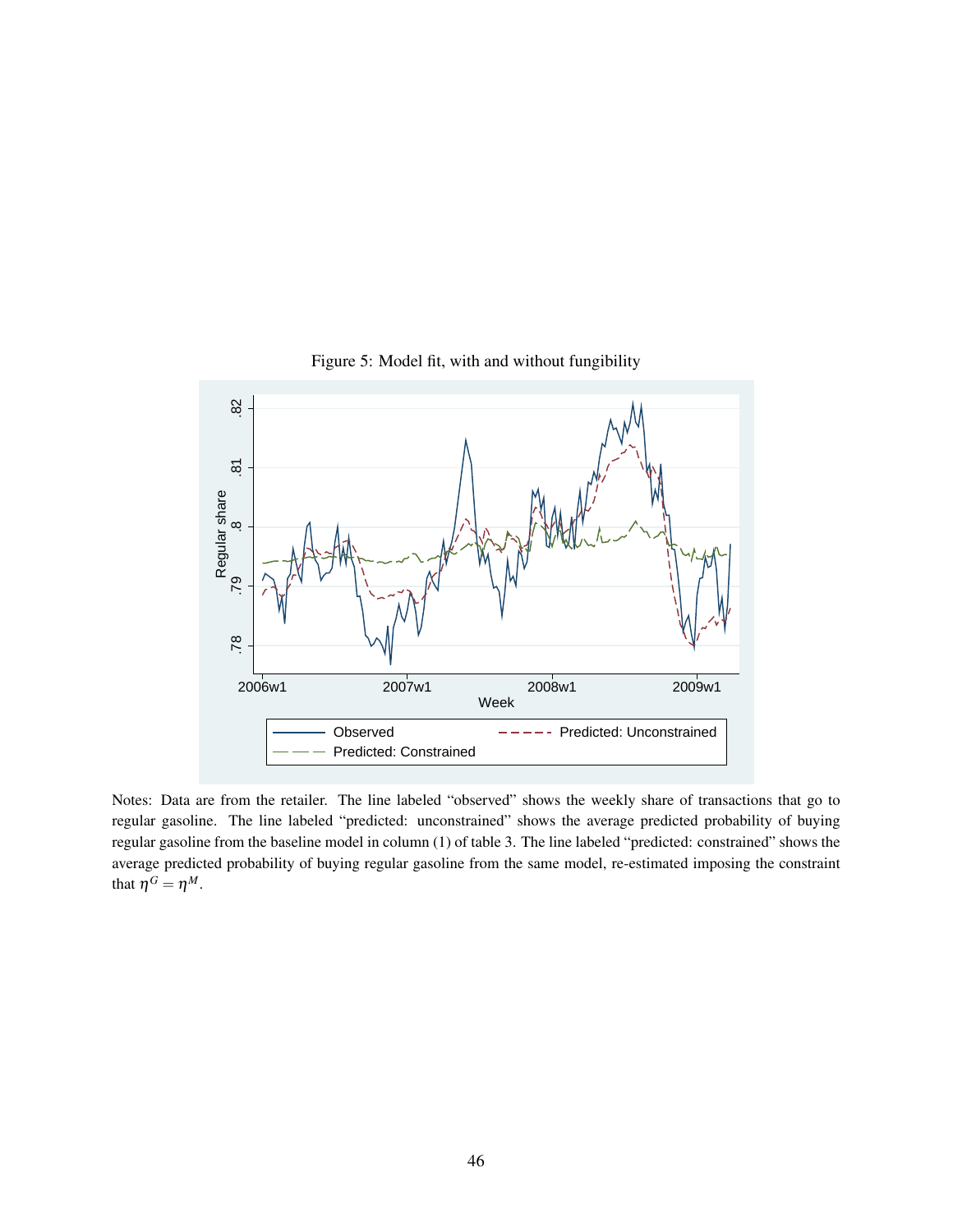

#### Figure 6: Alternative psychological mechanisms

#### *Panel B: Price salience*



Notes: Data are from the retailer. The line labeled "observed" shows the weekly share of transactions that go to regular gasoline. In Panel A, the lines labeled "predicted: no loss aversion" and "predicted: loss aversion" show the average predicted probability of buying regular gasoline from the model in equation (8) estimated with  $\gamma$  constrained to 0 and with  $\gamma$  unconstrained, respectively. Household expectations are assumed to be based on national gasoline prices [one week/four weeks] prior to purchase. In Panel B, the lines labeled "predicted: no salience" and "predicted: salience" show the average predicted probability of buying regular gasoline from the model in equation (9) estimated with  $\theta$ and  $\gamma$  constrained to 0 and with  $\theta$  and  $\gamma$  unconstrained, respectively. The evoked set is assumed to include all gasoline grade at national prices [one week/four weeks] prior to purchase. See section 7 for additional details.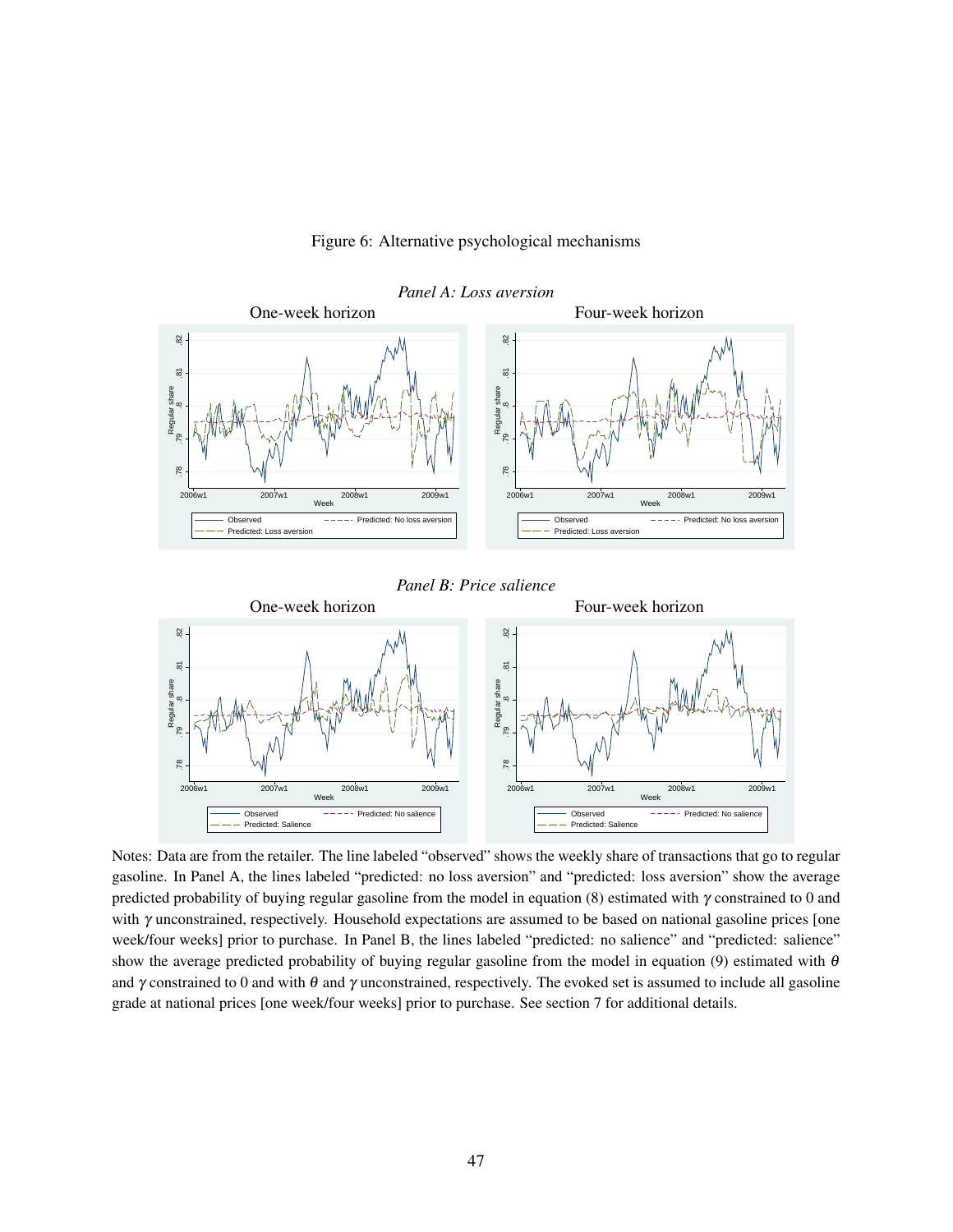#### Figure 7: Implications for retail prices







*Panel B: Predicted and actual variation in markup*

Notes: Data are from the EIA. Panel A shows the weekly average pre-tax retail price of regular reformulated gasoline in Los Angeles and the previous week's average daily spot price of reformulated gasoline. Panel B shows the observed markup (equal to the difference between the pre-tax retail price and the spot price) and the markup predicted by the model of retailer behavior described in section 8 under two different assumptions about the determinants of household marginal utility of money. The line labeled "predicted: unconstrained" uses the estimates of the marginal utility function from our baseline model in column (1) of table 3. The line labeled "predicted: constrained" uses the estimates of the marginal utility function from same model, re-estimated imposing the constraint that  $\eta^G = \eta^M$ .